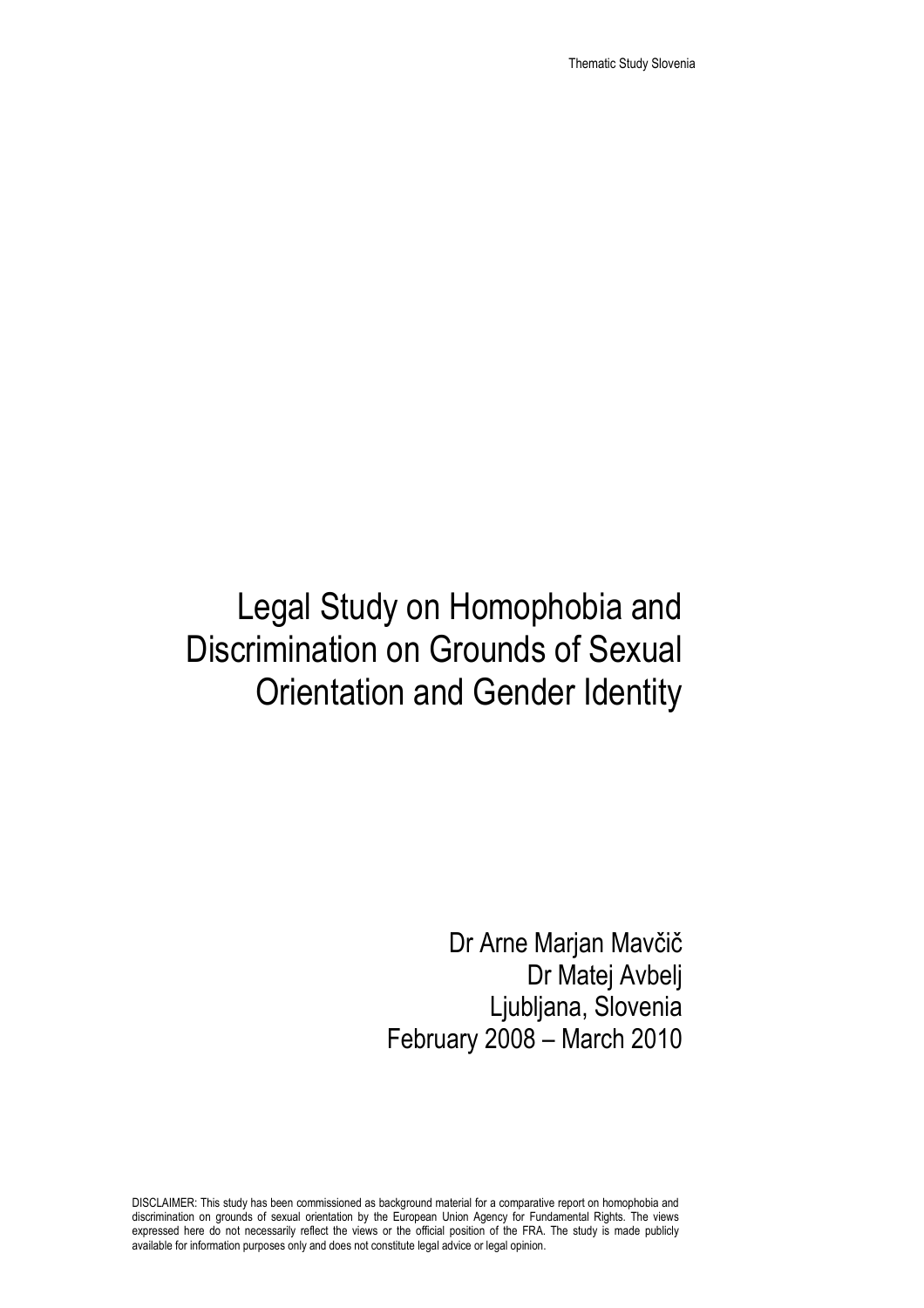# **Contents**

| А. | IMPLEMENTATION OF EMPLOYMENT DIRECTIVE 2000/78/EC7                                                                                                                                                                                 |  |
|----|------------------------------------------------------------------------------------------------------------------------------------------------------------------------------------------------------------------------------------|--|
|    | A.1.<br>A.1.1.<br>A.1.2.<br>A.1.3.<br>Complementary anti-discrimination legislation 9<br>The Implementation of the Principle of Equal Treatment Act 9<br>A.1.4.<br>Special equality bodies dealing with discrimination10<br>A.1.5. |  |
|    | A.2.                                                                                                                                                                                                                               |  |
| В. |                                                                                                                                                                                                                                    |  |
| C. |                                                                                                                                                                                                                                    |  |
|    | $C.1$ .                                                                                                                                                                                                                            |  |
|    | C.2.                                                                                                                                                                                                                               |  |
| D. |                                                                                                                                                                                                                                    |  |
| Е. |                                                                                                                                                                                                                                    |  |
| F. |                                                                                                                                                                                                                                    |  |
| G. |                                                                                                                                                                                                                                    |  |
| Н. |                                                                                                                                                                                                                                    |  |
| I. |                                                                                                                                                                                                                                    |  |
|    |                                                                                                                                                                                                                                    |  |
|    |                                                                                                                                                                                                                                    |  |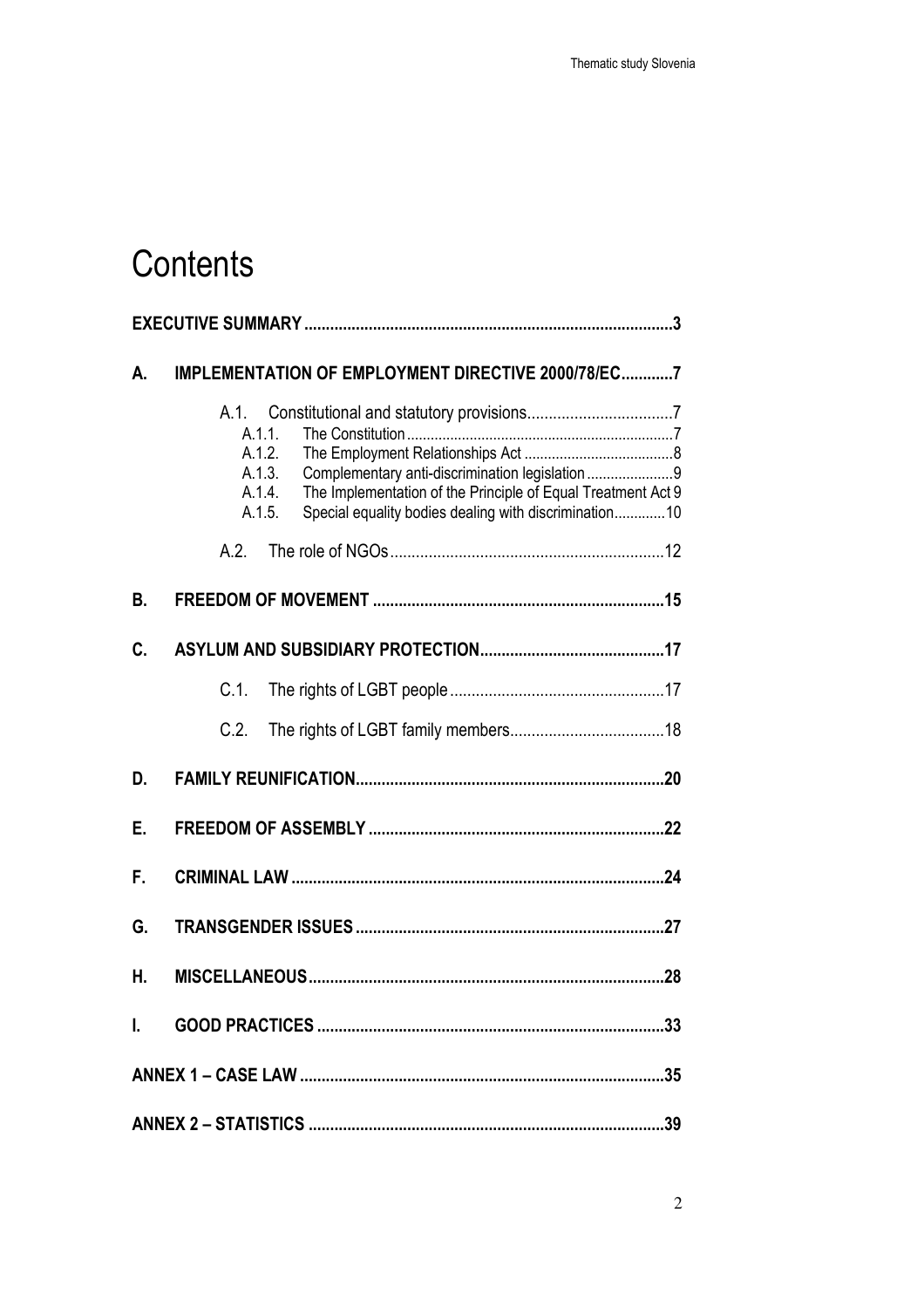### Executive summary

### Implementation of Employment Directive 2000/78/EC

The right to equal treatment both in employment relationships and beyond this sphere is guaranteed by Article 14 of the *Ustava Republike Slovenije* [Constitution of the Republic of Slovenia]. This right is further detailed in the *Zakon o delovnih razmerjih (ZDR)* [Employment Relationships Act] which explicitly prohibits direct or indirect discrimination on the basis of sexual orientation. In 2004 the *Zakon o uresni*č*evanju na*č*ela enakega obravnavanja*  [Implementation of the Principle of Equal Treatment Act] was adopted as a legislative measure implementing Directive 2000/43/EC and Directive 2000/78/EC. Its main objective is to improve protection in relation to discrimination based on sex and other grounds, such as race or ethnic origin, health, disability, language, religious or other conviction, age, sexual orientation, education and social status. The Act bans direct and indirect discrimination, harassment and victimisation and determines sanctions for violations. It also allows positive measures if they promote the achievement of its aims or are used to compensate for the less favourable position of people with particular personal circumstances. Victims of discrimination in employment relationships can turn to special equality bodies instituted by Slovenian legislation (*zagovornik na*č*ela enakosti, inšpekcijske službe,varuh*  č*lovekovih pravic*, [the Equality Advocate, the inspection service and the Ombudsman]), as well as the courts. In the latter case, the legislation provides for a shifting of the burden of proof in favour of a victim of discrimination. NGOs have the right to participate in these proceedings, however, their role has been limited to awareness-raising activities within society. To the extent that official statistics on cases of discrimination on the grounds of sexual orientation are available, there have been very few cases reported and in none of them has the alleged discrimination been established.

#### Freedom of movement

Family members of an EU citizen, whether or not they are EU nationals, can join him/her on the basis of their derived rights for the purposes of family reunification. LGBT partners of an EU citizen are not encompassed under the legal term spouse as defined by the *Zakon o tujcih* [Aliens Act]. This is reserved for the marital relationship between heterosexual partners. The registered partnership (same-sex union) as defined by the Slovenian *Zakon o registraciji istospolne partnerske skupnosti* [Registration of Same-sex Partnership Act] is not awarded the same legal status as marriage, neither does a partner in a same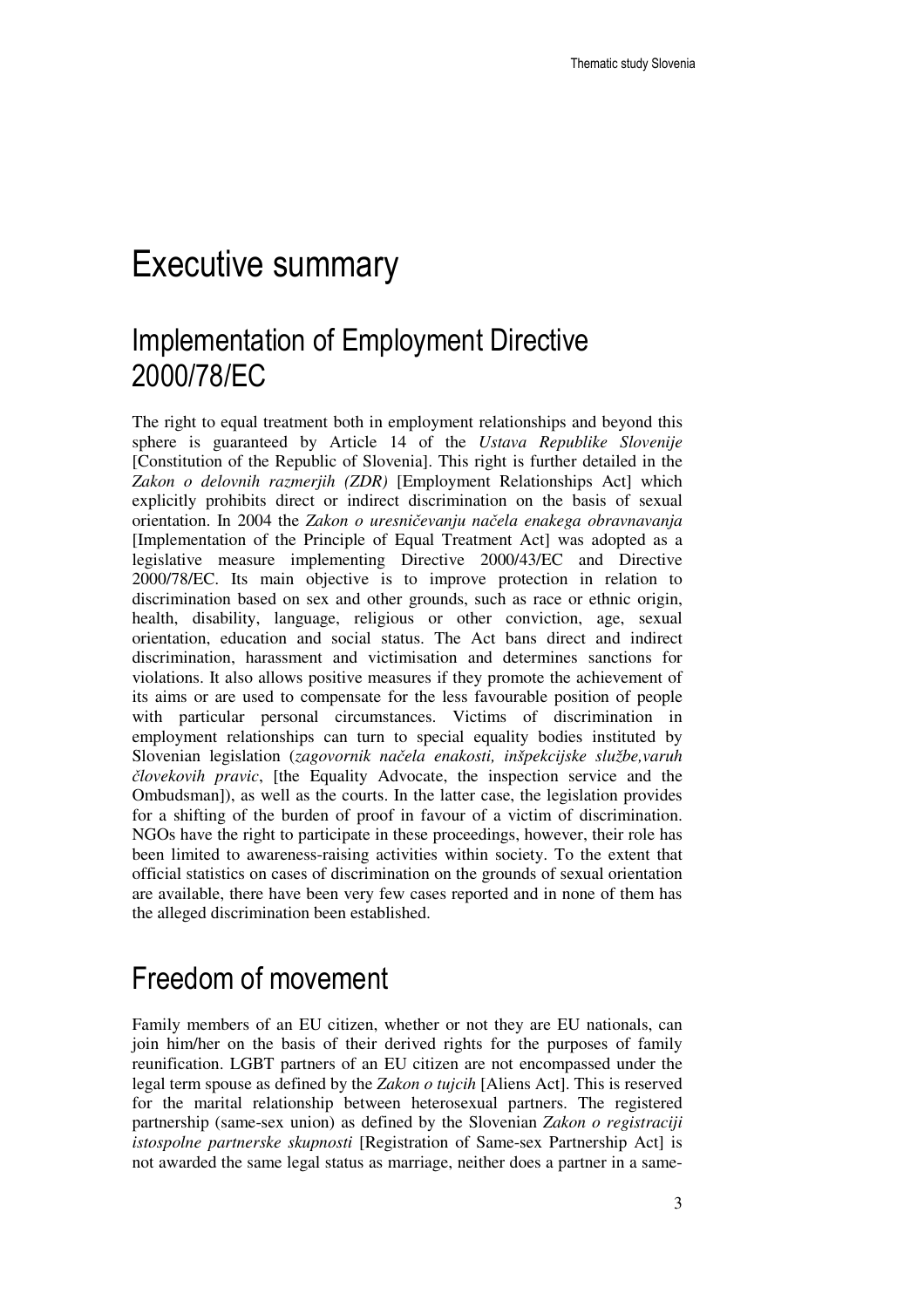sex union have the status of a relative. This means that LGBT partners of an EU citizen, as well as their children or other relatives, are not considered as family members or relatives in Slovenia and thus do not obtain derived rights to freedom of movement. They and their family members can enter and reside in Slovenia only on the basis of their original rights as EU citizens or nationals of other countries. In the latter case they must comply with stricter legal conditions for entry and residence.

#### Asylum and subsidiary protection

The protection of aliens under Slovenian law which includes the right to refugee status and the right to subsidiary protection is regulated by the new *Zakon o mednarodni zaš*č*iti* [International Protection Act]. The Act implements a number of EU directives. Grounds for persecution which entitle an individual to refugee status, *inter alia*, include the membership of a particular social group. The Act explicitly enables LGBT people to acquire refugee status. Unofficial reports state that since 1999 there have been around 150 asylum claims approved in Slovenia, but none of them on the basis of sexual orientation.

#### Family reunification

Article 53 of the Slovenian Constitution provides that the state shall protect the family, motherhood, fatherhood, children and young people and shall create the necessary conditions for such protection. The concept of family is, however, still bound to a relationship, either marital or extra-marital, between two individuals of different sex and their children. This is apparent also from the Aliens Act which determines the alien's right to family reunification and the right to a complete family. This right is granted only to close family members which does not include LGBT partners. One LGBT partner, his children or parents thus cannot benefit from the rights of another LGBT partner. A samesex partnership is thus not recognised as a ground which would trigger the right to family reunification.

### Freedom of assembly

Freedom of assembly is guaranteed by Article 42 of the Constitution and implemented by the *Zakon o javnih zbiranjih* [Public Gatherings Act]. LGBT people have exercised their right to freedom of assembly freely. There have been no reports of official prohibition of LGBT events. Similarly, there is no record of demonstrations against tolerance of LGBT people. However, parades have sometimes been accompanied by disrespectful graffiti or slogans and there have been reports of some isolated cases of physical violence against LGBT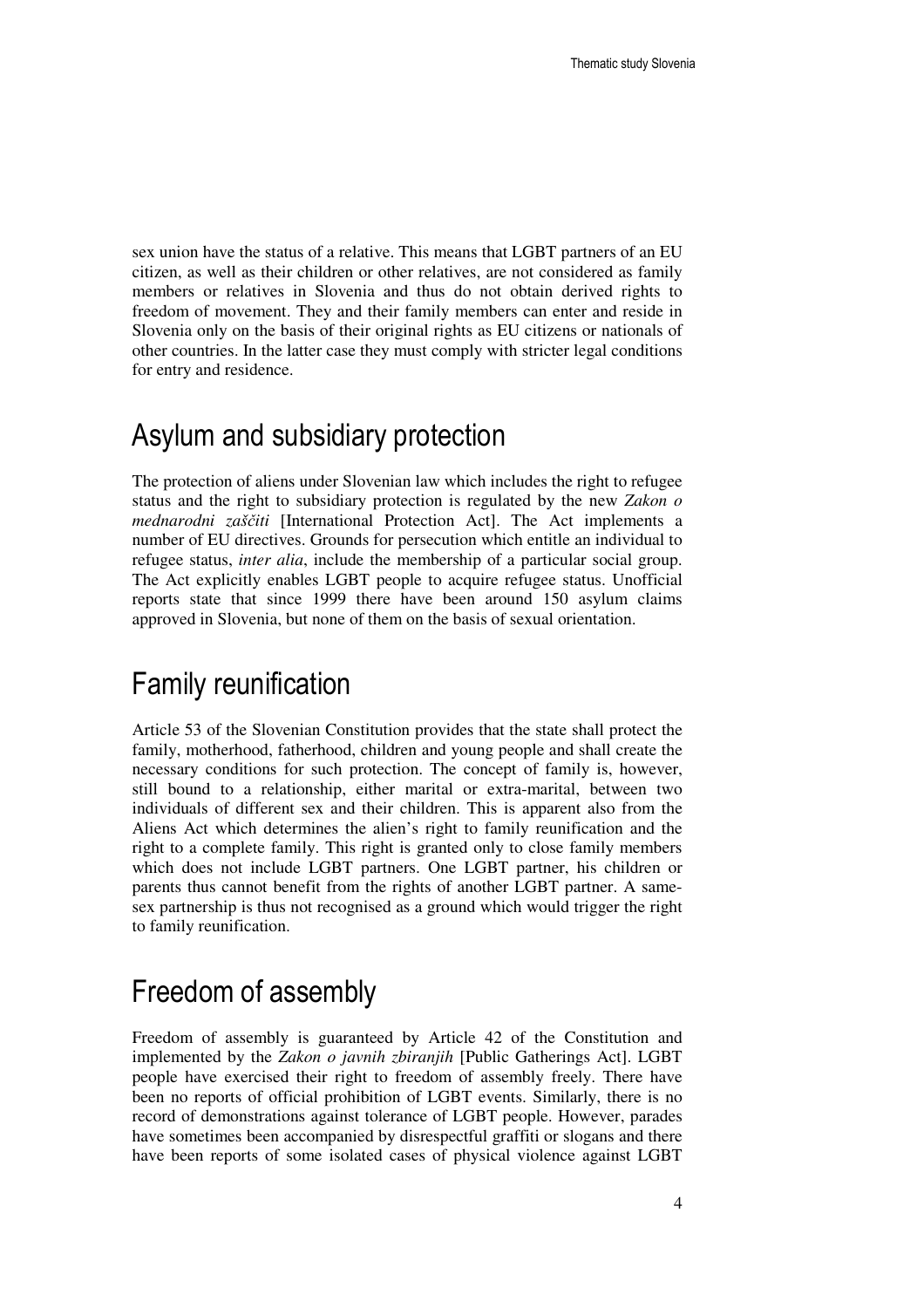people in the aftermath of parades. The authorities have always reacted to such events in accordance with the law and any physical violence or interference by third parties with the rights of LGBT people has led to severe and unanimous condemnation from the highest Slovenian officials as well.

#### Hate speech and criminal law

Article 63 of the Constitution prohibits 'any incitement to national, racial, religious or other discrimination, and the inflaming of national, racial, religious or other hatred and intolerance'. Hate speech is incriminated by the *Kazenski zakonik* [Penal Code], which also incriminates discrimination. This Act also penalises a violation of the right to equality, including on the basis of sexual orientation. Hate speech directed towards LGBT people is proscribed by a number of other statutes. In general the Slovenian penal system does not take into account if a common crime (such as robbery or assault) is committed with a homophobic motivation. This is not a special or independent element of the relevant crimes. However, in the case of the offence of murder only, aggravating circumstances include what could be described as homophobic intent (Article 116 in conjunction with Article 131 of the Penal Code).In the trial before the District Court in Ljubljana concerning a violent attack on a gay activist prior to the pride parade three teenage perpetrators were sentenced to jail for 18 months each.

### Transgender issues

The discrimination of transgender people is encompassed by a constitutional prohibition of discrimination on the basis of 'any other personal circumstance'. However, there are no specific laws explicitly addressing the status and position of transgender people in Slovenia.

#### **Miscellaneous**

The Registration of Same-Sex Partnership Act provides for certain listed rights which are recognised for such partners. It does not establish a form of union equivalent to marriage and remains distinct from the provisions of the *Zakon o zakonski zvezi in družinskih razmerjih* [Marriage and Family Relations Act]. The most obvious difference is certainly the lack of any provisions concerning children. Other shortcomings have been identified as well. The government has drafted a new Family Code which is currently in the parliamentary procedure. If adopted, it shall result in a complete equalization of same-sex life communities with those of heterosexual life communities regarding all important matters: property, health, family, including the adoption of children.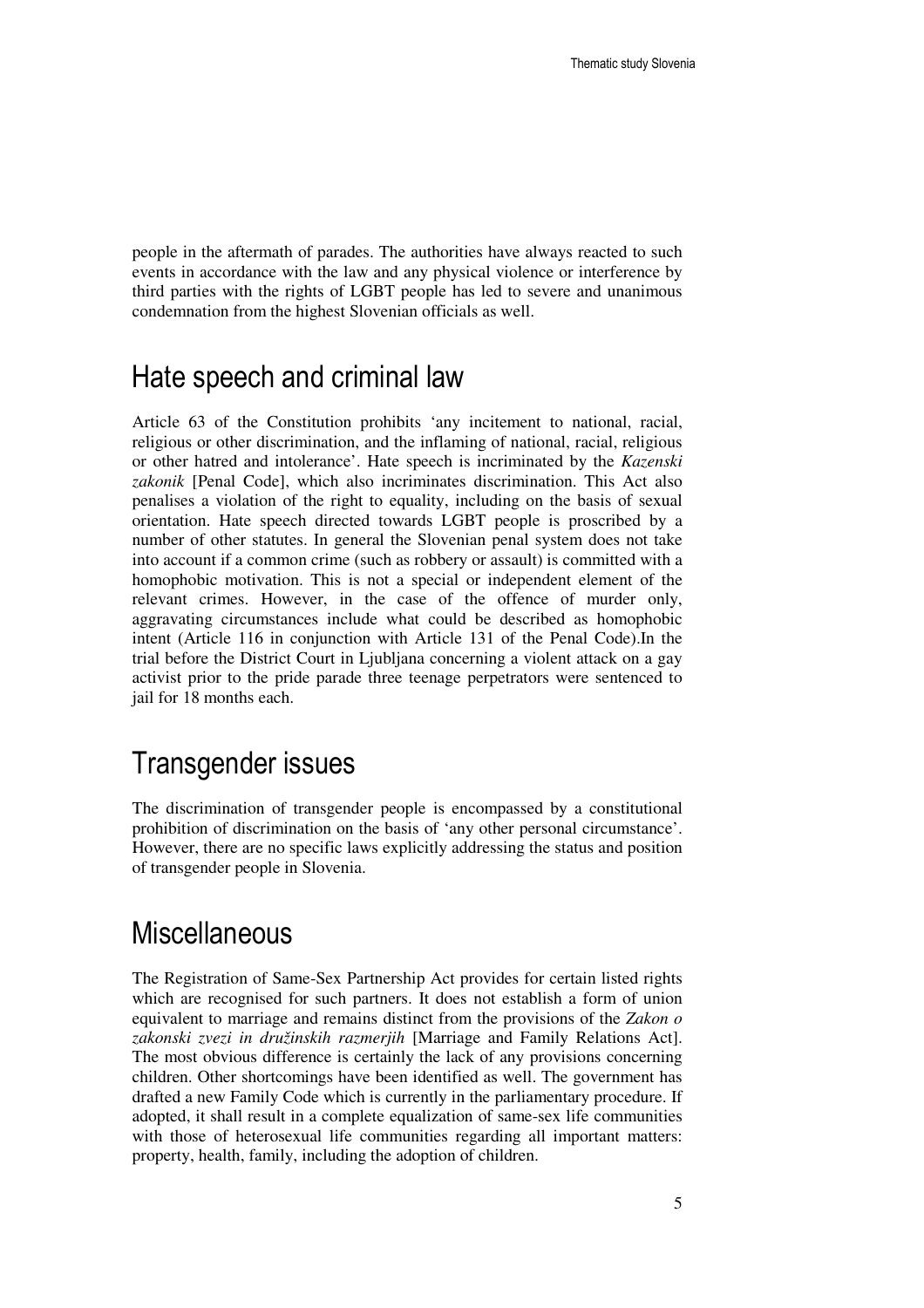### Good practices

In Slovenia two particular cases of good practice in the field of employment can be singled out. The first relates to employers who can use various formal and informal means for securing a safe working environment for LGBT people. Two large Slovenian public companies thus lead by example by including prohibition of discrimination on the basis of other personal circumstances (i.e. sexual orientation) in their internal company codes. The second case of good practice relates to the cooperation between NGOs, trade unions, employers and the Slovenian government, the recent result of which has been the publication of two manuals containing a comprehensive guide for trade unions of how to counter discrimination in their negotiations with employers, as well as for the employers when dealing with workers.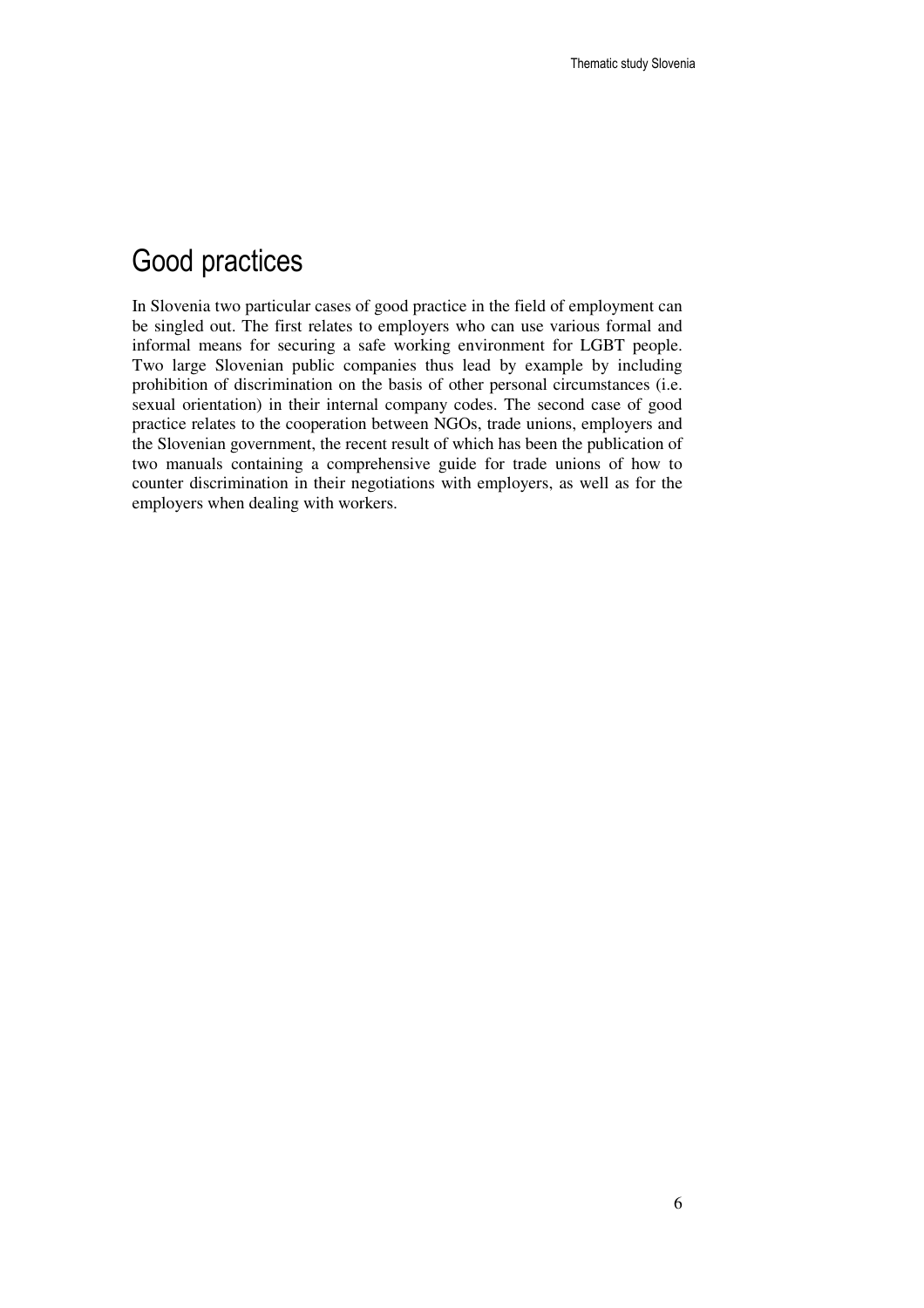# A. Implementation of Employment Directive 2000/78/EC

### A.1. Constitutional and statutory provisions

#### A.1.1. The Constitution

 $\overline{a}$ 

The principle of equality is one of the basic constitutional provisions. It means the right of an individual to guaranteed equality in the establishment and implementation of law (equality in law and equality before the law). The amended text of Article 14, para. 1 of the *Ustava Republike Slovenije* [Constitution of the Republic of Slovenia] reads as follows:

'*In Slovenia everyone shall be guaranteed equal human rights and fundamental freedoms irrespective of national origin, race, sex, language, religion, political or other opinion, material standing, birth, education, social status, disability or any other personal circumstance.*' 1

In accordance with Article 14, para. 2 of the Constitution, all persons shall be equal before the law.<sup>2</sup> The principle of equality is bound by some particular constitutional provisions explicitly referring to equality and equal rights. In this way, Article 22 of the Constitution guarantees the equal protection of rights. $3$ 

The *Ustavna komisija* [Commission for Constitutional Affairs] of the Parliament of the Republic of Slovenia conferred an official interpretation on the above-mentioned Article 14 of the Constitution: 'The term "personal circumstances" included in Article 14 of the Constitution includes the "samesex" orientation of an individual. The prohibition of discrimination on the basis of sexual orientation is thus contained in this Article. The Commission for Constitutional Affairs did not refer explicitly to any special personal circumstance, for they are ordinarily not explicitly enumerated in the

<sup>1</sup> Slovenia/*Ustava Republike Slovenije* [Constitution of the Republic of Slovenia], 33/91, 42/97, 66/00, 24/03, 69/04, 68/06 as amended (26.12.1991), Art. 14(1).

<sup>2</sup> Slovenia/Constitution 33/91, 42/97, 66/00, 24/03, 69/04, 68/06 as amended (26.12.1991), Art. 14(2); also Slovenia/*Ustavno sodiš*č*e* [Constitutional Court]/U-I-94/05 (26.10.2006): *'Pursuant to Art. 14 of the Constitution in Slovenia everyone is guaranteed equal human rights and fundamental freedoms irrespective of personal circumstances, including gender which is specifically listed by the Constitution'*.

<sup>3</sup> Slovenia/Constitution 33/91, 42/97, 66/00, 24/03, 69/04, 68/06 as amended (26.12.1991), Art. 22, also Slovenia/Constitutional Court/Up-1055/05 (19.01.2006): *'A party in the procedure is entitled to fundamental procedural guarantees, which include the right to a statement and the right to equal treatment of parties in the procedure'.*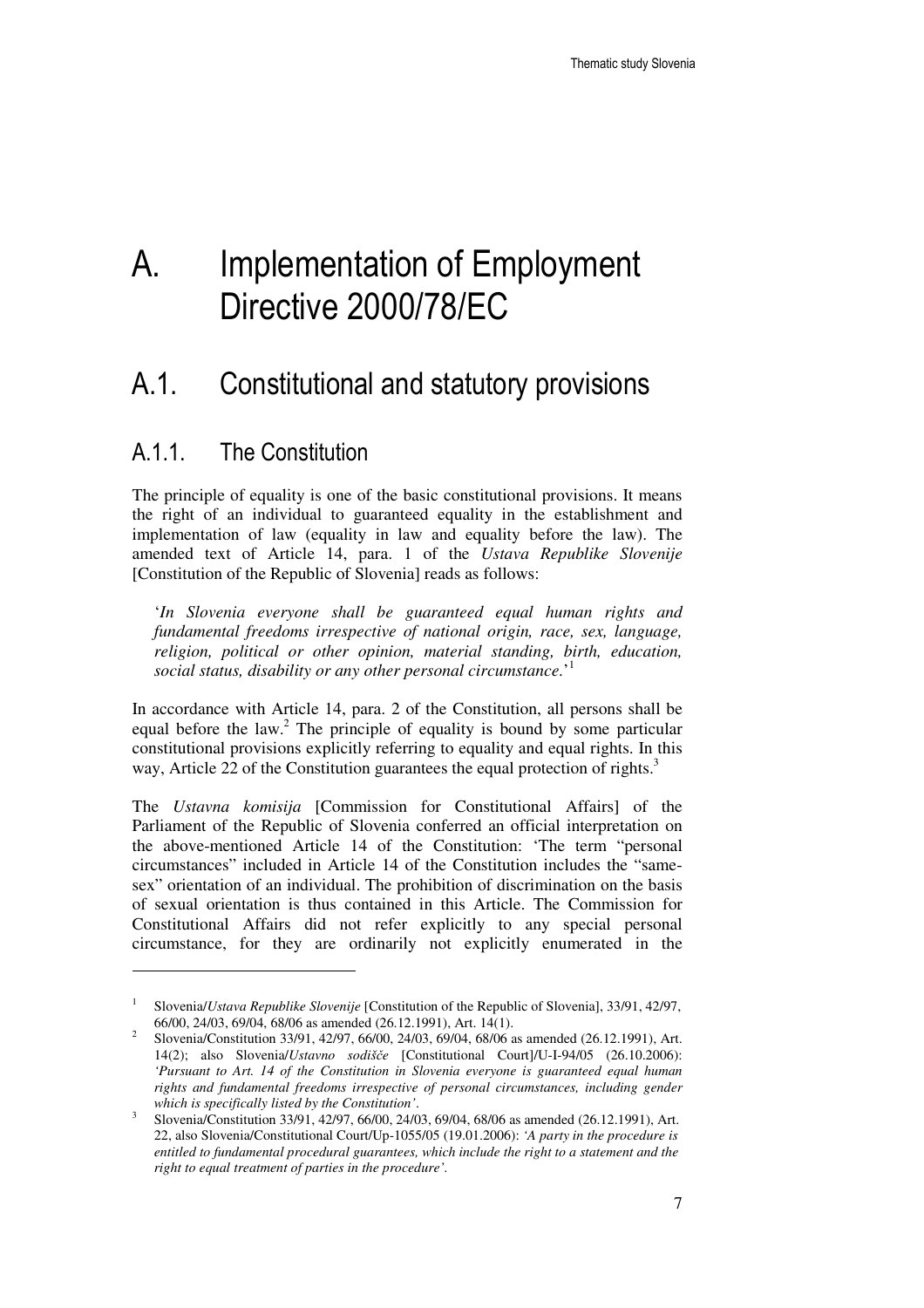conventions or constitutional texts, rather their judicial and other protection is secured in this more general manner.<sup>4</sup>

#### A.1.2. The Employment Relationships Act

Discrimination on the basis of sexual orientation is explicitly prohibited in the Zakon o delovnih razmerjih [Employment Relationships Act].<sup>5</sup> The relevant provisions of the Employment Relationships Act came into force on 01.01.2003. Article 6 of the Act determines that the employer may not discriminate between those seeking employment or employees on the basis of any personal circumstance when the employment contract is being concluded or at any time during employment. The employer is liable for damages in the event of such discrimination occurring. The employer may not treat the applicant in the recruitment process or the worker unequally during the course of the employment relationship or in relation to the termination of an employment contract on the grounds of sex, race, skin colour, age, health or disability, religious, political or other conviction, membership of a trade union, national and social origin, family status, financial situation, sexual orientation or other personal circumstances.<sup>6</sup> Women and men must be afforded equal opportunities and equal treatment in access to employment, promotion, training, education, retraining, wages and other income arising from the employment relationship, absences from work, working conditions, working hours and notice of termination of the employment contract.<sup>7</sup> Any direct as well as indirect discrimination due to sex, race, age, health or disability, religious or other conviction, sexual orientation or national origin is prohibited. Direct discrimination is considered to be present when a person was, is or could be treated less favourably than another person in equal or similar circumstances due to his/her specific personal circumstances. There is indirect discrimination where an apparently neutral provision, criterion or practice would put a person of a certain sex, race, age, health or disability, religious or other conviction, sexual orientation or national origin at a disadvantage, unless such provision, criterion or practice are objectively justified, appropriate and necessary. The instruction to discriminate against a person on the grounds of any personal circumstance also constitutes a form of direct or indirect discrimination.<sup>8</sup> If, in the event of a dispute, the applicant or worker presents facts which justify the assumption that the prohibition of discrimination was violated due to the circumstances referred to in paragraph 3 of Article 6, it shall be for the employer to prove that different treatment is justified by the type and nature of

<sup>4</sup> http://www.ljudmila.org/sgs/modules.php?name=News&file=print&sid=283 (last accessed 31.01.2008).

<sup>5</sup> Slovenia/Employment Relationships Act 42/02 and 103/07 as amended (03.05.2002)

<sup>6</sup> Slovenia/Employment Relationships Act 42/02 and 103/07 as amended (03.05.2002), Art 6/1.

<sup>7</sup> Slovenia/Employment Relationships Act 42/02 and 103/07 as amended (03.05.2002), Art 6/2.

<sup>8</sup> Slovenia/Employment Relationships Act 42/02 and 103/07 as amended (03.05.2002), Art 6(3).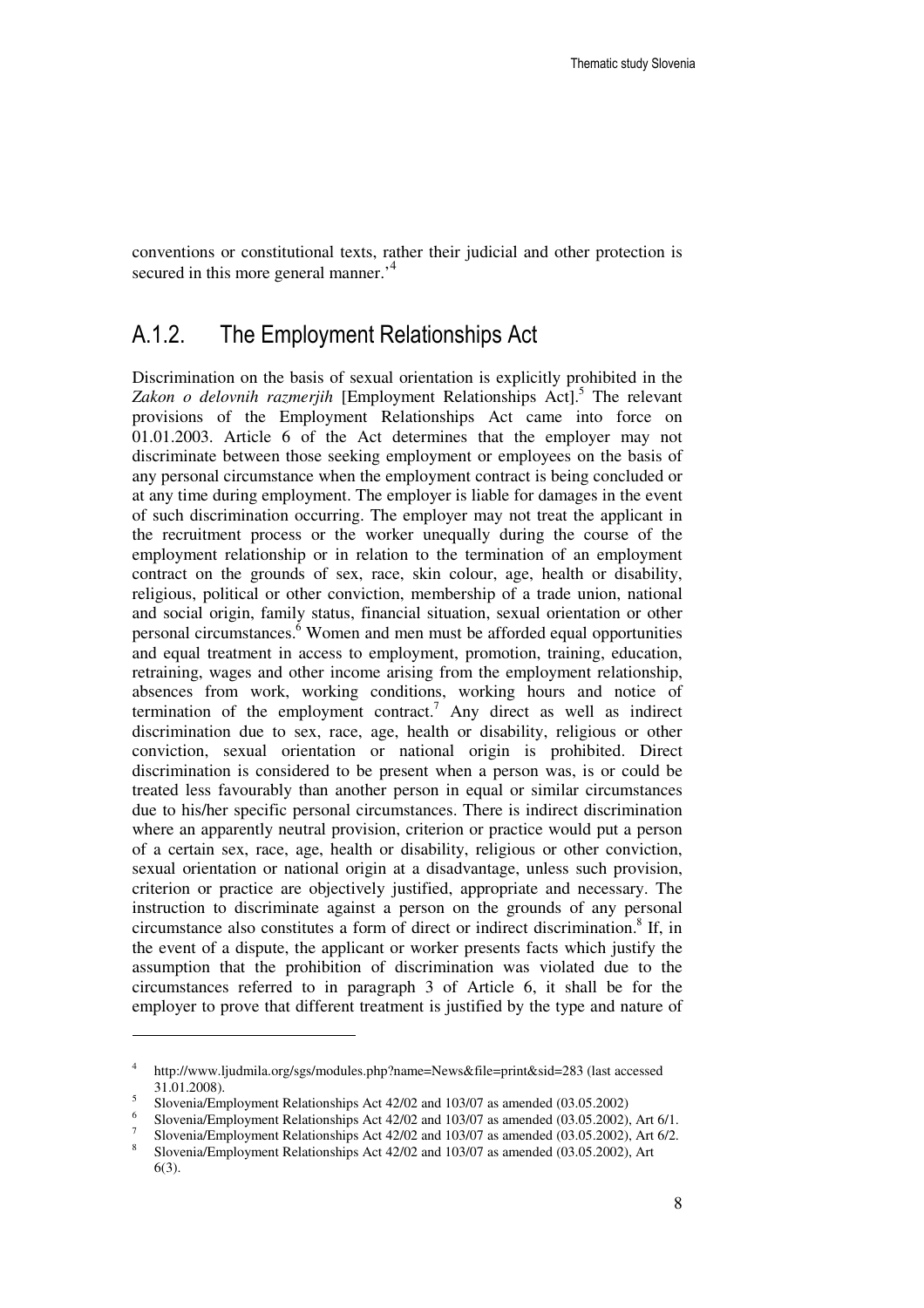the work.<sup>9</sup> Should the existence of discrimination be established, the employer is liable for damages to the applicant or worker pursuant to the general rules of civil law.<sup>10</sup>

#### A.1.3. Complementary anti-discrimination legislation

In order to ensure that similar provisions are included in other laws, to strengthen the public perception that discrimination on the grounds of sexual orientation is prohibited, complementary anti-discrimination legislation was adopted. The legislature believed that the *Zakon o uresni*č*evanju na*č*ela enakega obravnavanja* [Implementation of the Principle of Equal Treatment Act] would strengthen the public perception regarding discrimination, especially with reference to the already existing constitutional guarantees of prohibition of discrimination and the prohibition of incitement to discrimination and intolerance. $11$ 

#### A.1.4. The Implementation of the Principle of Equal Treatment Act

The Implementation of the Principle of Equal Treatment  $Act^{12}$  is a piece of legislation with a general scope of application prohibiting discrimination against any person in the exercise of his/her rights and duties and in the exercise of his/her fundamental freedoms in any aspect of the social sphere, in particular in the fields of employment, employment relations, affiliation to unions and interest organisations, upbringing and education, social security and access to and provision of goods and services. It was adopted in May 2004 and it seeks to implement Directives 2000/43/EC and 2000/78/EC.

Its main objective is to improve protection against discrimination based on sex and other grounds, such as race or ethnic origin, health, disability, language, religious or other conviction, age, sexual orientation, education and social status. Sexual orientation is explicitly listed among the list of prohibited grounds of discrimination. The Act bans direct and indirect discrimination, harassment and victimisation and determines sanctions for violations. It allows the adoption of positive action measures if they contribute to the aim of promoting equality or compensate for existing inequalities.

 $\overline{9}$  Slovenia/Employment Relationships Act 42/02 and 103/07 as amended (03.05.2002), Art 6(7).

 $10\quad$  Slovenia/Employment Relationships Act 42/02 and 103/07 as amended (03.05.2002), Art 6(7).

<sup>&</sup>lt;sup>11</sup> Slovenia/Constitution 33/91, 42/97, 66/00, 24/03, 69/04, 68/06 as amended (26.12.1991), Art. 63.

<sup>&</sup>lt;sup>12</sup> Slovenia/Implementation of the Principle of Equal Treatment Act 93/07 (27.09.2007).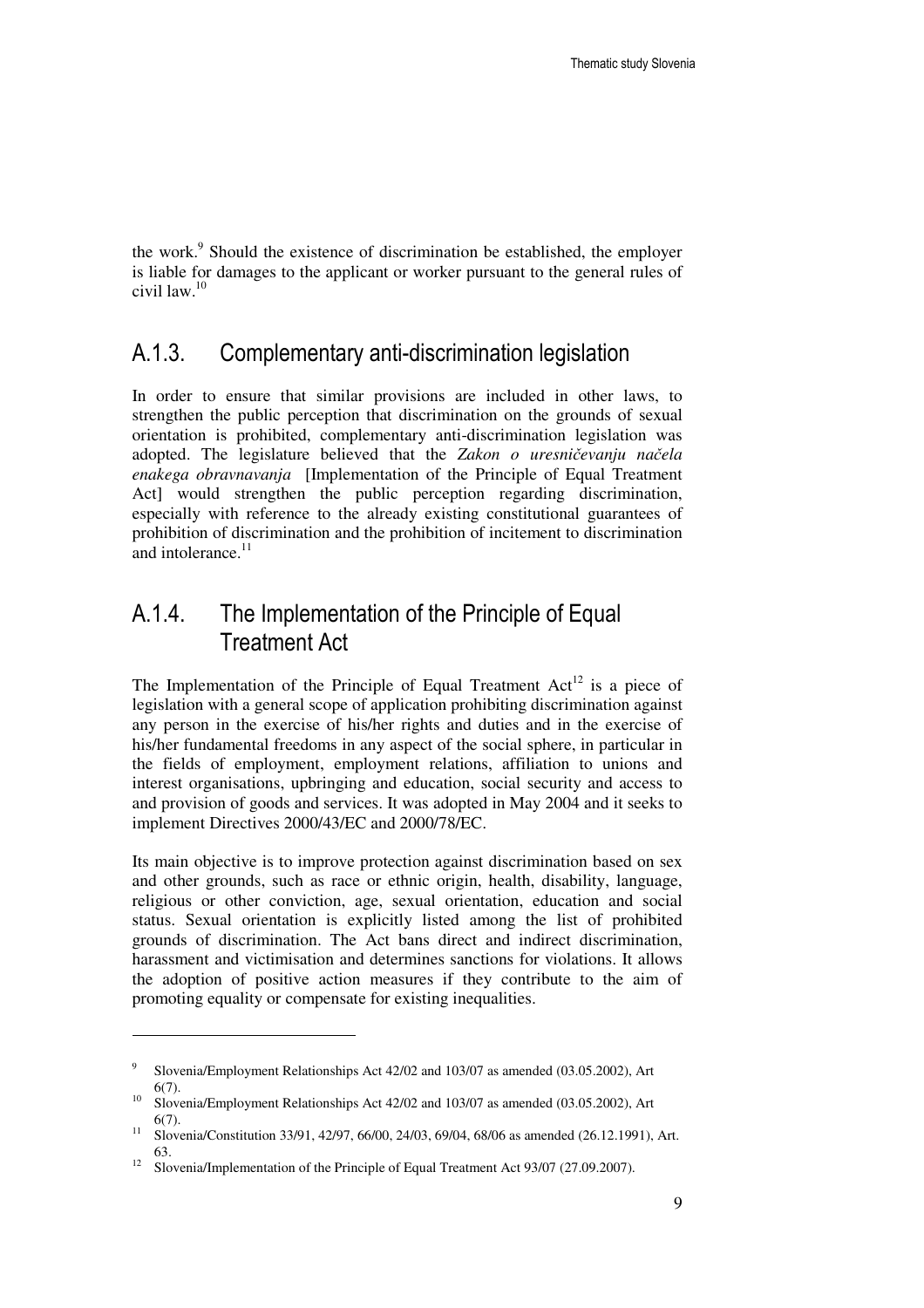#### A.1.5. Special equality bodies dealing with discrimination

The Act also provides for the establishment of the *Svet vlade za uresni*č*evanje na*č*ela enakega obravnavnja* [Council of the Government for the Implementation of the Principle of Equal Treatment] (the implementing regulations should be adopted by the government and at time of writing were still in a preparatory phase). The Council, *inter alia*, provides for the implementation of the provisions of the Act, monitors their implementation and initiates educational, awareness-raising, information and research activities for the promotion of equal treatment. $^{13}$ 

The Act also assigns duties to the *Zagovornik na*č*ela enakosti* [Equality Advocate] in relation to the consideration of informal complaints regarding anti-discrimination rules. This is a body for investigating complaints about alleged breaches of the equal treatment principle.<sup>14</sup> The review of an alleged violation of the prohibition of discrimination begins with the receipt of a written or oral complaint which can be anonymous, provided that it contains sufficient elements for a substantive review.<sup>15</sup> Manifestly unfounded applications are not reviewed.<sup>16</sup> The application must be filed as soon as possible, but no later than one year after the alleged discrimination was committed. However, in specially justified cases the application can be reviewed even after the expiry of the set time  $\text{limit.}^{17}$  The procedure before the Advocate is informal, confidential, free of charge<sup>18</sup> and normally conducted in writing.<sup>19</sup> The Advocate can issue a written request during the procedure to the alleged perpetrator asking him/her to protect the victim of discrimination from further acts of victimisation or to remove any existing consequences.<sup>20</sup> The procedure closes with a written opinion which contains the main findings about the case and their assessment in the light of the alleged discrimination. The written opinion is served to both parties in the case. The perpetrator may be issued with recommendations about the removal of the negative consequences of a violation, with a duty to report back on adopted remedial measures.<sup>21</sup> In addition to this complaints procedure, an individual can also apply to the Advocate for an advisory opinion as to whether a particular act, commission or omission could violate the principle of

<sup>&</sup>lt;sup>13</sup> Slovenia/Implementation of the Principle of Equal Treatment Act  $93/07$  (27.09.2007), Art. 9.<br><sup>14</sup> Slovenia/Implementation of the Driveight of Faugh Treatment Act 02/07 (27.09.2007), Art. 11

<sup>&</sup>lt;sup>14</sup> Slovenia/Implementation of the Principle of Equal Treatment Act 93/07 (27.09.2007), Art. 11.<br><sup>15</sup> Slovenia/Implementation of the Principle of Equal Treatment Act 93/07 (27.09.2007), Art.

<sup>15</sup> Slovenia/Implementation of the Principle of Equal Treatment Act 93/07 (27.09.2007), Art. 12(1).

<sup>&</sup>lt;sup>16</sup> Slovenia/Implementation of the Principle of Equal Treatment Act 93/07 (27.09.2007), Art. 12(2).

<sup>&</sup>lt;sup>17</sup> Slovenia/Implementation of the Principle of Equal Treatment Act 93/07 (27.09.2007), Art. 13.<br><sup>18</sup> Slovenia/Implementation of the Dringiple of Equal Treatment Act 92/07 (27.09.2007), Art. 14.

<sup>&</sup>lt;sup>18</sup> Slovenia/Implementation of the Principle of Equal Treatment Act 93/07 (27.09.2007), Art. 14.<br><sup>19</sup> Slovenia/Implementation of the Dringiple of Equal Treatment Act 93/07 (27.09.2007), Art. 15.

<sup>&</sup>lt;sup>19</sup> Slovenia/Implementation of the Principle of Equal Treatment Act 93/07 (27.09.2007), Art. 15.

<sup>&</sup>lt;sup>20</sup> Slovenia/Implementation of the Principle of Equal Treatment Act 93/07 (27.09.2007), Art. 16. <sup>21</sup> Slovenia/Implementation of the Principle of Equal Treatment Act 93/07 (27.09.2007), Art.  $17(1)$ ,  $(2)$ .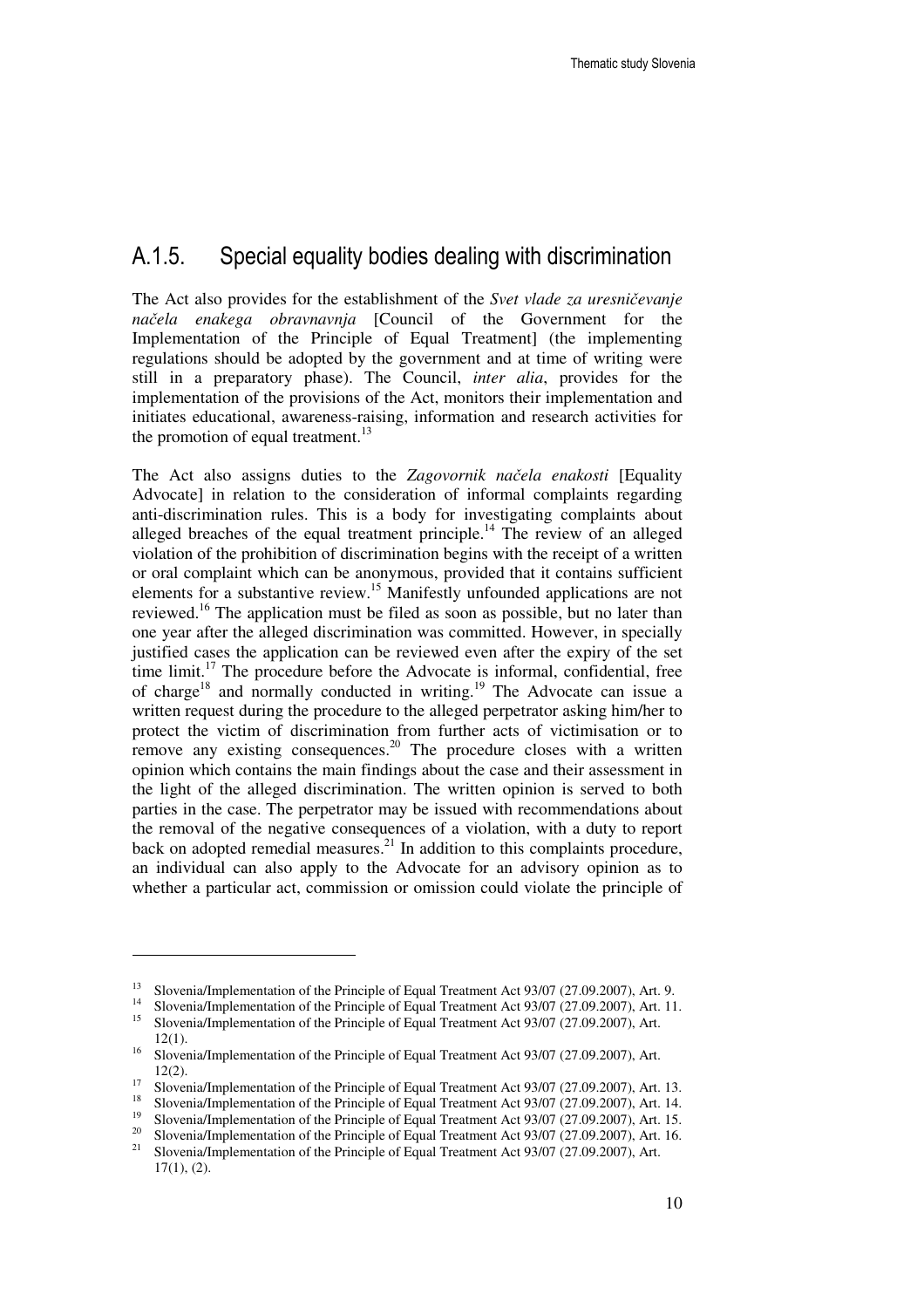equality on the basis of personal circumstances.<sup>22</sup> The Equality Advocate issues yearly reports about its activity.<sup>23</sup>

In cases where the perpetrator does not cease his/her discriminatory behaviour or does not remove the resulting negative consequences of the discrimination or does not comply with the Advocate's recommendations, the Advocate can submit the case to the *inšpekcijska služba* [inspection service].<sup>24</sup> The inspection service must review the Advocate's opinion and, if it determines that the grounds of discrimination are indeed established, it will initiate a misdemeanour procedure. During this procedure the inspection service can adopt provisional measures to protect the victim.<sup>25</sup>

The institution of the Ombudsman is another avenue for countering discrimination on the basis of sexual orientation in the fields of employment as well as elsewhere. The Ombudsman is an institution for the out-of-court and informal protection of human rights and basic freedoms. According to the Constitution, its function is to protect human rights and basic freedoms in matters involving state bodies, local government bodies and statutory authorities. He/she is elected on the proposal of the President of the Republic by the National Assembly with a two-thirds majority of all Deputies.<sup>26</sup>

Proceedings before the Ombudsman are confidential and free of charge for the parties.<sup>27</sup> Anyone who thinks that their human rights or basic freedoms have been violated by an act or action of a government body, local government body or statutory authority, may propose the initiation of such proceedings. The Ombudsman may also start proceedings on his/her own initiative.<sup>28</sup> The Ombudsman is empowered to submit proposals, opinions, critiques or recommendations to state bodies, local government bodies and statutory authorities, which these are obliged to discuss and respond to within the term determined by the Ombudsman.<sup>29</sup> They are also obliged to submit, at the request of the Ombudsman, all data and information which they possess (regardless of the degree of confidentiality) and cooperate in the inquiry.<sup>30</sup> The Ombudsman may submit initiatives for amendments of statutes and other legal acts to the National Assembly and the government and gives his/her opinion to all other bodies from the viewpoint of the protection of human rights and basic freedoms on the issue dealt with.<sup>31</sup> However, the Ombudsman may not treat issues dealt

<sup>&</sup>lt;sup>22</sup> Slovenia/Implementation of the Principle of Equal Treatment Act 93/07 (27.09.2007), Art. 18.

<sup>23</sup> Slovenia/Implementation of the Principle of Equal Treatment Act 93/07 (27.09.2007), Art. 19.

<sup>&</sup>lt;sup>24</sup> Slovenia/Implementation of the Principle of Equal Treatment Act 93/07 (27.09.2007), Art. 20.

<sup>&</sup>lt;sup>25</sup> Slovenia/Implementation of the Principle of Equal Treatment Act 93/07 (27.09.2007), Art. 21.

<sup>&</sup>lt;sup>26</sup> Slovenia/Ombudsman Act 71/93 (30.12.1993), Art. 2 and 12.<br><sup>27</sup> Slovenia/Ombudsman Act 71/92 (20.12.1993), Art. 0(2)

<sup>&</sup>lt;sup>27</sup> Slovenia/Ombudsman Act 71/93 (30.12.1993), Art. 9(3).<br><sup>28</sup> Slovenia/Ombudsman Act 71/03 (20.12.1993), Art. 9(1).

<sup>&</sup>lt;sup>28</sup> Slovenia/Ombudsman Act 71/93 (30.12.1993), Art. 9(1).

<sup>&</sup>lt;sup>29</sup> Slovenia/Ombudsman Act 71/93 (30.12.1993), Art. 7.<br><sup>30</sup> Slovenia/Ombudsman Act 71/93 (20.13.1993), Act 6

<sup>&</sup>lt;sup>30</sup> Slovenia/Ombudsman Act 71/93 (30.12.1993), Art. 6.<br><sup>31</sup> Slovenia/Ombudsman Act 71/92 (20.13.1993), Art. 25

<sup>31</sup> Slovenia/Ombudsman Act 71/93 (30.12.1993), Art. 25.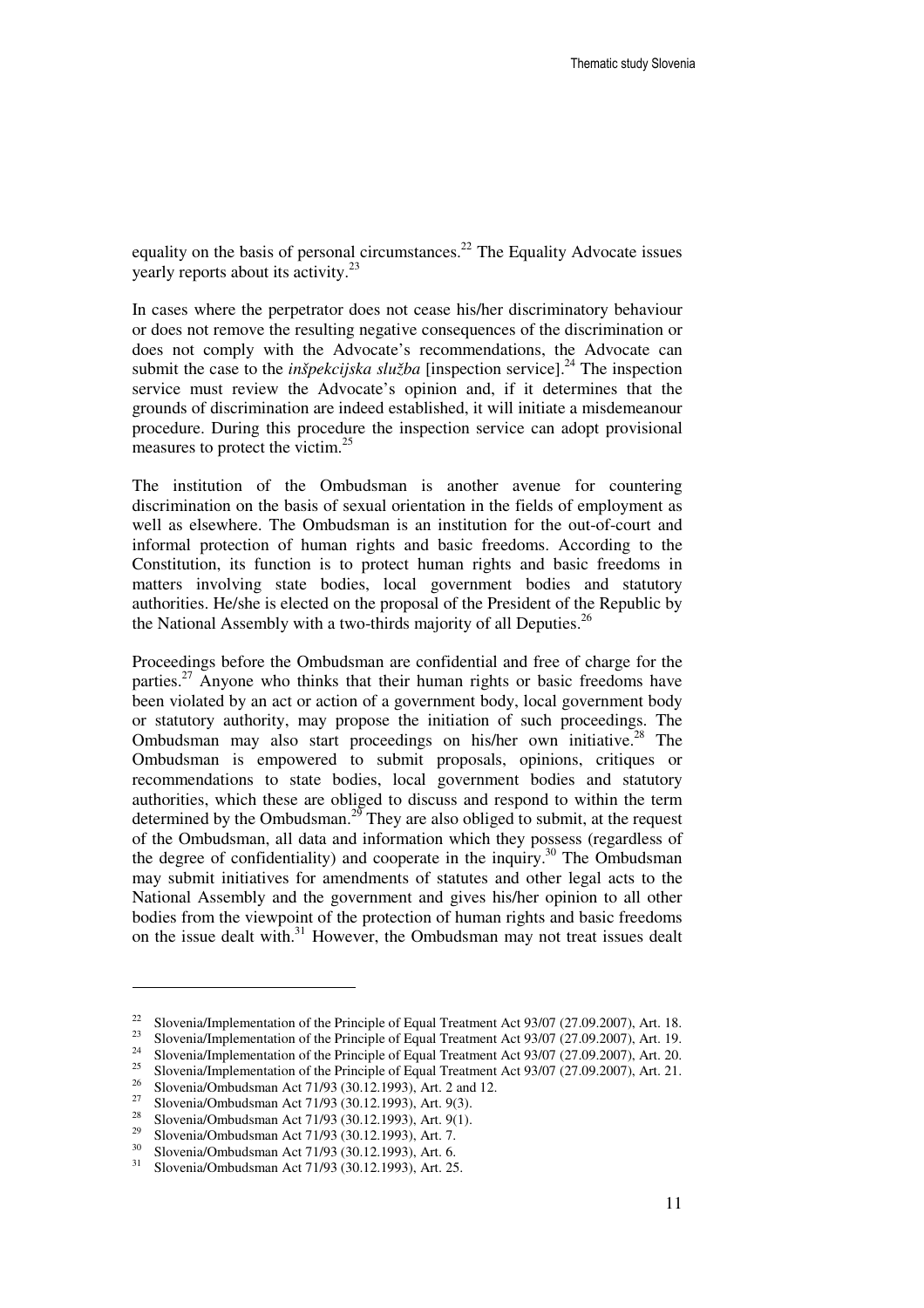with in judicial or other legal proceedings except in the case of an unjust delay of the proceedings or obvious abuse of authority.<sup>32</sup>

Finally, there is the judicial route. The aggrieved individual can bring a case of alleged discrimination on the basis of sexual orientation before the courts. Slovenian legislation facilitates the task of the victim by allowing for a shift in the burden of proof. This issue is regulated in Article 22 of the Implementation of the Principle of Equal Treatment Act, which reads as follows:

*'(1) In cases of a violation of the prohibition of discrimination, determined in Article 3 of this act, the discriminated persons can request for a review of the violation in judicial and administrative proceedings, under the conditions and in the manner determined by law, and have the right to compensation according to the general rules of civil law. (2) When, in cases described in the previous paragraph, the discriminated person states facts which substantiate a presumption that the prohibition of discrimination was violated, the defendant must prove that s/he did not violate the principle of equal treatment or the prohibition of discrimination in the case at issue*.'<sup>33</sup>

### A.2. The role of NGOs

The Implementation of the Principle of Equal Treatment Act provides that NGOs can, in accordance with the law, participate in judicial and administrative procedures initiated by individuals alleging to have been subject to unlawful discrimination.<sup>34</sup> Given the lack of cases before the courts, this legal opportunity so far has not been used very frequently, if all. The NGOs have rather concentrated their activities outside the courtrooms.

In 2001, ŠKUC-LL, an NGO promoting non-discrimination regarding sexual orientation, conducted a nationwide study on discrimination on the grounds of sexual orientation in Slovenia.<sup>35</sup> The survey addressed the issues of violence and harassment and discrimination in employment, health care services, housing and military service. The survey was conducted between January and March 2001. During this period, 172 people completed the questionnaire. Respondents were primarily those individuals who regularly frequent openly lesbian and gay meeting places in Ljubljana or who are indirectly connected with lesbian, gay and bisexual organisations (e.g. through personal contacts or correspondence). The questionnaires were distributed in the lesbian bar Monokel, the gay bar Tiffany and the Metelkova Cultural Centre in Ljubljana. The questionnaire was

<sup>&</sup>lt;sup>32</sup> Slovenia/Ombudsman Act 71/93 (30.12.1993), Art. 24.<br><sup>33</sup> Slovenia/Implementation of the Principle of Equal Traq

<sup>&</sup>lt;sup>33</sup> Slovenia/Implementation of the Principle of Equal Treatment Act 93/07 (27.09.2007), Art. 22.

<sup>&</sup>lt;sup>34</sup> Slovenia/Implementation of the Principle of Equal Treatment Act 93/07 (27.09.2007), Art. 23. <sup>35</sup> ŠKUC (2001) *Sexual Orientation Discrimination in Slovenia*, available at

http://www.ljudmila.org/siqrd/sods.html (last accessed 31.01.2008).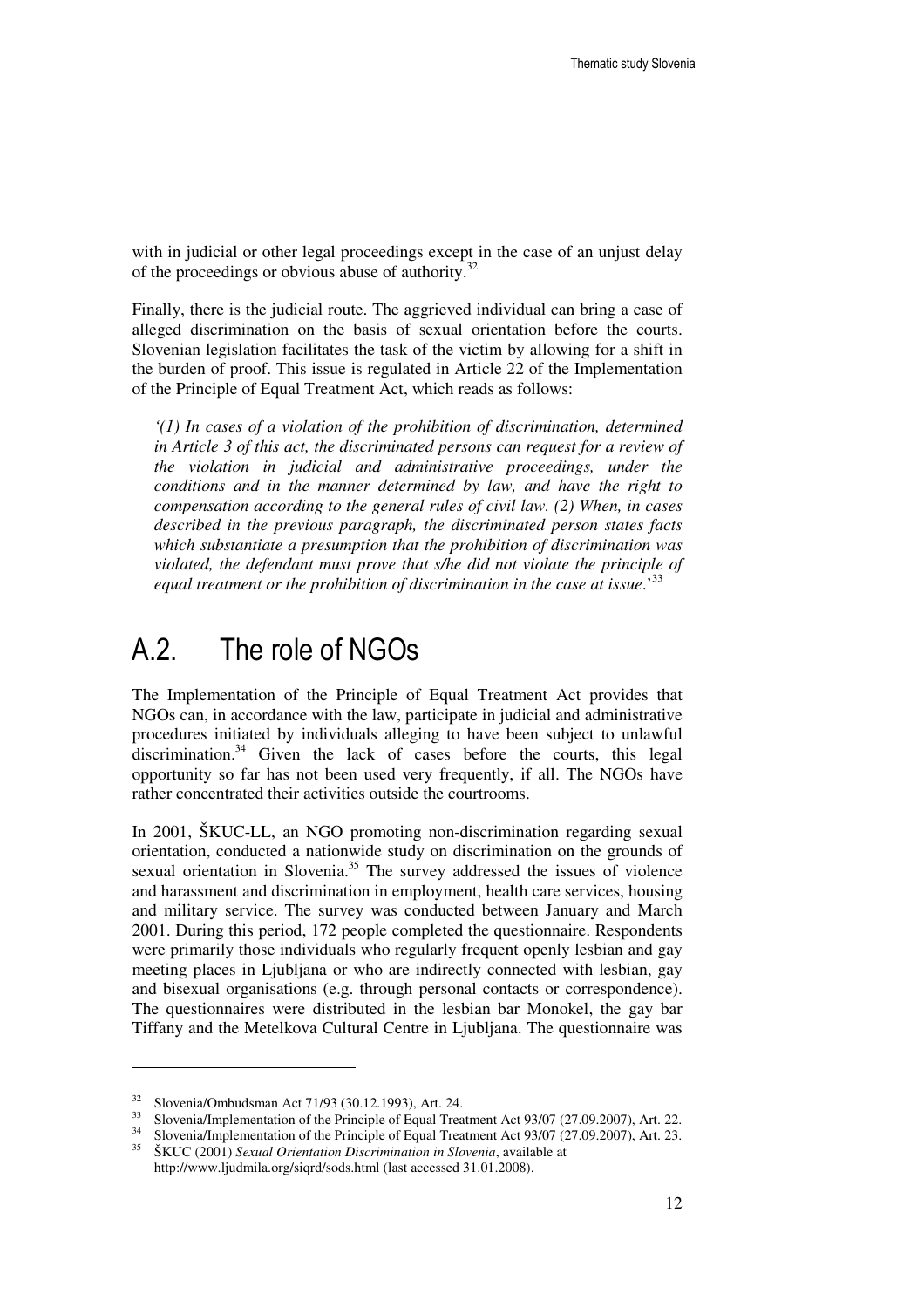also distributed to members of ŠKUC-LL as well as the youth group Legebitra, and was made available on the website www.ljudmila.org/siqrd.

A survey of this type of course does not purport to produce results that are statistically valid for the entire population group targeted, as would be the case with a random sample. Nonetheless, the survey results provide valuable information and permit certain broad conclusions to be drawn about the nature and extent of sexual orientation discrimination in Slovenia. The findings of this survey lead to the conclusion that there is a high level of discrimination against gay, lesbian and bisexual people in the country. For example, half of the respondents had experienced some form of violence or harassment because of his/her sexual orientation and one in five had suffered harassment in the workplace. The survey findings also raise serious concerns about discriminatory behaviour in the police force, in health services and in the military, as well as the difficulties faced by openly lesbian and gay people in finding housing. However, it is highly probable that these findings actually seriously understate the scale of the problem, due to the above-mentioned fact that many lesbian, gay and bisexual individuals seek to avoid discrimination by concealing their sexual orientation. The potential magnitude of this factor is revealed when one compares the number of incidents of harassment in the workplace with the number of respondents who stated that they are open with their co-workers and superiors as regards their sexual orientation. It is thus impossible for the survey to measure precisely the extent of sexual orientation discrimination in Slovenia.

However, attention should be drawn to two important factors. Surveys seeking to quantify the extent of discrimination directed towards lesbian, gay and bisexual people face a specific problem: unlike many other minorities who experience discrimination, most lesbian, gay and bisexual people can conceal the aspect of their identity that is the target of discrimination, namely their sexual orientation. Accordingly, any survey investigating sexual orientation discrimination is likely to understate the real extent of discrimination. Secondly, as noted above, the survey respondents consisted mainly of people who openly participate in Ljubljana's lesbian and gay scene, as well as individuals connected with lesbian, gay and bisexual organisations in Slovenia. It is likely that this sample does not provide a comprehensive picture of the lesbian, gay and bisexual population in Slovenia, since it includes a relatively high proportion of individuals who are politically aware and open about their sexual orientation.

Another survey was conducted in 2003 by *Mirovni inštitut* [Peace Institute]. It demonstrated that 49 per cent of LGBT people interviewed conceal their sexual orientation or refrain from revealing it at work. Four per cent of those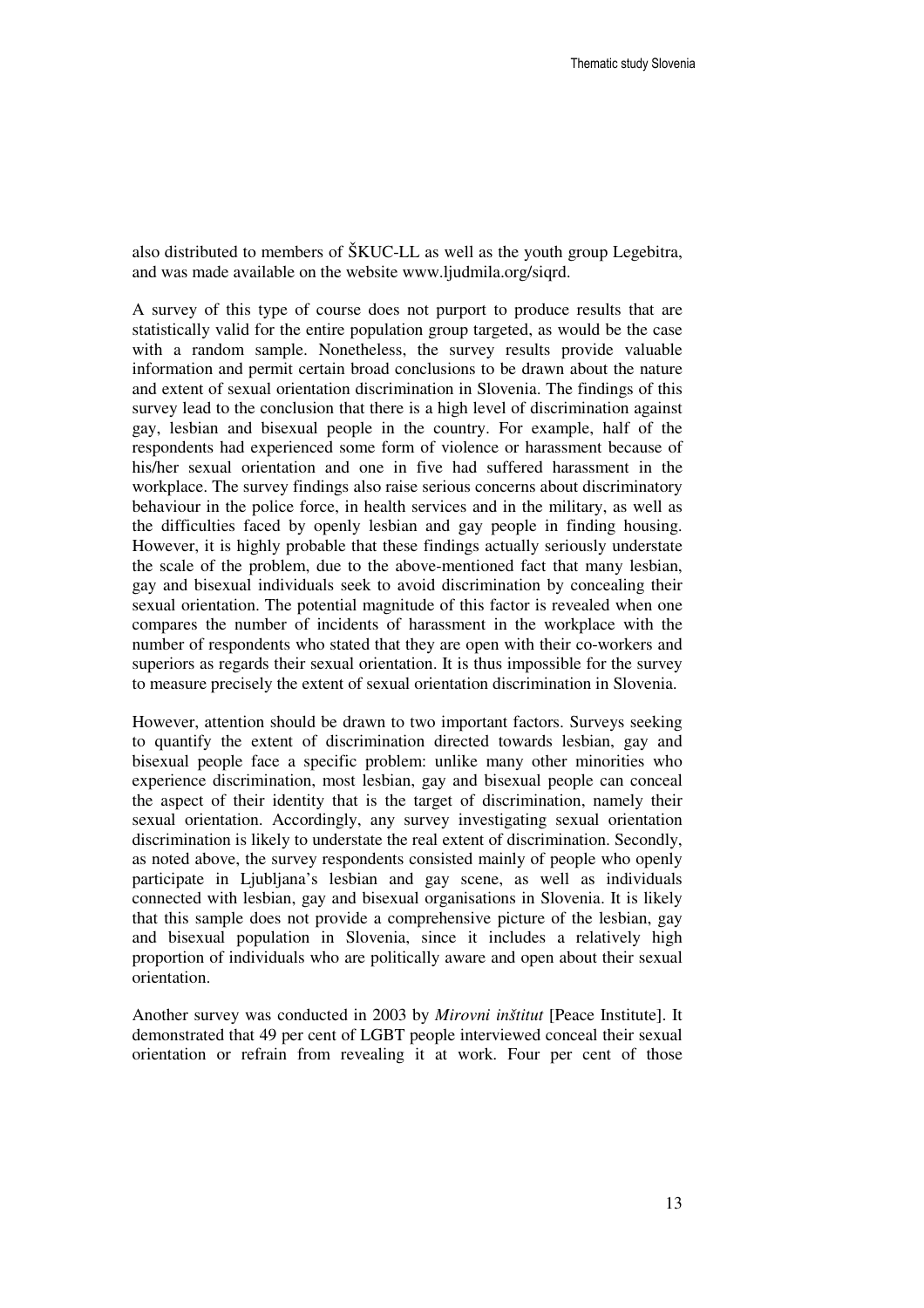interviewed, moreover, fear that exhibiting their sexual orientation could lead to the termination of their job. $36$ 

Save for the statistical data included in annex 2, no other statistical information is available, which is only logical in the light of the lack of relevant case-law on discrimination on the basis of sexual discrimination. $37$ 

<sup>36</sup> T. Greif (2006) *Ukrepi proti diskriminaciji v zaposlovanju za sindikate*, ŠKUC, Ljubljana 2006, available at:

http://www.zsss.si/images/stories/PDF/Ukrepi\_proti\_diskriminaciji\_SINDIKATI.pdf (last accessed, 31.01.2008).

<sup>&</sup>lt;sup>37</sup> The lack of case-law has been established following a detailed research in the Slovenian caselaw databases, both those officially procured by the courts (available at www.sodnapraksa.si) as those, which are even more comprehensive, that are privately run (such as: www.iussoftware.si)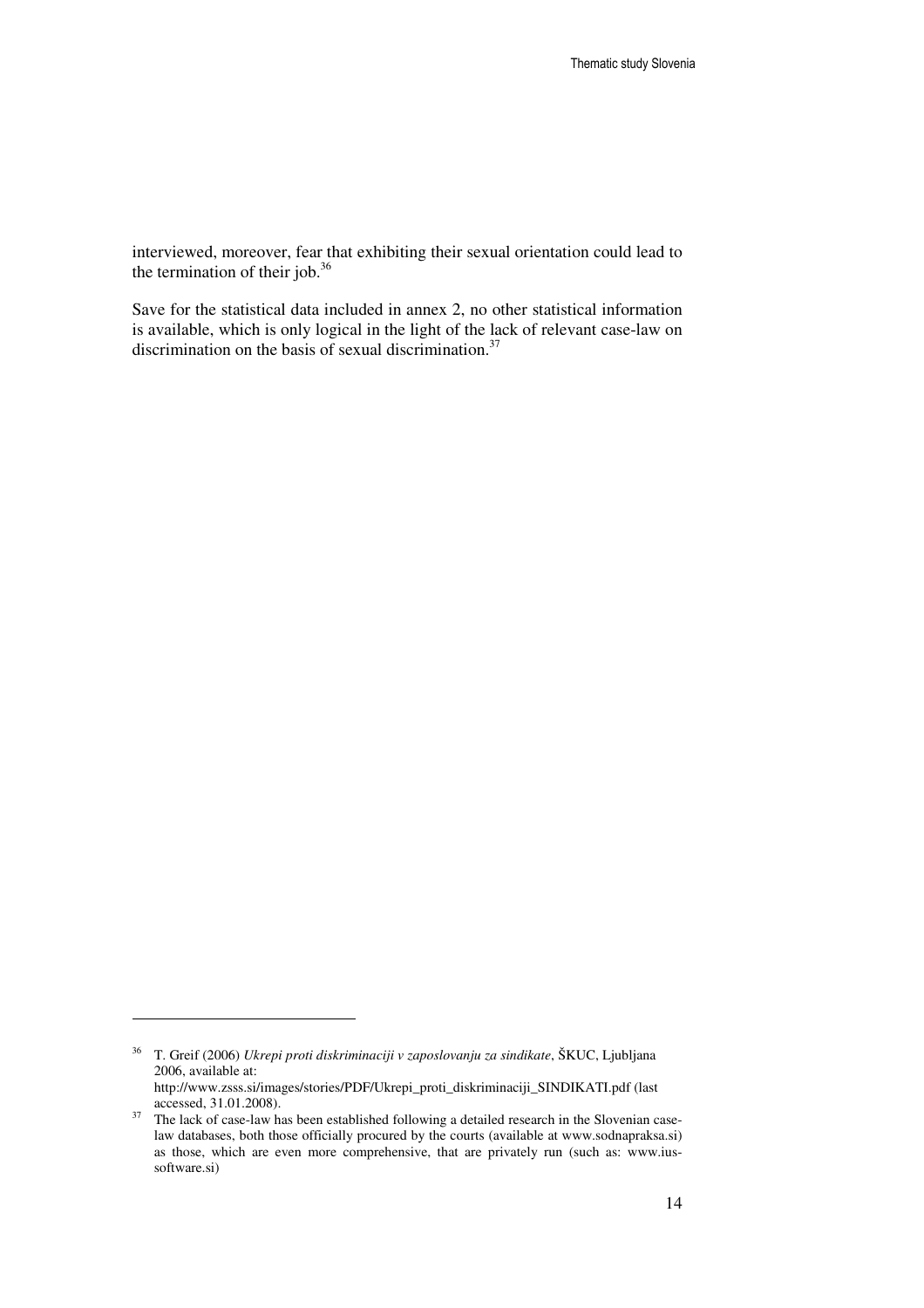### B. Freedom of movement

The entry and status of aliens in Slovenia in general and of EU citizens in particular is regulated by the *Zakon o tujcih* [Aliens Act].<sup>38</sup> An EU citizen, irrespective of his/her sexual orientation, can move and reside in Slovenia on the basis of his/her original right stemming from EU law as implemented in the Aliens Act. An EU national who enters Slovenia with a valid personal ID or passport can reside there for three months without having to declare his/her residency. If his/her duration of stay exceeds three months, either for the purpose of employment, self-employment, provision of services, study or other vocational training or for other reasons, he/she must register it with the competent authorities.<sup>39</sup>

Family members of an EU citizen, whether EU nationals or not, can join him/her, on the basis of their derived rights for the purposes of family reunification. Pursuant to the Aliens Act, family members of an EU citizen include: his/her spouse, unmarried children below the age of 21, unmarried children of a spouse below the age of 21, unmarried children older than 21 and parents of an EU citizen if the latter must support them pursuant to the laws of the country of his citizenship and parents of an EU citizen younger than 21. Exceptionally, exercising its discretion, the competent authority may count another relative as a relative for the purposes of this Article if special circumstances speak in favour of family reunification in Slovenia.<sup>40</sup>

LGBT partners of an EU citizen are not encompassed under the legal term spouse as defined by the Aliens Act. This is reserved for the marital relationship between heterosexual partners. The registered partnership (same-sex union) as defined by the Slovenian *Zakon o registraciji istospolne partnerske skupnosti* [Registration of Same-sex Partnership  $Act$ ]<sup>41</sup> is not awarded the same legal status as marriage, neither does a partner in a same-sex union have the status of a relative. Registration of a same-sex union, namely, gives rise solely to the following exhaustively enumerated rights and duties: the right, and a reciprocal duty, to support each other; property rights arising in the union; the right to housing protection; inheritance rights after the death of a partner and the right to access information about the health conditions of a partner and to visit him/her in medical institutions.<sup>42</sup> This means that the LGBT partner of an EU citizen, as well as their children or other relatives, are not considered as family members or relatives in Slovenia and do not obtain derived rights to freedom of movement. They and their family members can enter and reside in Slovenia only on the basis of their original rights as EU citizens or nationals of other

<sup>&</sup>lt;sup>38</sup> Slovenia/Aliens Act 107/06 (17.10.2006), Art. 36.<br><sup>39</sup> Slovenia/Aliens Act 107/06 (17.10.2006), Art. 02a

<sup>&</sup>lt;sup>39</sup> Slovenia/Aliens Act 107/06 (17.10.2006), Art. 93c.

<sup>&</sup>lt;sup>40</sup> Slovenia/Aliens Act 107/06 (17.10.2006), Art. 93k.

Slovenia/Same-sex Partnership Act 65/06 (08.07.2005).

<sup>42</sup> Slovenia/Same-sex Partnership Act 65/06 (08.07.2005), Art. 8.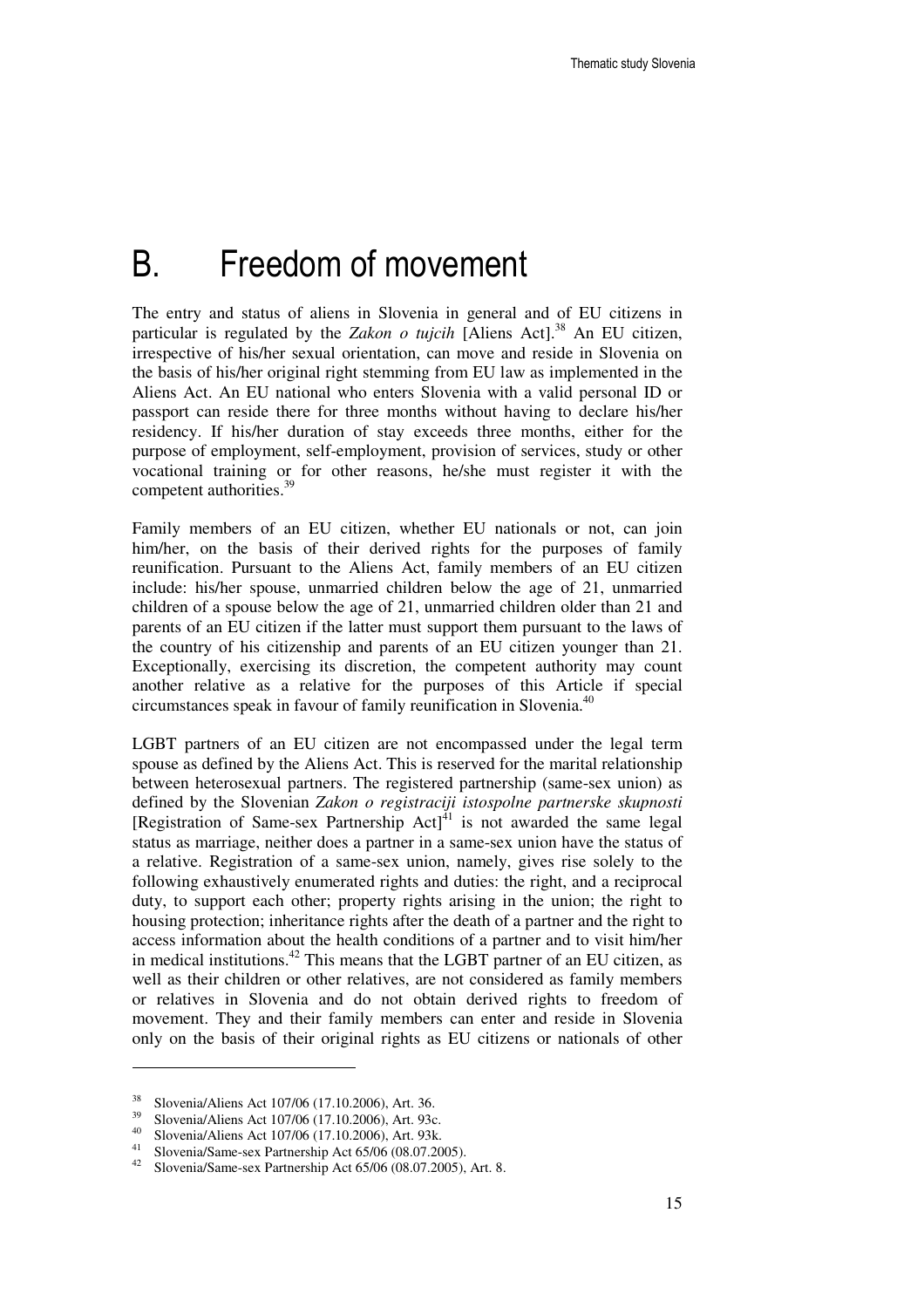countries. In the latter case they must comply with stricter legal conditions for entry and residence.<sup>43</sup>

Pursuant to contact established with the *Statisti*č*ni urad Republike Slovenije* [Statistical Office of the Republic of Slovenia] and with the *Sektor za osebna stanja, javne listine in prijava prebivališ*č*a* [Division for Civil Status, Public Documents and Residence Registration] at the Ministry of the Interior, the requested statistical data are not available.<sup>44</sup>

There is no relevant case-law in this field.<sup>45</sup>

<sup>43</sup> Slovenia/Aliens Act 107/06 (17.10.2006), Art. 6-46.

<sup>&</sup>lt;sup>44</sup> The last enquiry was made on 25.02.2008.

<sup>&</sup>lt;sup>45</sup> The lack of case-law has been established following a detailed research in the Slovenian caselaw databases, both those officially procured by the courts (available at www.sodnapraksa.si) as those, which are even more comprehensive, that are privately run (such as: www.iussoftware.si).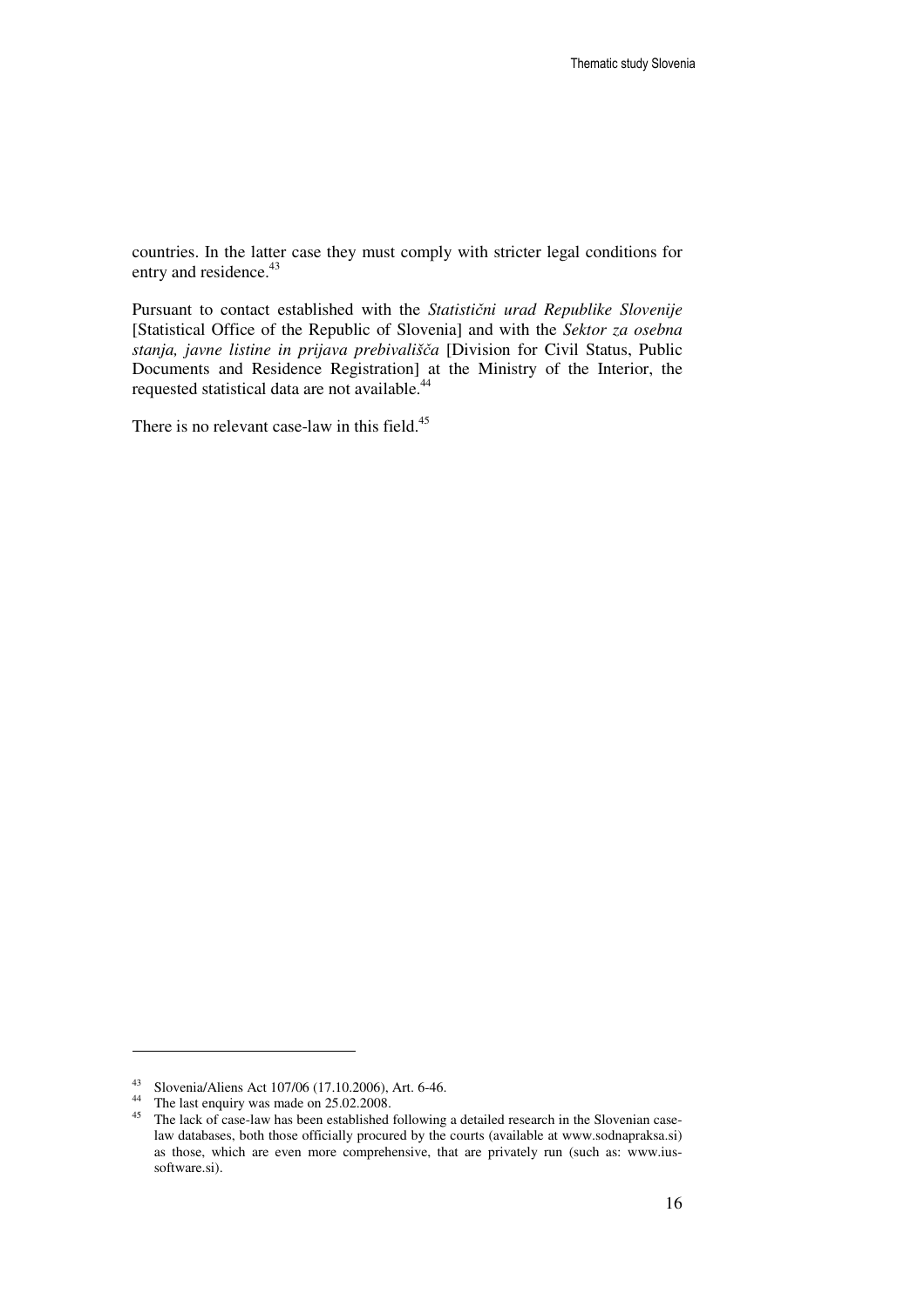# C. Asylum and subsidiary protection

### C.1. The rights of LGBT people

The international protection of aliens which encompasses the right to refugee status and to subsidiary protection is regulated by the new *Zakon o mednarodni zaš*č*iti* [International Protection Act].<sup>46</sup> The Act implements a number of EU directives.<sup>47</sup>

Refugee status can be granted to any third country national who, due to a reasonable fear of persecution based on race, religion, nationality, membership of a particular social group or because of a particular political opinion, leaves the state whose citizen he/she is and cannot or because of the defined fear does not want to enjoy the protection of this state, or to a stateless person who leaves the state where he/she resided, but due to events and due to a reasonable fear cannot return or refuses to return to this state.<sup>48</sup> Subsidiary protection can be granted to a third country national or to a stateless person who does not satisfy the conditions for refugee status, if there is a justified reason that he/she would, in the event of returning to the state of his citizenship or residence, in the case of a stateless person, face a reasonable risk of suffering serious harm as defined in Article 28 of this Act.<sup>49</sup>

Grounds for persecution which entitle an individual to refugee status, *inter alia*, include membership of a particular social group.<sup>50</sup> The Act explicitly stipulates that, concerning circumstances in the country of origin, a particular social group may include a group whose members are defined by their sexual orientation. Sexual orientation should not be understood as something referring to acts which are punishable under the national law of the Republic of Slovenia.<sup>51</sup>

Referring to unofficial reports, around 150 refugees have been granted asylum in Slovenia since 1999, but none of them on the basis of sexual orientation.<sup>52</sup> However, recently, an application was lodged with the Administrative Court in Ljubljana by a homosexual couple from Kosovo on the grounds of alleged homophobia. A couple, male, 25 and 30 years old, had applied for asylum because of discrimination due to their sexual orientation. The Ministry of the Interior rejected the application for asylum and the case is now pending before

<sup>46</sup> Slovenia/International Protection Act 111/07 (29.11.2007), Art.1.

<sup>47</sup> Council Directive/2003/9/EC (27.01.2003), Council Directive/2003/86/EC (22.09.2003), Council Directive/2004/83/EC (29.04.2004), Council Directive/2005/85/EC (01.12.2005).

 $\frac{48}{\text{Slovenial/International Protection Act} 11/07 (29.11.2007), Art. 2.}$ 

<sup>&</sup>lt;sup>49</sup> Slovenia/International Protection Act 111/07 (29.11.2007), Art. 3.

<sup>&</sup>lt;sup>50</sup> Slovenia/International Protection Act 111/07 (29.11.2007), Art. 27(1).

<sup>&</sup>lt;sup>51</sup> Slovenia/International Protection Act 111/07 (29.11.2007), Art. 27(5) and (6).<br><sup>52</sup> http://www.garch.gi/ctxville.2/type html (last assessed 21.08.2008).

<sup>52</sup> http://www.narobe.si/stevilka-2/tema.html (last accessed 31.08.2008).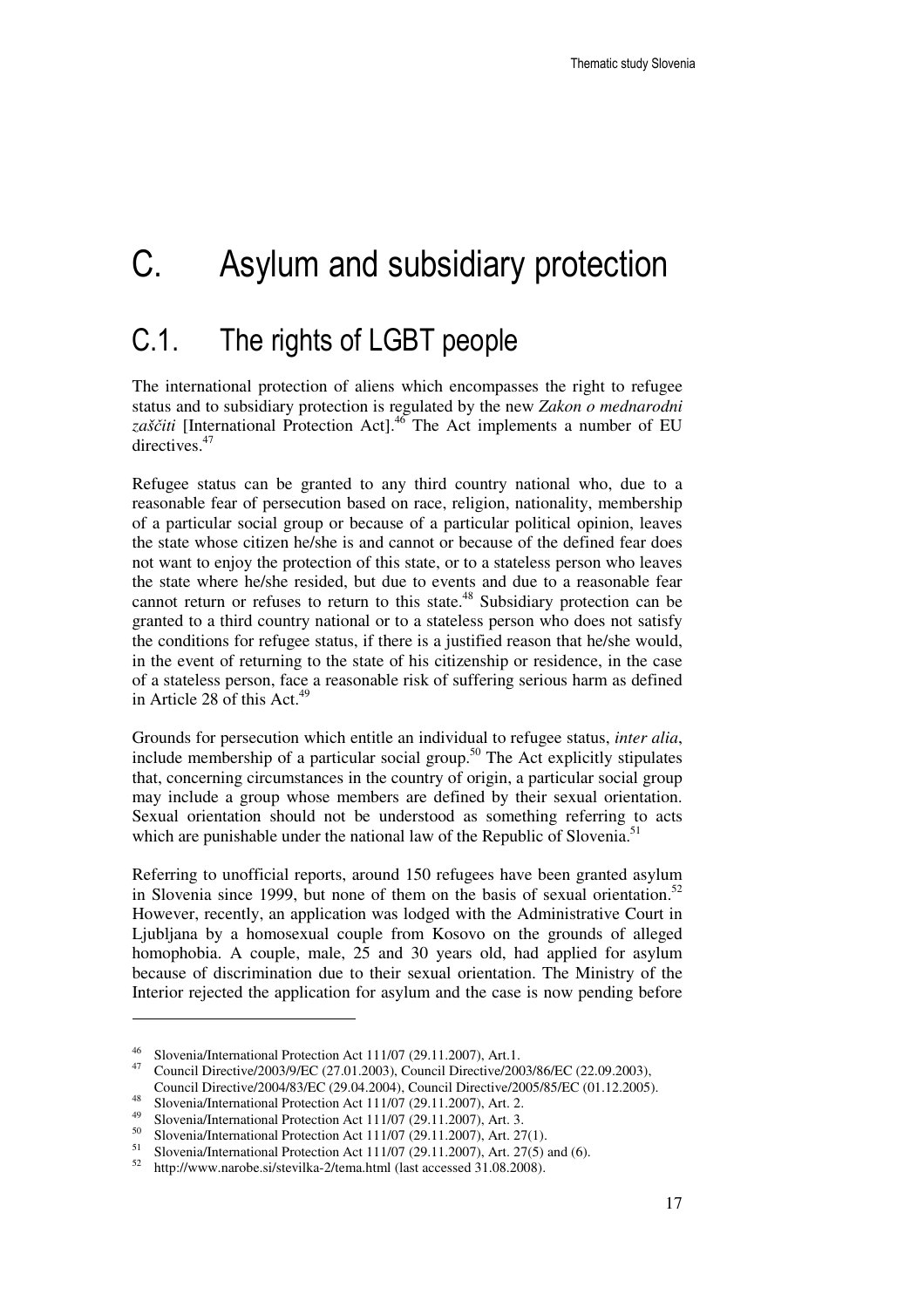the said Administrative Court.<sup>53</sup> However, it appears from the case-law report of the Administrative Court that the case has been removed from its docket.

Pursuant to contact established with the *Statisti*č*ni urad Republike Slovenije* [Statistical Office of the Republic of Slovenia] and with the *Sektor za osebna stanja, javne listine in prijava prebivališ*č*a* [Division for Civil Status, Public Documents and Residence Registration] at the Ministry of the Interior, the requested statistical data are not available.<sup>54</sup>

There is no relevant case-law in this field. $55$ 

### C.2. The rights of LGBT family members

Pursuant to the International Protection Act, a competent authority must follow the principle of family reunification when processing the applications under this Act.<sup>56</sup> The applicant for asylum or subsidiary protection, or the person to whom asylum or subsidiary protection has been granted, can request to be reunited with his/her family members. These are defined in Article 3 of this Act as follows.

*'Family members are third country nationals or stateless people who are members of the family that already existed in their state. They are: (1) the spouse of an applicant or of a person who has already acquired the right to international protection, or (2) extra-marital partners in long-term relationships as defined by regulations on the right to residence of aliens in Slovenia; (3) under-aged children of a couple mentioned in the previous paragraph if they are unmarried and dependent, irrespective of whether they were born in or outside of wedlock or were adopted pursuant to the Slovenian regulations of marriage and family relations; (4) parents of an unaccompanied minor'* 

The institutions of family, marriage and extra-marital union are reserved in Slovenia for a relationship between two people of the opposite sex, the union between a man and a woman, and their children.<sup>58</sup> Same-sex partners therefore do not qualify under the paragraph cited above and cannot avail themselves of their partner's right to 'family' reunification under the existing Slovenian

<sup>53</sup> B. Koritnik (2007), 'Dogodki-izjave', in: *Pravna praksa*, No. 9/07, p. 37.

<sup>54</sup> The last enquiry was made on 25.02.2008.

<sup>55</sup> The lack of case-law has been established following a detailed research in the Slovenian caselaw databases, both those officially procured by the courts (available at www.sodnapraksa.si) as those, which are even more comprehensive, that are privately run (such as: www.iussoftware.si).

<sup>56</sup> Slovenia/International Protection Act 111/07 (29.11.2007), Art. 7(1).

<sup>&</sup>lt;sup>57</sup> Slovenia/International Protection Act 111/07 (29.11.2007), Art. 3.<br><sup>58</sup> Slovenia/Margines and Family Polational at 60/04 (26.04.2004).

<sup>58</sup> Slovenia/Marriage and Family Relations Act 69/04 (26.04.2004), Art. 3, 12.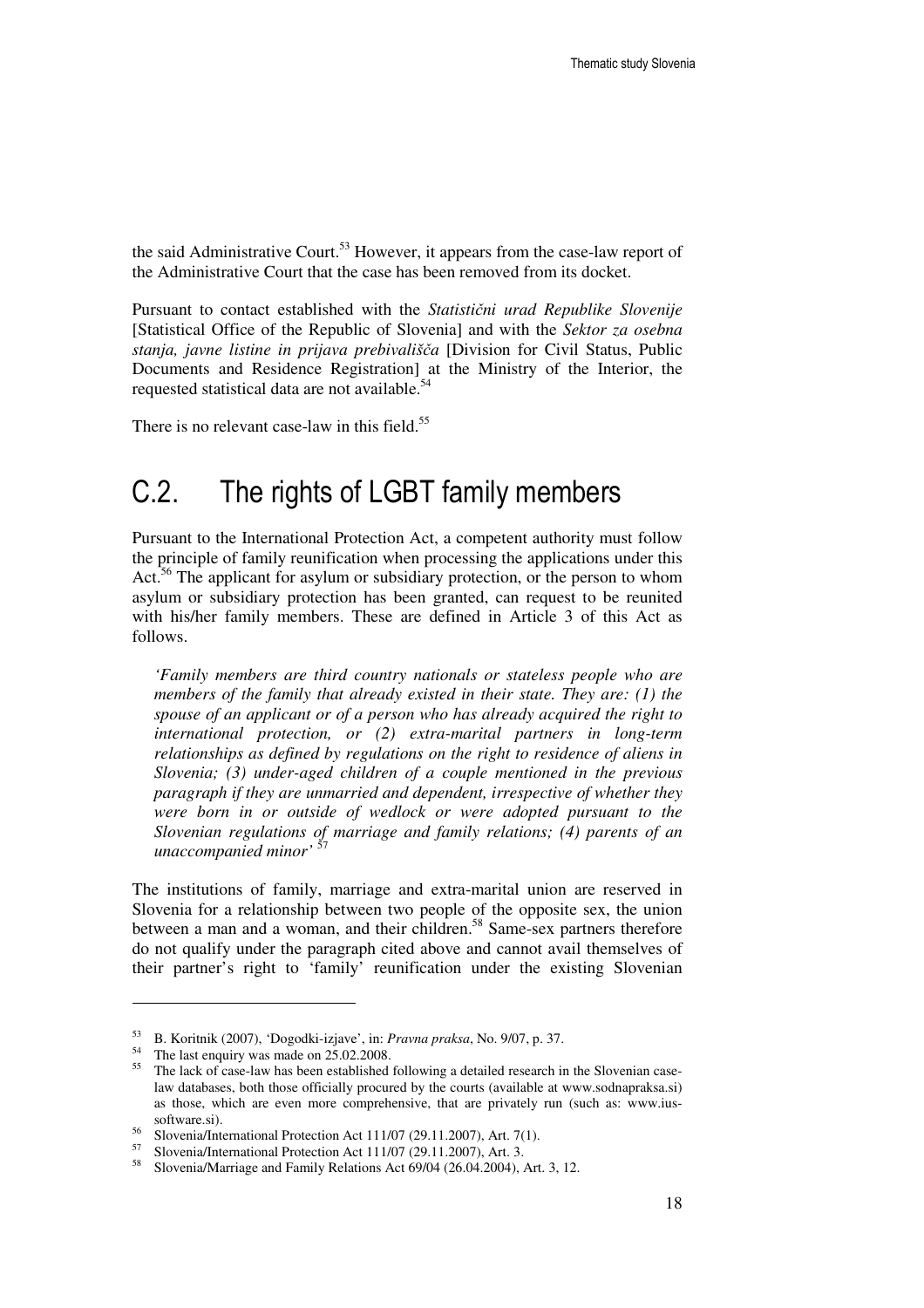legislation. A homosexual partner does not count as a spouse nor as an extramarital partner. However, if one of the partners has children from a prior heterosexual relationship he/she could be reunited with them, not on the basis of the present homosexual relationship, but because these would be considered as his/her children. On the other hand, a situation where a homosexual couple from another country had lawfully adopted a child with whom they then wanted to reunite in Slovenia would pose more difficulties. While the Slovenian *Zakon o mednarodnem zasebnem pravu in postopku* [Private International Law and Procedure Act] recognises the effects of adoption of a child by a foreign couple in Slovenia in accordance with the law of the country of the couple's and adoptee's citizenship or residence,<sup>59</sup> subject to compliance with Slovenian public order,<sup>60</sup> for the purposes of the International Protection Act the adoption must, however, fulfil the conditions of the Slovenian Marriage and Family Relations Act. The latter excludes adoption by same sex-couples,  $61$  which could, in effect, rule out family reunification in these circumstances.

Pursuant to contact established with the Statistical Office of the Republic of Slovenia and with the Division for Civil Status, Public Documents and Residence Registration at the Ministry of the Interior, the requested statistical data are not available.<sup>62</sup>

<sup>&</sup>lt;sup>59</sup> Slovenia/Private International Law and Procedure Act 56/99 (13.07.1999), Art. 46, 47.<br><sup>60</sup> Slovenia/Drivate International Law and Procedure Act 56/00 (13.07.1999), Art. 5.

<sup>&</sup>lt;sup>60</sup> Slovenia/Private International Law and Procedure Act 56/99 (13.07.1999), Art. 5.

<sup>&</sup>lt;sup>61</sup> Slovenia/Marriage and Family Relations Act 69/04 (26.04.2004), Art. 134-145.<br><sup>62</sup> The lest enquiry was made on 25.02.2008.

The last enquiry was made on 25.02.2008.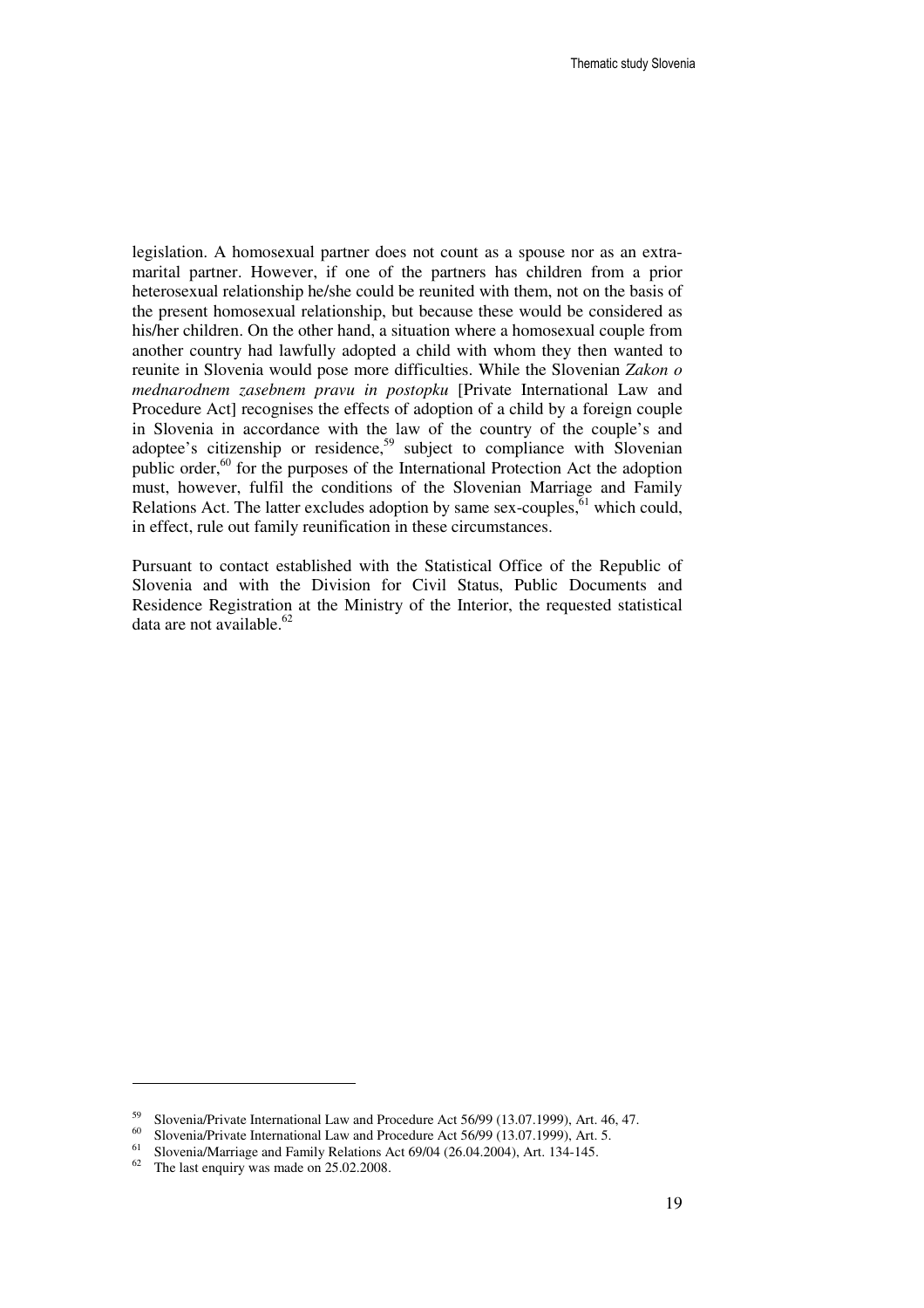## D. Family reunification

Family enjoys constitutional protection in Slovenia. Article 53 of the Slovenian Constitution provides that the state shall protect the family, motherhood, fatherhood, children and young people and shall create the necessary conditions for such protection. $63$  The concept of family is, however, still bound to a relationship, either marital or extra-marital, between two individuals of different sexes and their children. This is apparent also from the Aliens Act which determines the alien's right to family reunification and the right to a complete family.

The central provision is Article 36 of the Aliens Act on the right to family reunification and the right to a complete family. Aliens who reside in Slovenia and are in possession of a permit for permanent residence and aliens who have resided in Slovenia for the last year and are in possession of a permit for temporary residence of a minimum duration of one year have, in accordance with this Act, the right to reunification of their family, the preservation and renewed completion of their family with their closer family members who are aliens. Irrespective of the duration of an alien's residence in Slovenia and the validity of his/her residence permit, closer family members can be united with an alien who resides in Slovenia and is in possession of a residence permit for research work conducted in Slovenia, as well as an alien in possession of a temporary residence permit if the latter is in the interest of Republic of Slovenia, which is to be decided by a competent organ following the opinion of the competent ministry.<sup>64</sup>

In accordance with the Act, closer family members shall include: a spouse, under-aged and unmarried children of an alien and of his/her spouse, the parents of an alien who is under age, the children of an alien or of his spouse who are of age, but unmarried, and the parents of both of them if an alien or his/her spouse has a legal duty in the state of whose citizen he or she is to sustain them. $65$  The competent organ can, exceptionally, using its discretion, also count as a closer family member another relative of an alien if special circumstances justify the reunification of the family in Slovenia. In case of polygamous marriage the residence permit can be issued or extended only to one spouse.<sup>66</sup>

The legal identification of a spouse is reserved for the marital relationship between heterosexual partners. To repeat what has been already stated above, the registered partnership (same-sex union) as defined by the Slovenian Same-

<sup>63</sup> Slovenia/Constitution 33/91, 42/97, 66/00, 24/03, 69/04, 68/06 as amended (26.12.1991), Art. 53.

<sup>&</sup>lt;sup>64</sup> Slovenia/Aliens Act 107/06 (17. 10. 2006), Art. 36/1.

<sup>&</sup>lt;sup>65</sup> Slovenia/Aliens Act 107/06 (17. 10. 2006), Art. 36/3.

<sup>66</sup> Slovenia/Aliens Act 107/06 (17. 10. 2006), Art. 36/4.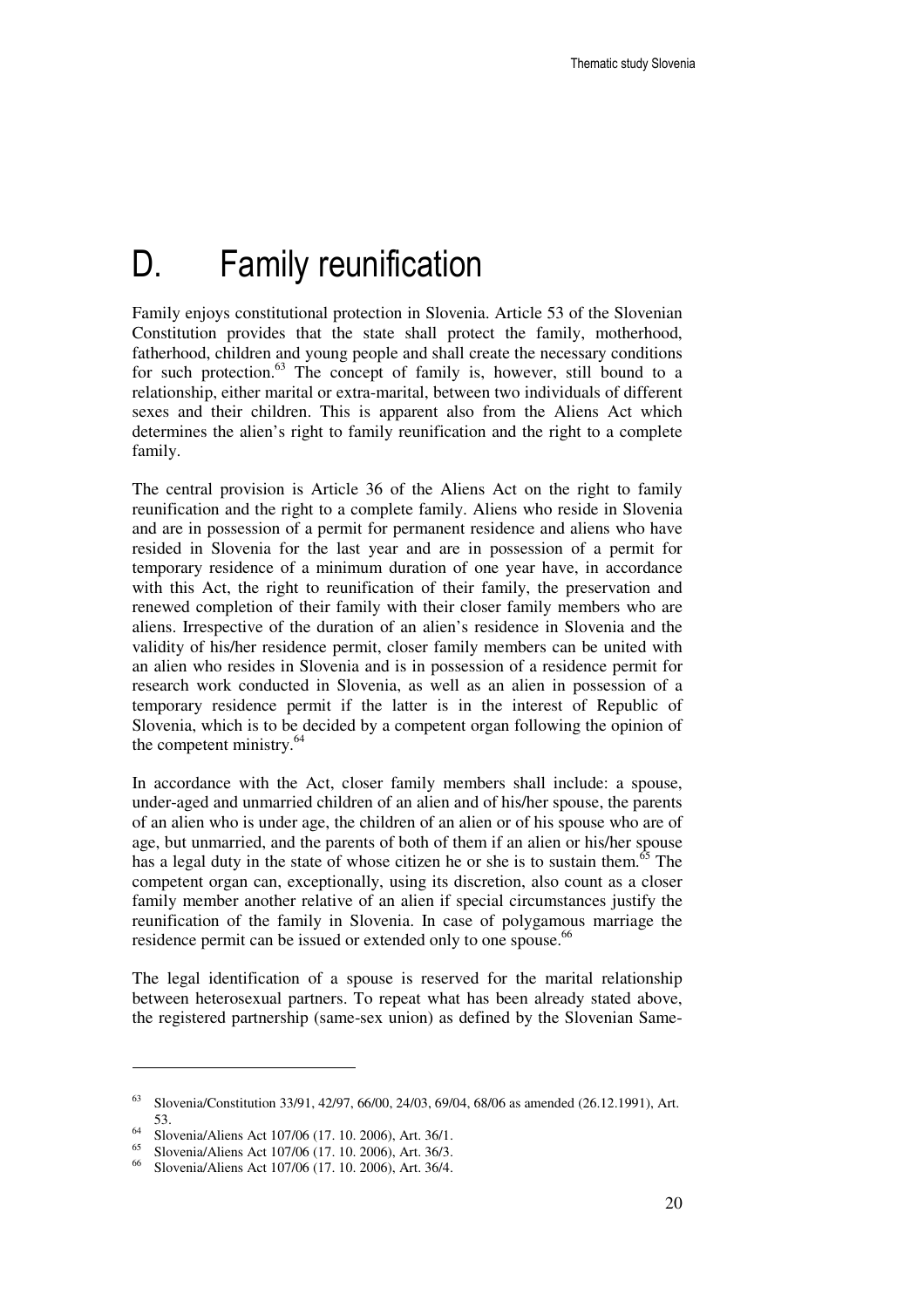sex Partnership  $Act^{67}$  is not awarded the same legal status as marriage, neither does a partner in a same-sex union have the status of a relative. It is thus apparent that the Slovenian Aliens Act grants special rights of family reunification in the context of freedom of movement and the right to residence only to close family members, to which LGBT partners do not belong. An LGBT partner, his/her children or parents thus cannot benefit from the right of another LGBT partner. This means that only each individual separately can be reunited with his/her children or parents. A same-sex partnership is consequently not recognised as a ground which would trigger the right to family reunification.<sup>68</sup>

Pursuant to contact established with the Statistical Office of the Republic of Slovenia and with the Division for Civil Status, Public Documents and Residence Registration at the Ministry of the Interior, the requested statistical data are not available.<sup>69</sup>

There is no relevant case-law in this field.<sup>70</sup>

 $^{67}$  Slovenia/Same-sex Partnership Act 65/06 (08.07.2005).

<sup>68</sup> For the opposite view see Neža Kogovšek, Pravni položaj istospolnih parov v Sloveniji, Pravna praksa, No. 28, 2009, at 12.

 $69$  The last enquiry was made on 25.02.2008.

<sup>&</sup>lt;sup>70</sup> The lack of case-law has been established following a detailed research in the Slovenian caselaw databases, both those officially procured by the courts (available at www.sodnapraksa.si) as those, which are even more comprehensive, that are privately run (such as: www.iussoftware.si).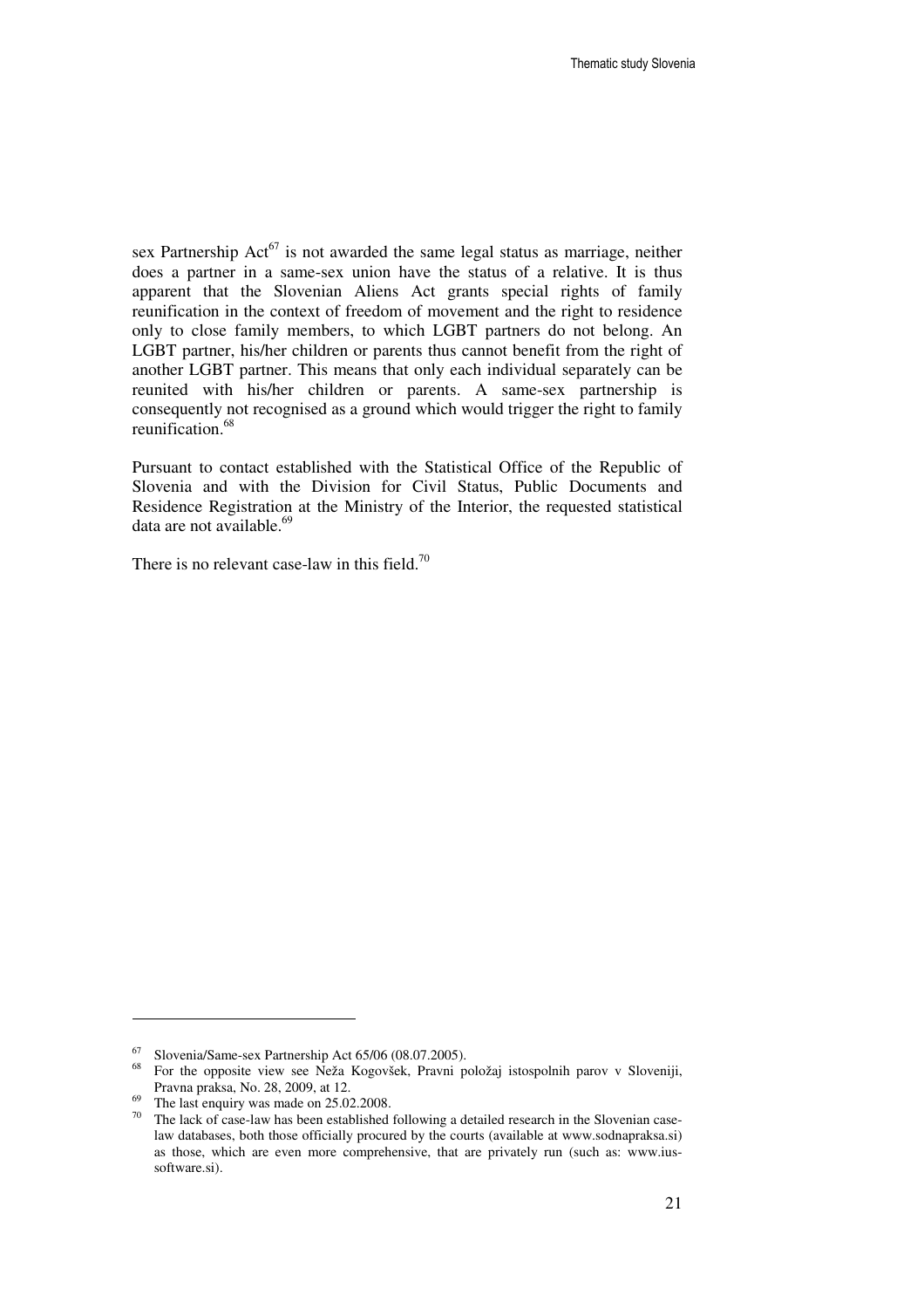### E. Freedom of assembly

Article 42 of the Slovenian Constitution provides for the right to freedom of assembly and association. It stipulates that the right of peaceful assembly and public meeting shall be guaranteed. Everyone has the right to freedom of association with others. These rights may be restricted, however, where required for national security or public safety and for protection against the spread of infectious diseases.

The *Zakon o javnih zbiranjih* Public Gatherings  $Act^{1}$  regulates the precise exercise of this right. Smaller public gatherings must be notified at least three days prior to their occurrence, whereas larger public events must be registered at least five days in advance.<sup>72</sup> Provided that the organiser satisfies all the security, public policy and other order-related conditions, the gathering will be approved $\tilde{d}^3$  and will be entitled to police protection.<sup>74</sup> The Act proscribes any violent or non-violent interference with lawfully organised public gatherings or events.<sup>75</sup> Moreover, Article 6 of the Act<sup>76</sup> prescribes that it is, *inter alia*, forbidden to organize public gatherings in order to commit criminal acts, to encourage criminal activity or with the purpose of causing violence. In connection with the constitutional prohibition and Penal code's incrimination of inflaming intolerance exclusively homophobic demonstrations shall be thus prohibited in Slovenia.

LGBT people have exercised their right to freedom of assembly freely. There have been no reports of official prohibition of LGBT events. Similarly, there is no record of demonstrations against tolerance of LGBT people. However, parades have sometimes been accompanied by disrespectful graffiti or slogans and there have been reports of some isolated cases of physical violence against LGBT people in the aftermath of parades. $^{77}$ 

Hence, on 30.06.2006, multiple assailants attacked activists from Lingsium, an advocacy group for homosexuals, who had set up a stand and were distributing leaflets in Maribor saying, 'Action for tolerance: gays and lesbians wish you a good day'. Members of the Maribor City Council published a statement condemning the attack.<sup>78</sup> In the same year, on 1 July, the sixth annual gay pride parade in Ljubljana took place without incident with the support of local government officials. However, on the evening of 1 July, multiple assailants

<sup>&</sup>lt;sup>71</sup> Slovenia/Public Gatherings Act 113/05 (30.11.2005)

<sup>&</sup>lt;sup>72</sup> Slovenia/Public Gatherings Act 113/05 (30.11.2005), Art. 11.

<sup>&</sup>lt;sup>73</sup> Slovenia/Public Gatherings Act 113/05 (30.11.2005), Art 11.<br><sup>74</sup> Slovenia/Public Gatherings Act 113/05 (20.11.2005), Art 26.

<sup>&</sup>lt;sup>74</sup> Slovenia/Public Gatherings Act 113/05 (30.11.2005), Art 26.<br><sup>75</sup> Slovenia/Public Gatherings Act 112/05 (20.11.2005), Art 22.

<sup>&</sup>lt;sup>75</sup> Slovenia/Public Gatherings Act 113/05 (30.11.2005), Art 23.

Slovenia/Public Gatherings Act 113/05 (30.11.2005), Art 6. 77

http://www.ljubljanapride.org/nasilje.htm (last accessed 31.01.2008).

<sup>78</sup> http://www.state.gov/g/drl/rls/hrrpt/2006/78839.htm (last accessed 31.01.2008).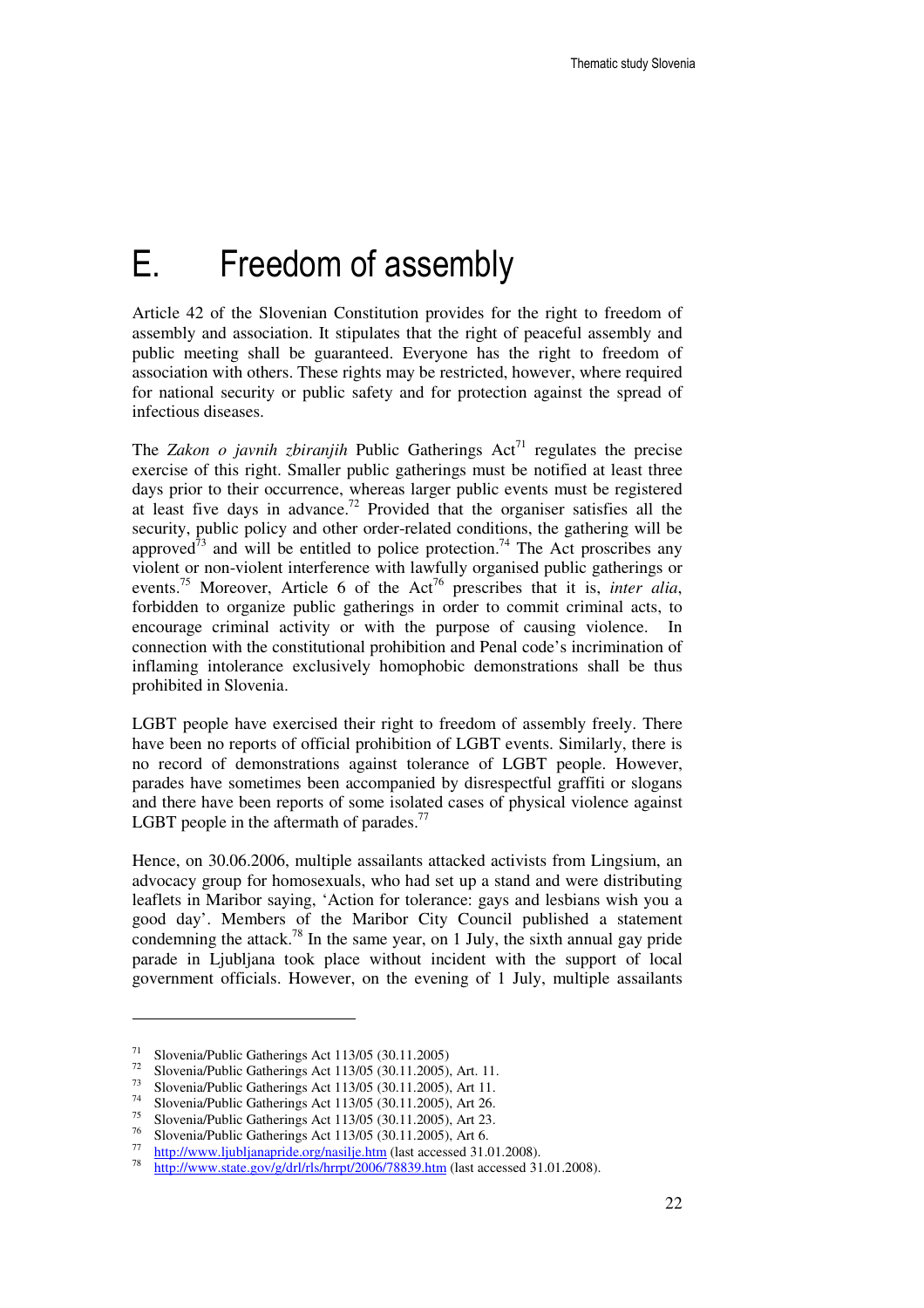attacked two individuals in the vicinity of Ljubljana railway station and were reported to have shouted anti-gay comments. The police carried out an investigation immediately. A year before, in 2005, multiple assailants attacked and beat three patrons of a Ljubljana club for homosexuals. Police arrested several suspects but later released them because the victims did not want to press charges. On 02.07.2005, after the fifth gay pride parade, two people were attacked and severely beaten near Ljubljana railway station, while two others were attacked and beaten in Ljubljana city centre. In all three incidents, the attackers taunted and harassed their victims for being gay. Police arrested several suspects but later released them because the victims did not want to press charges.<sup>79</sup>

In the week of 20-27 June the LGBT NGOs supported by the governmental bodies and under the honourable sponsorship of the Mayor of Ljubljana and the Minister for Foreign Affairs organized a very successful week of events aimed at raising awareness about same-sex partnership and problems concerning the discrimination on the grounds of sexual orientation.<sup>80</sup> However, the parade was preceded by a violent attack on one of the organizers by a group of unidentified individuals. The attack was immediately put under police investigation and was unanimously and very strongly condemned across the political sphere and by all key public officials. $81$ 

It is thus apparent that the authorities have always reacted in accordance with the law, but with little ultimate success of bringing the perpetrators to justice. $82$ However, any physical violence or interference by third parties with the rights of LGBT people has won severe and unanimous condemnation from the highest Slovenian officials.<sup>83</sup>

<sup>79</sup> http://www.state.gov/g/drl/rls/hrrpt/2005/61675.htm (last accessed 31.01.2008). 80

http://www.ljubljanapride.org/english.htm, last visited 26.09. 2009.

<sup>81</sup> <sup>81</sup> http://www.mnz.gov.si/nc/si/splosno/cns/novica/article/12027/6371/, last visited 26.09. 2009.<br><sup>82</sup> KL E (2007) <sup>5</sup>V Mariboru akcija stranosti do istogralno usmarianih' in: Delo (20.06.2007)

<sup>82</sup> Kl. F. (2007) 'V Mariboru akcija strpnosti do istospolno usmerjenih' in: *Delo* (29.06.2007), available at http://www.delo.si/index.php?sv\_path=41,35,222944 (last accessed 31.01.2008).

<sup>83</sup> J. Zupančič (2006) 'Oblast obsodila homofobno nasilje', in *Delo* (04.07.2006), available at http://www.delo.si/index.php?sv\_path=41,35,146607&src=rp (last accessed 31.01.2008).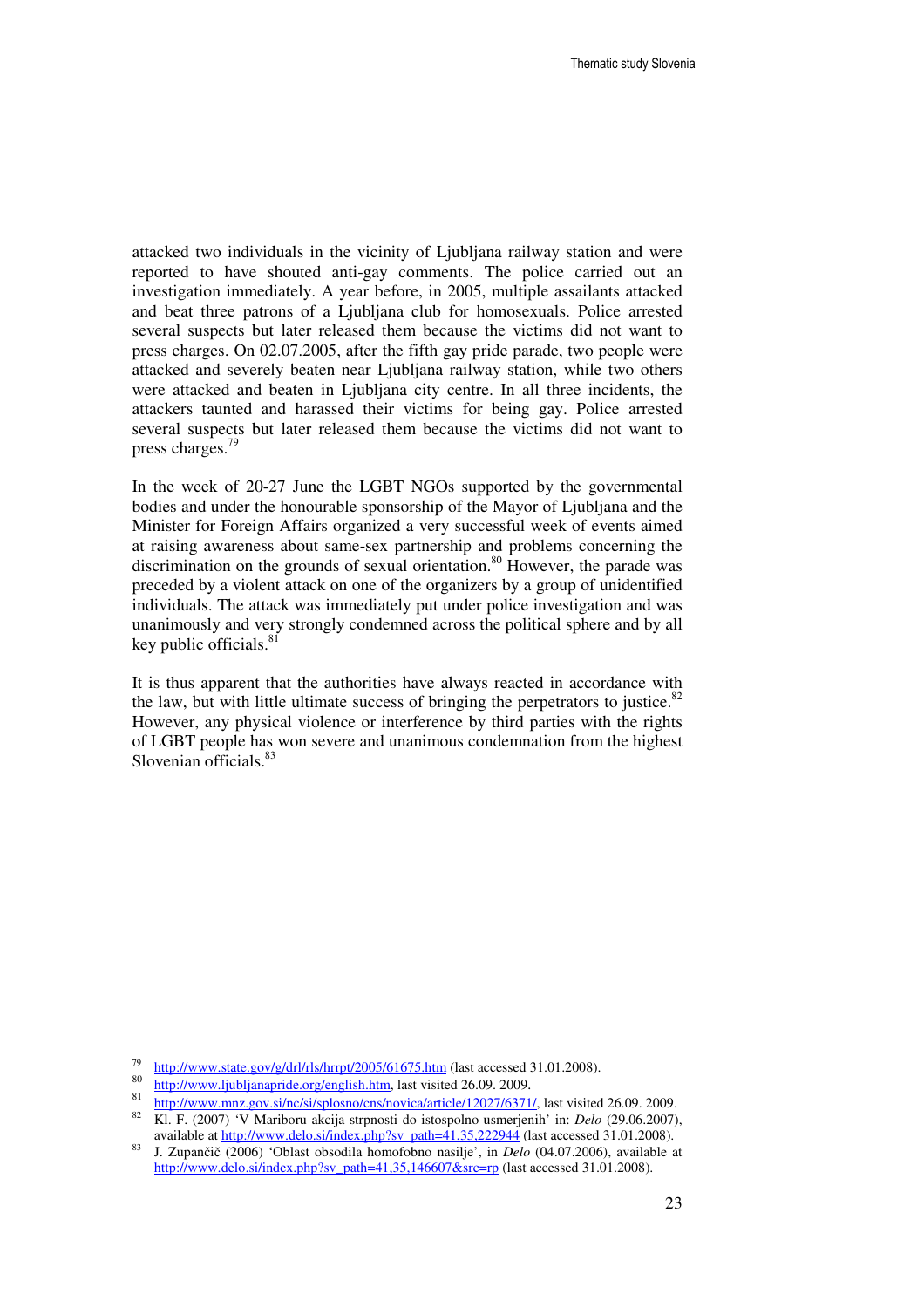### F. Criminal law

Homophobic hate speech in Slovenia is covered and prohibited both by the Constitution as well as by a variety of legislative acts.

Article 63 of the Constitution prohibits 'any incitement to national, racial, religious or other discrimination and the inflaming of national, racial, religious or other hatred and intolerance'.<sup>84</sup>

Article 297 of the new *Kazenski zakonik* [Penal Code] of the Republic of Slovenia determines as follows: $85$ 

*(1) Whoever publicly provokes or stirs up ethnic, racial, religious or other hatred, strife or intolerance, or provokes any other inequality on the basis of physical or mental deficiencies or sexual orientation, shall be punished by imprisonment of up to two years.* 

*(3) If the offence under preceding paragraph has been committed by publication in mass media, the editor or the person acting as the editor shall be sentenced to the punishment, by imposing the punishment referred to in paragraphs 1 or 2 of this Article, except if it was a live broadcast and he was not able to prevent the actions referred to in the preceding paragraphs.* 

*(4) If the offence under paragraphs 1 or 2 of this Article has been committed by coercion, maltreatment, endangering of security, desecration of national, ethnic or religious symbols, damaging the movable property of another, desecration of monuments or memorial stones or graves, the perpetrator shall be punished by imprisonment of up to three years.* 

*(5) If the acts under paragraphs 1 […] this Article have been committed by an official by abusing their official position or rights, he shall be punished by imprisonment of up to five years.* 

*(6) Material and objects bearing messages from paragraph 1 of this Article, and all devices intended for their manufacture, multiplication and distribution, shall be confiscated, or their use disabled in an appropriate manner.* 

Moreover, Article 131 of the Penal Code also explicitly incriminates violation of right to equality $^{86}$ 

<sup>84</sup> Slovenia/Constitution 33/91, 42/97, 66/00, 24/03, 69/04, 68/06 as amended (26.12.1991), Art. 63.

 $\frac{85}{85}$  Slovenia/Penal Code 55/06 (28.05.2008), Art. 297.

<sup>86</sup> Slovenia/Penal Code 55/06 (28.05.2008), Art. 131.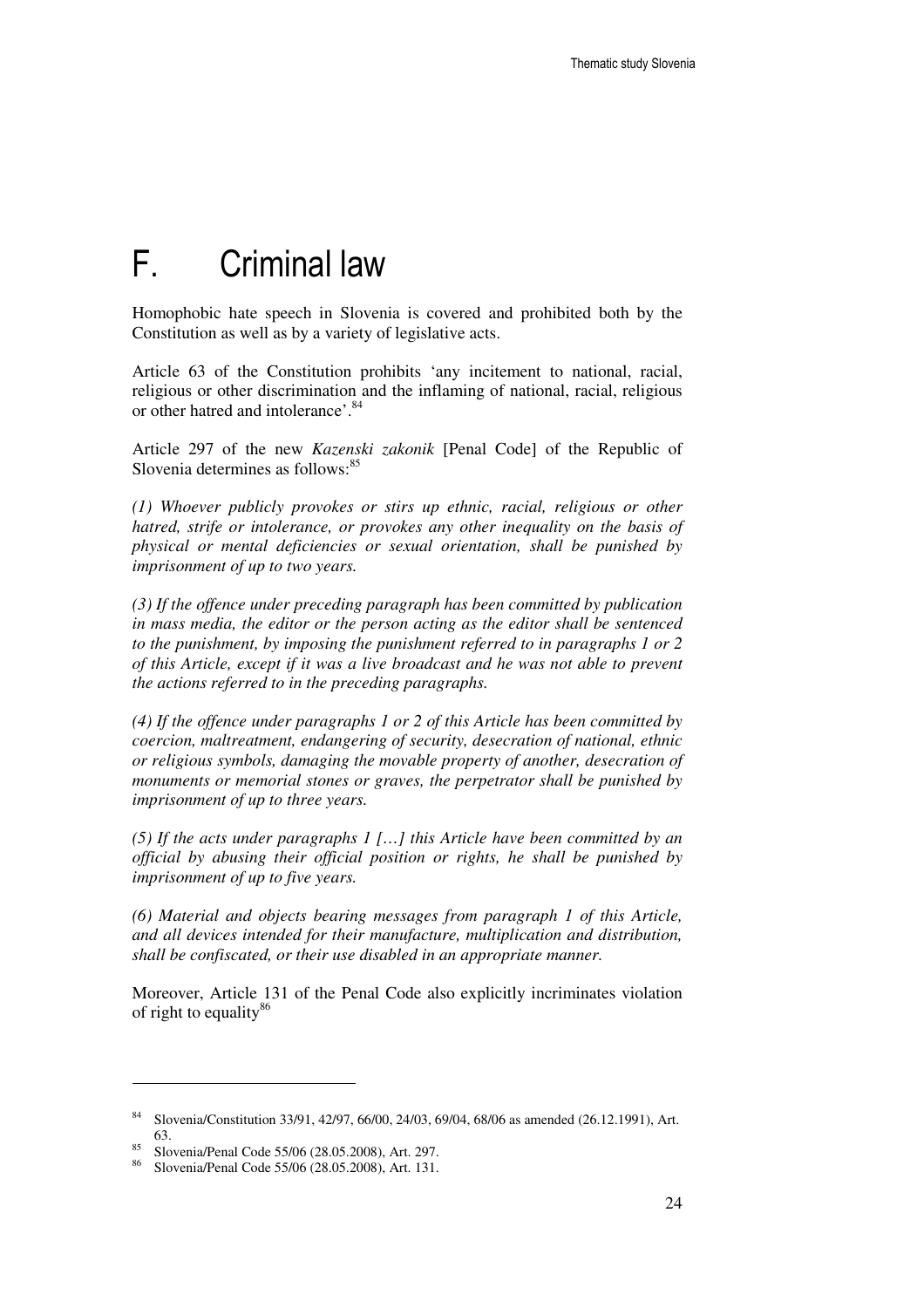*(1) Whoever due to differences in respect of nationality, race, skin colour, religion, ethnic roots, gender, language, political or other beliefs, sexual orientation, financial situation, birth, genetic heritage, education, social position or any other circumstance deprives or restrains another person of any human right or liberty recognised by the international community or laid down by the Constitution or the statute, or grants another person a special privilege or advantage on the basis of such discrimination shall be punished by a fine or sentenced to imprisonment for not more than one year.* 

*(2) Whoever prosecutes an individual or an organisation due to his or its advocacy of the equality of people shall be punished under the provision of the preceding paragraph.* 

*(3) In the event of the offence under paragraphs 1 or 2 of this Article being committed by an official through the abuse of office or official authority, such an official shall be sentenced to imprisonment for not more than three years.* 

The *Zakon o medijih* [Media Act] determines in Article 8 that, *'the dissemination of programming that encourages ethnic, racial, religious, sexual or any other inequality, or violence and war, or incites ethnic, racial, religious, sexual or any other hatred and intolerance shall be prohibited'*. Article 47 of the same Act prohibits advertising which would, *'incite racial, sexual or ethnic discrimination, religious or political intolerance'*. Penalties of the amount of at least 2,500.000 SIT [approx.  $\epsilon$ 10,000] may be imposed if either of these two provisions is violated.<sup>8</sup>

The *Zakon o varovanju osebnih podatkov* [Personal Data Protection Act] defines data concerning racial, national or ethnic background, political, religious or philosophical affiliation and sexual life as 'sensitive personal data'.<sup>88</sup>

According to the *Zakon o društvih* [Societies Act], a society shall cease to exist by law in the event that it incites ethnic, racial, religious or other inequality or inflames ethnic, racial, religious or other hatred and intolerance.<sup>89</sup>

The Aliens Act imposes in Article 82(3) an obligation that, *'within their overall operations, national and other authorities, organisations and associations must ensure protection against any type of discrimination against aliens based on*  racial, religious, national, ethnic or any other type of differentiation<sup>',90</sup> In the *Resolucija o imigracijski politiki Republike Slovenije* [Resolution on the Immigration Policy of the Republic of Slovenia] it is explicitly stated in the preamble to the chapter, 'Foundations of the Immigration Policy', that at the

<sup>&</sup>lt;sup>87</sup> Slovenia/Media Act 110/06 (26.10.2006), Art. 8.

Slovenia/Personal Data Protection Act 94/07 (29.09.2007)

<sup>&</sup>lt;sup>89</sup> Slovenia/Societies Act 61/06 (13.06.2006).<br><sup>90</sup> Slovenia/Aliana Act 107/06 (17.10.2006).

Slovenia/Aliens Act 107/06 (17.10.2006), Art. 82(3).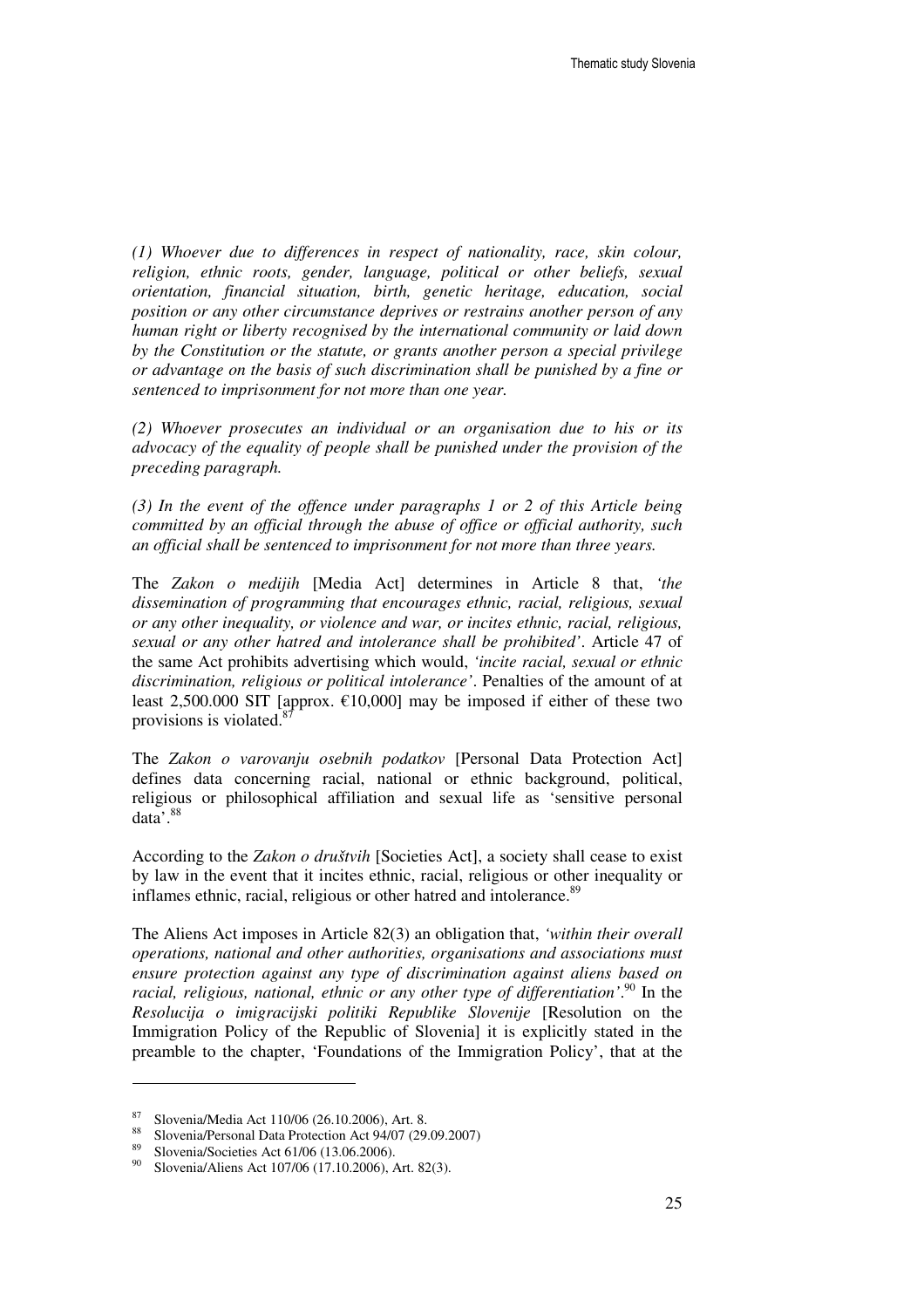creation of the Policy it was considered that the state must respect fundamental human rights and avoid any ethnic, racial, religious or sexual discrimination.<sup>91</sup> The Resolution on the Immigration Policy of the Republic of Slovenia acknowledges among the principles of Slovenian migration policy the Conclusions of the Tampere European Council.<sup>92</sup>

The Implementation of the Principle of Equal Treatment  $Act^{93}$  is a piece of legislation with a general scope of application prohibiting discrimination against any person in the exercise of his/her rights and duties and in the exercise of his/her fundamental freedoms in any aspect of the social sphere, in particular in the fields of employment, employment relations, affiliation with unions and interest organisations, upbringing and education, social security and access to and provision of goods and services. It was adopted in May 2004 and seeks to implement Directives 2000/43/EC and 2000/78/EC.

In general the Slovenian penal system does not take into account if a common crime (such as robbery or assault) is committed with a homophobic motivation. This is not a special or independent element of the relevant crimes. However, in the case of the offence of murder only, aggravating circumstances include what could be described as homophobic intent (Article 116 in conjunction with Article 131 of the Penal Code) $^{94}$ .

Pursuant to contact established with the Statistical Office of the Republic of Slovenia and with the Division for Civil Status, Public Documents and Residence Registration at the Ministry of the Interior, the requested statistical data are not available.<sup>95</sup>

In the trial before the District Court in Ljubljana concerning a violent attack on a gay activist prior to the pride parade three teenage perpetrators were sentenced to jail for 18 months each.

<sup>&</sup>lt;sup>91</sup> Slovenia/Resolution on the Immigration Policy of the Republic of Slovenia 40(99) (28.05.1999).

<sup>&</sup>lt;sup>92</sup> Slovenia/Resolution on the Immigration Policy of the Republic of Slovenia 106(02).

<sup>&</sup>lt;sup>93</sup> Slovenia/Implementation of the Principle of Equal Treatment Act 93(07) (27.09.2007).

Slovenia/Article 131 of the Penal Code (Violation of Right to Equality): "(1)Whoever due to differences in respect of nationality, race, skin colour, religion, ethnic roots, gender, language, political or other beliefs, sexual orientation, financial situation, birth, genetic heritage, education, social position or any other circumstance deprives or restrains another person of any human right or liberty recognised by the international community or laid down by the Constitution or the statute, or grants another person a special privilege or advantage on the basis of such discrimination shall be punished by a fine or sentenced to imprisonment for not more than one year".

 $^{95}$  The last enquiry was made on 25.02.2008.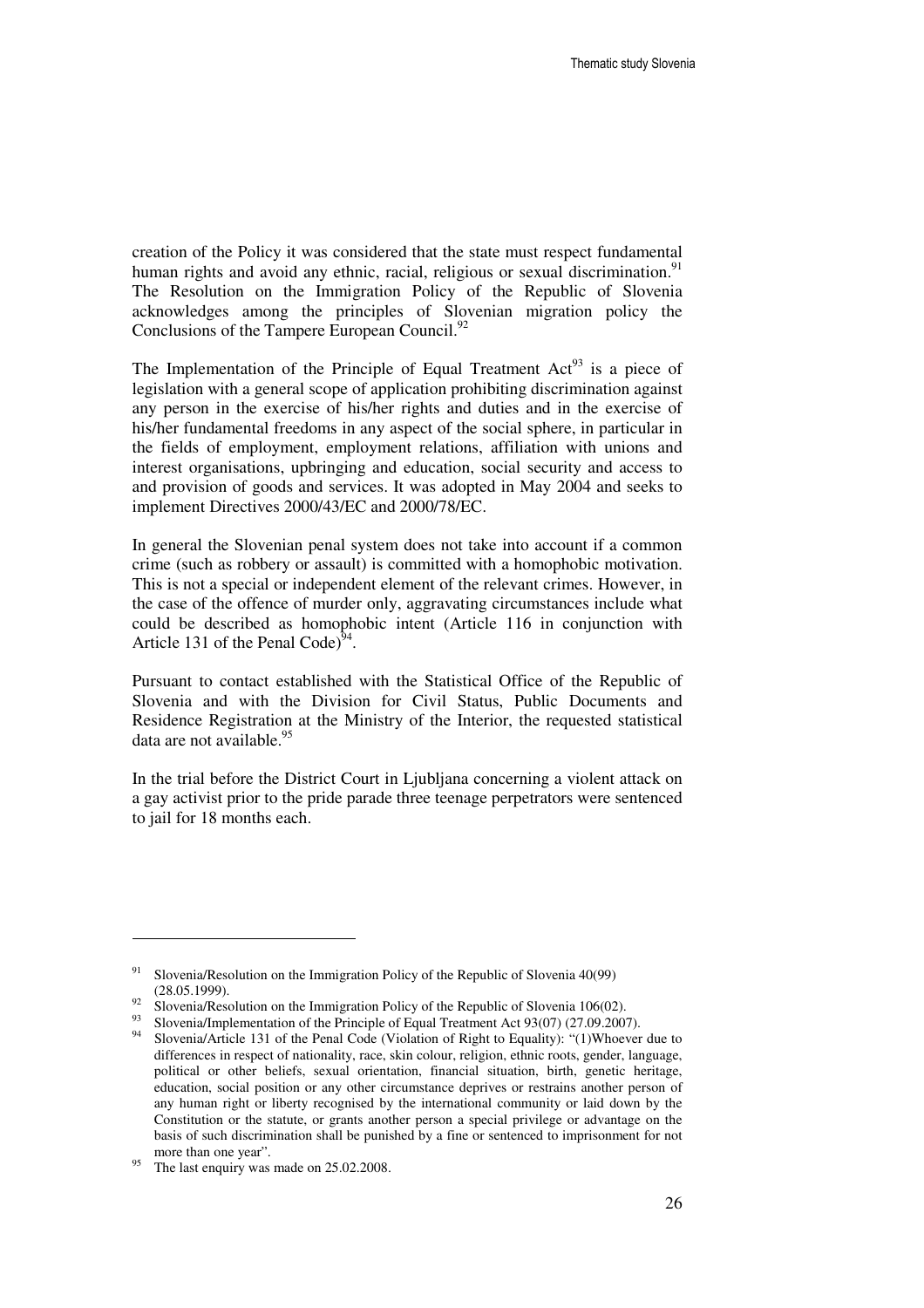## G. Transgender issues

Article 14, para. 1 of the Slovenian Constitution (equality before the law) provides that: 'In Slovenia everyone shall be guaranteed equal human rights and fundamental freedoms irrespective of national origin, race, sex, language, religion, political or other conviction, material standing, birth, education, social status or any other personal circumstance. All are equal before the law'.

Rather than on the basis of gender or sex, the Constitution prohibits discrimination of transgender people as discrimination on the basis of 'any other personal circumstance'.<sup>96</sup> However, there are no specific laws explicitly addressing the status and position of transgender people in Slovenia.

Neither is the change of name following a possible gender reassignment specifically regulated. The change of name is regulated by the *Zakon o osebnem imenu* [Personal Name Act].<sup>97</sup> The right to choose one's name freely is a citizen's right which can be limited only if necessary for the protection of public security, morality and freedoms of others.<sup>98</sup> A name can be changed on the basis of changed family status or upon the request of an individual who is of age or, in the case of a minor, who is represented by an authorised proxy.<sup>99</sup> Since the situation of transgender individuals is not specifically regulated under the Personal Name Act, such an individual can change his/her name by filing a request with the competent organ. Pursuant to the Personal Name Act the only grounds for denying a request are related to criminal law. The organ can refuse the request if an applicant has been prosecuted or convicted for a criminal offence which is prosecuted ex officio and the legal effects of the conviction have yet not expired.<sup>100</sup>

Pursuant to contact established with the Statistical Office of the Republic of Slovenia and with the Division for Civil Status, Public Documents and Residence Registration at the Ministry of the Interior, the requested statistical data are not available.<sup>101</sup>

There is no relevant case-law in this field. $102$ 

<sup>96</sup> Official Interpretation by the Commission for Constitutional Affairs of the Parliament of the Republic of Slovenia referred to in paragraph 11 above.

 $^{97}$  Slovenia/Personal Name Act 20/06 (24.02.2006).

<sup>98</sup> Slovenia/Personal Name Act 20/06 (24.02.2006), Art. 2.

Slovenia/Personal Name Act 20/06 (24.02.2006), Art. 11.

<sup>100</sup> Slovenia/Personal Name Act 20/06 (24.02.2006), Art. 19.

 $101$  The last enquiry was made on 25.02.2008.

 $102$  The lack of case-law has been established following a detailed research in the Slovenian caselaw databases, both those officially procured by the courts (available at www.sodnapraksa.si) as those, which are even more comprehensive, that are privately run (such as: www.iussoftware.si).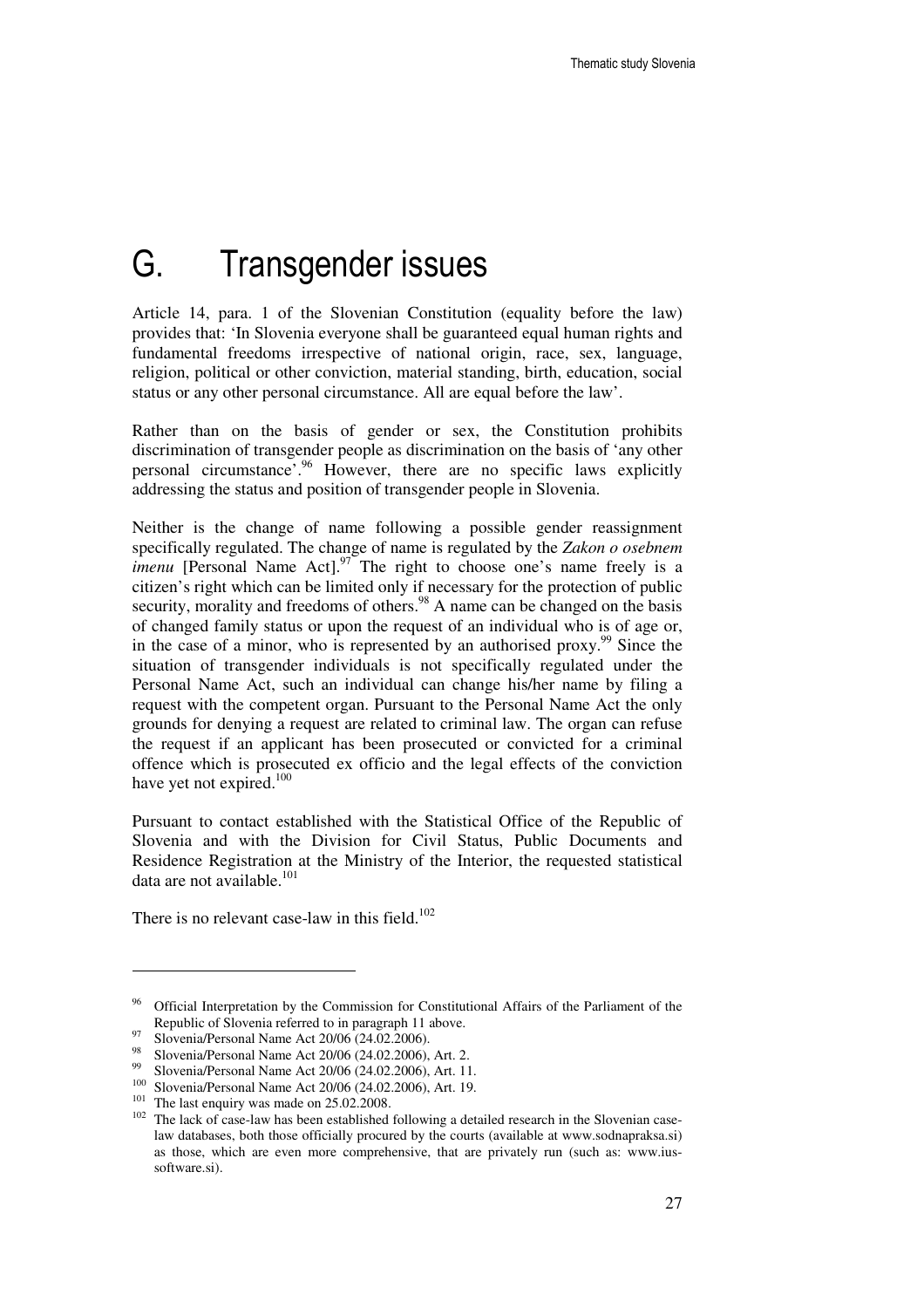## H. Miscellaneous

On 22.06.2005, the National Assembly of the Republic of Slovenia adopted the amended Registration of Same-Sex Partnership Act.<sup>103</sup> Of the 47 deputies present in the 90-seat chamber, 44 deputies from the ruling coalition voted for the government-proposed bill, which allows same-sex couples to register their relationship (to recall, same-sex couples are not allowed to marry officially).

The Act sets down the conditions and the procedure for the registration of samesex unions as well as the legal consequences resulting from it, the termination of such a union and the relations between the partners after the termination of the union. Article 2 defines the notion of registered same-sex union. According to this provision, the registered same-sex union is a legally established union of two women or two men who register their union before the competent authority in a manner determined by the Act. The main legal consequences are determined in Articles 8 to 24. The principal provisions relate to:

- a. the rights and obligations of the partners, the property of each individual partner and the joint property and earnings of the couple, the provisions on management of the property, responsibility for the assumed obligations, the division of the property, the amount of shares in joint property and the conclusion of contracts between the partners;
- b. the right of one partner to be supported by the other partner, the right to housing protection, certain rights of the partner in case of illness of the other (e.g. the right to acquire information on the health condition of the partner who is ill and the right to visit in medical institutions);
- c. two clauses on inheritance limited to joint property acquired through work accomplished throughout the duration of the union; the inheritance of property belonging to one partner, i.e. of the property which has not been acquired jointly in the union, is regulated by general rules on inheritance which omit another partner from participating in inheritance on this property with other heirs.<sup>104</sup>
- d. the procedure for termination of the union and certain legal consequences resulting from it.

However the Registration of the Same-Sex Partnership Act does not deal with the relations between the partners and the children of either of them.

<sup>103</sup> Slovenia/Same-sex Partnership Act 65/06 (08.07.2005).

<sup>104</sup> V. Žnidaršič (2007), 'Dedovanje istospolnih partnerjev pri nas' in *Pravna praksa* No. 27/07, p. 15.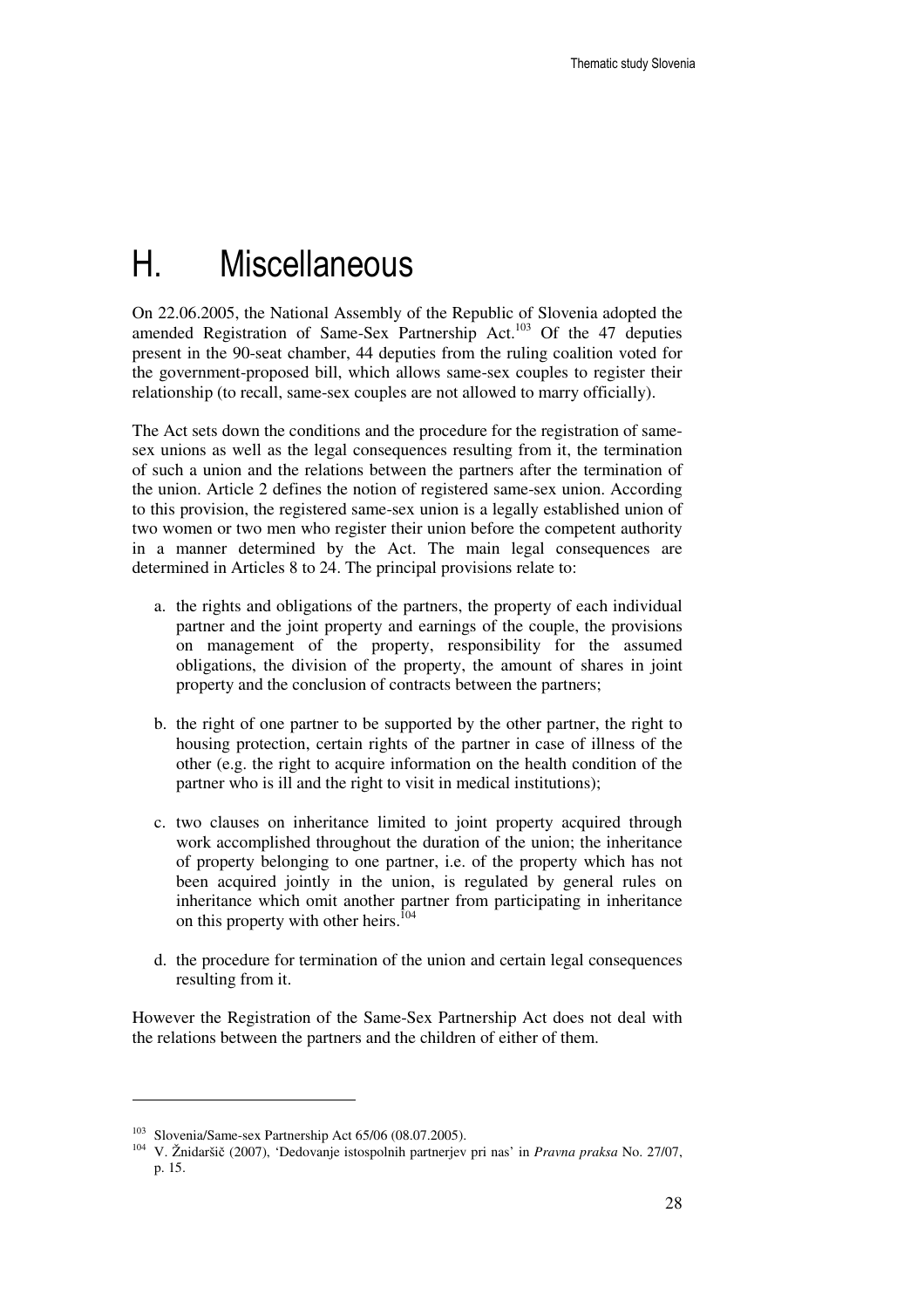The government planned to draw up changes to other laws within the next six months. Legislation dealing with criminal proceedings, lawsuits and other proceedings will be amended in order to include the rights resulting from the registration of same-sex unions. By and large, however, these legislative amendments have not been adopted yet.

NGOs were involved in the drafting of the bill and were able make certain proposals. Among the rights they proposed, the right to inheritance of common property was included in the Act, but most of the other proposed rights were firmly rejected by the government. After the adoption of the Act, most NGOs complained that their proposals had not been taken into account. *Društvo za integracijo homoseksulanosti, Mirovni inštitut, Lingsium, Skupina za istospolno usmerjene mlade* [The Society for the Integration of Homosexuality, the Peace Institute and Lingsium, the Group for Same-Sex Oriented Youth], considers that the adoption of the Act is a positive step, since it partially regulates this previously unregulated field. However, after a change of government, the *Ministrstvo za delo, družino in socialne zadeve* [Ministry of Labour, Family and Social Affairs] has decided not to enter into dialogue with the NGOs and they have only been invited to submit their comments and proposals on one occasion. According to these organisations, the main weak point of the Act is that it does not provide for the status of 'relative' for the same-sex partner. The partner will thus not be able to exercise the rights (e.g. health and pension insurance, social security, procedural rights) that are granted to 'relatives'.

Since certain rights are consciously excluded from the Act, some NGOs deem the Act discriminatory and have filed a petition for a review of constitutionality before the Constitutional Court. The NGOs, ŠKUC-LL and ŠKUC-Magnus, moreover consider that the Act is introducing differentiated treatment in comparison with heterosexual couples and is thus inconsistent with both the principle of equality of all citizens and the principle of equal opportunities. They also condemned the level of discussion in the National Assembly during the proceedings for the adoption of the Act.

The District Court in Ljubljana in its judgment of 10.11. 2008 recognized the consequences of adoption of a child by a same-sex couple effectuated in the United States. The Court ruled that the judgment of the US court allowing the adoption did not run against the requirements of the Slovenian public order.<sup>105</sup> The decision was confirmed by the Supreme Court on January  $28$ ,  $2010$ .<sup>106</sup>

In its decision U-I-425/06, the Constitutional Court ruled that Article 22 of the Registration of the Same Sex Civil Partnership Act is unconstitutional and has to be amended by the Parliament in the next 6 months. The petitioners argued

<sup>105</sup> Slovenia/District Court of Ljubljana, IR 2006, available at: http://www.narobe.si/images/stories/File/Celotna%20sodba.pdf.

<sup>106</sup> Slovenia/Supreme Court of Ljubljana, Decision II Ips 462/2009, available at http://open.si/wpcontent/uploads/1084\_001.pdf.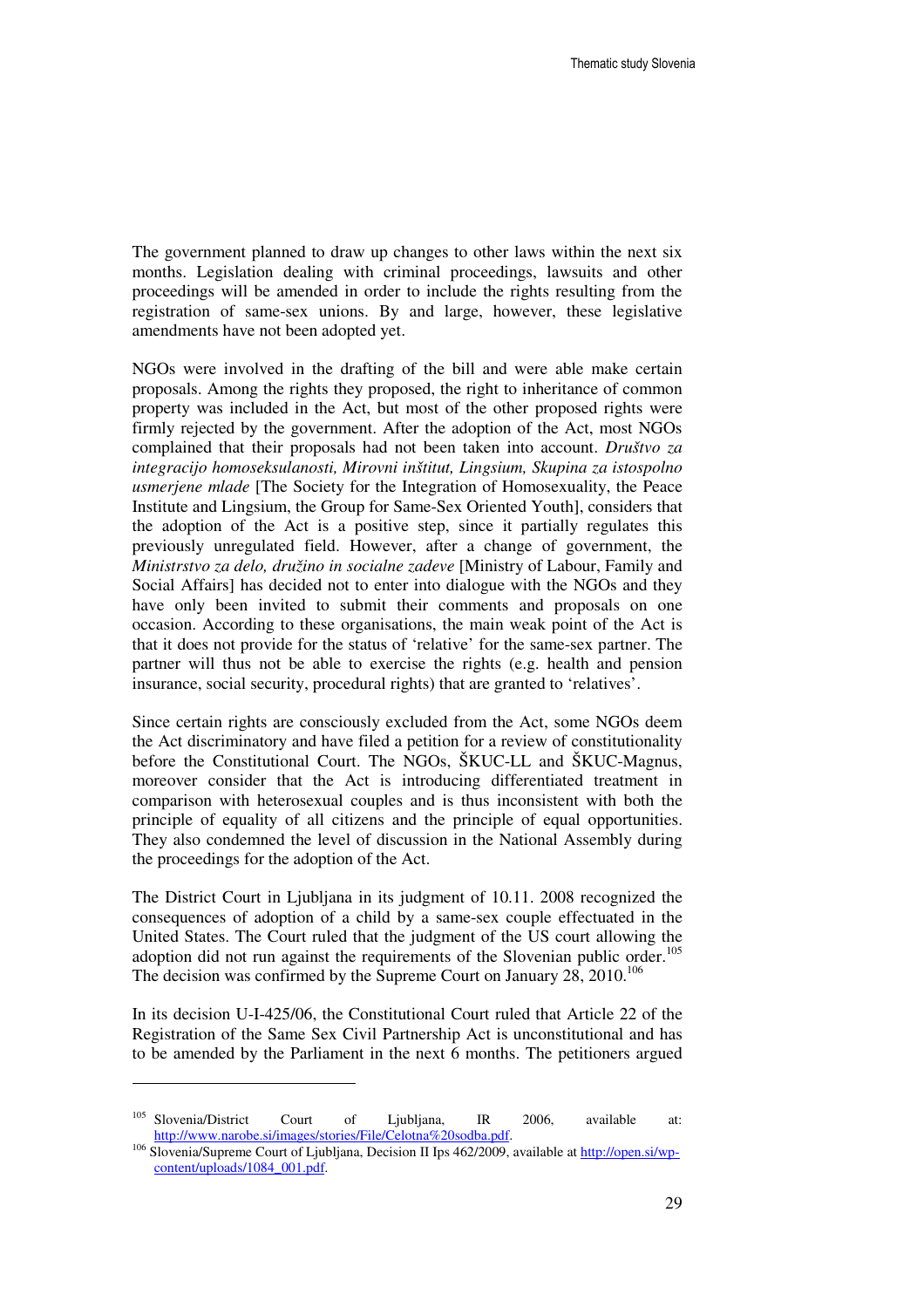that the said provision violates the constitutional principle of equality between the partners of the same-sex partnership and the married couples or those who live out of wedlock by arbitrarily discriminating between the right to inherit a special and common property of the same-sex partners, by not regulating the right to inherit a special property and by failing to determine the necessary inheritance share of a survived same-sex partner.

The Constitutional Court agreed with them by stressing that the position of partners in the registered same-sex partnership regarding the right to inherit after the deceased partner is in its essential factual and legal features comparable with the position of a married couple. The distinctions regarding the inheritance between the two groups are therefore not based on a certain material, objective circumstance rather on a sexual-orientation. As the latter is not supported by a constitutionally valid justification it runs against Article 14 of the Constitution.<sup>107</sup>

The Registration of Same-Sex Partnership Act provides for certain listed rights which are recognised for such partners. It does not equal marriage and remains distinct from the provisions of the Marriage and Family Relations Act. The most obvious difference is certainly the lack of any provisions concerning children. Joint adoption of children by a registered partnership is not possible.

However, following the just mentioned decision of the Constitutional Court, the Ministry of Justice and the Ministry of Labour, Family and Social Affairs have presented a draft version of the new Družinski zakonik [Family Code], which shall equalize the present same-sex partnership with the marriage or extramarital partnerships in all family matters. Following this draft law, same-sex partners shall be also granted a right to adoption.<sup>108</sup>

The bill also introduces a new definition of family and marriage. Family shall be defined as a life community of child and one or both parents, or a community of child and another adult if he/she takes care of the child and has other duties towards him/her pursuant to the law.<sup>109</sup> Marriage shall be defined as a life

<sup>107</sup> Slovenia/Constitutional Court U-I-425/06, 2.7. 2009, available at: http://odlocitve.us-rs.si/usrs/us-odl.nsf/o/2D889887E4205F81C1257604003479FC, last visited 12.2. 2010.

<sup>108</sup>

http://www.mp.gov.si/fileadmin/mp.gov.si/pageuploads/2005/slike/drugo/2009/sept ember/Foto/DZak\_kratek\_povzetek.pdf, last visited 28.9. 2009.

<sup>109</sup> Slovenia/Draft Family Code, Art. 2, available at: http://www.mddsz.gov.si/fileadmin/mddsz.gov.si/pageuploads/dokumenti\_\_pdf/DZak\_\_22.12 .2009\_.pdf, last visited 12.2. 2010.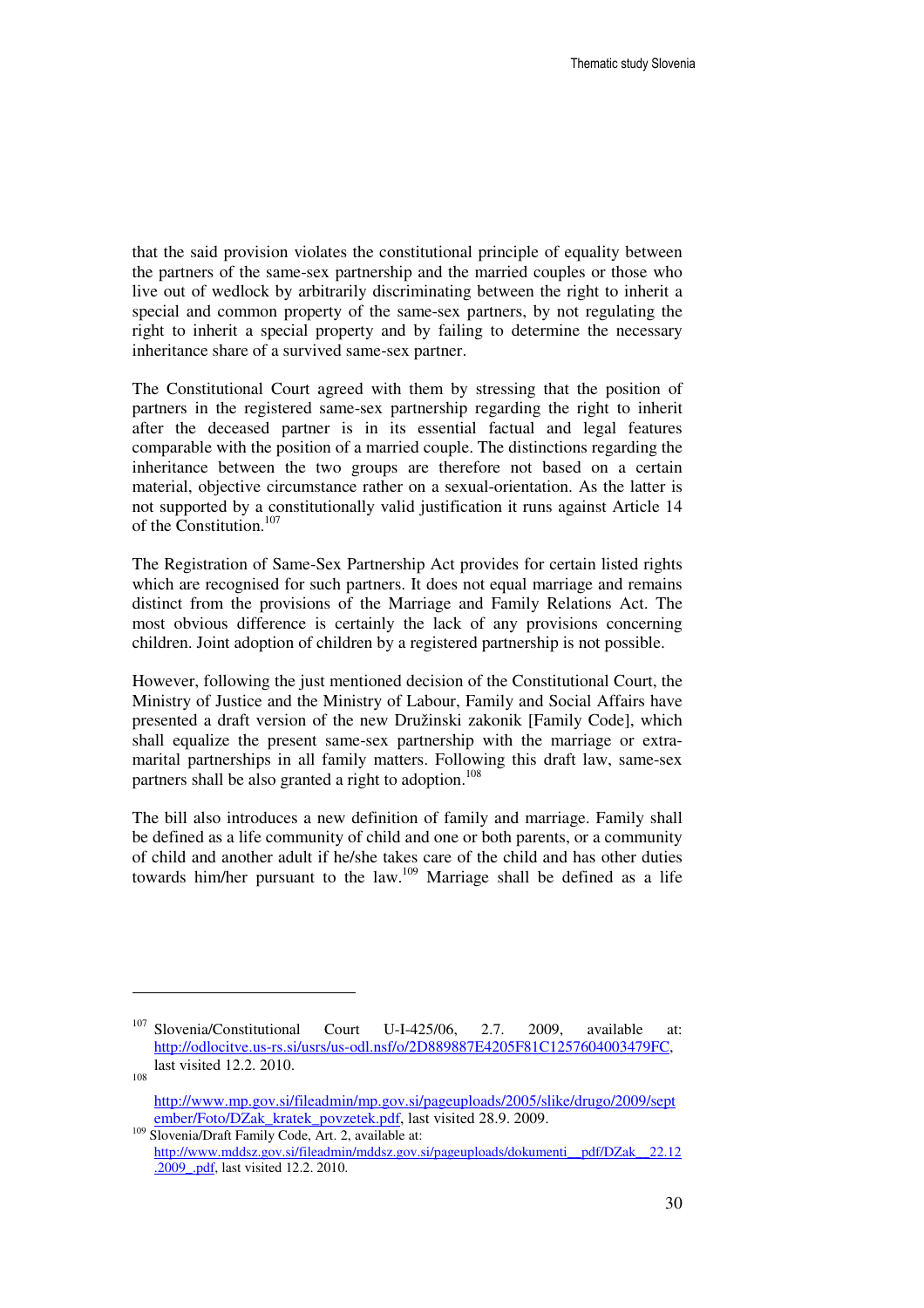community of two persons whose conclusion, legal consequences and dissolution is regulated by the Family Code. $110$ 

The bill is currently still pending in the National Assembly, but it has already stirred a lot of controversies in the society. The public discussion has been extensive, vibrant, sometimes emotional.<sup>111</sup> However, it has not enflamed homophobia, but it was at times marked by a lack of tolerance: both on the side of the opponents as well as the proponents of the bill. A journalist of a Catholic weekly newspaper Družina (Family) has been thus found in violation of the journalist code of conduct for misrepresenting the data concerning same-sex relationships and families.<sup>112</sup> On the other hand, the Ministry of Labour, Family and Social Affairs simply dismissed the objections of the opponents of the bill for their alleged lack of sufficient expertise. $^{113}$ 

Its proponents, the government supported by some  $NGOs<sup>114</sup>$  as well as by the Ombudsman,<sup>115</sup> have defended it as a step forward, as keeping up with the reality and as a move which brings Slovenian legislation in line with the constitutional requirements.<sup>116</sup> The opponents have, however, protested against the new definition of family and marriage.<sup>117</sup> In particular they have strongly objected to the extension of the right of adoption to the same-sex partners.<sup>118</sup>

Public surveys conducted by the media show that more than 2/3 of those surveyed oppose the adoption of the new Family Code. $^{119}$  By the end of 2009 the opponents have collected already more than 25.000 signatures against the bill. It is very likely that shall the Family Code be adopted in the Parliament in its present form, it will be put on the referendum.

<sup>110</sup> Slovenia/Draft Family Code, Art. 3, available at: http://www.mddsz.gov.si/fileadmin/mddsz.gov.si/pageuploads/dokumenti\_\_pdf/DZak\_\_22.12 .2009\_.pdf, last visited 12.2. 2010.

<sup>&</sup>lt;sup>111</sup> For an overview of different opinions see the public presentation of opinions on the Family Code available available at: http://www.dzrs.si/index.php?id=96&cs=4&st=m&committee=10&vt=8&unid=PMT|D4C5240909857A7B C125764E00310827&showdoc=1, last visited 12.2. 2010.

<sup>112</sup> http://www.razsodisce.org/razsodisce/razsodba\_2.php?id=214, last visited 12.2. 2010.

<sup>113</sup> http://www.rtvslo.si/slovenija/druzinski-zakonik-pomeni-bistveno-modernizacijo/218832, last visited 12.2. 2010.

<sup>&</sup>lt;sup>114</sup> Among others: Amnesty International, http://www.amnesty.si/sl/node/2105, last visited 12.2. 2010, Civil initiative for all Families, available at:

http://www.petitiononline.com/druzine/petition.html, last visited 12.2. 2010. 115

http://www.narobe.si/narobe-12/intervju-zdenka-cebasek-travnik, last visited 12.2. 2010. 116

http://www.mddsz.gov.si/fileadmin/mddsz.gov.si/pageuploads/dokumenti\_\_pdf/DZak\_\_22.12 .2009\_.pdf, last visited 12.2. 2010.

<sup>&</sup>lt;sup>117</sup> Civil initiative for Family and Children Rights, available at: http://www.24kul.si/?mod=1, last visited 12.2. 2010.

<sup>&</sup>lt;sup>118</sup> http://www.24kul.si/?id=7&fmod=0, last visited 12.2. 2010.

<sup>119</sup> http://www.delo.si/clanek/91491, last visited 12.2. 2010.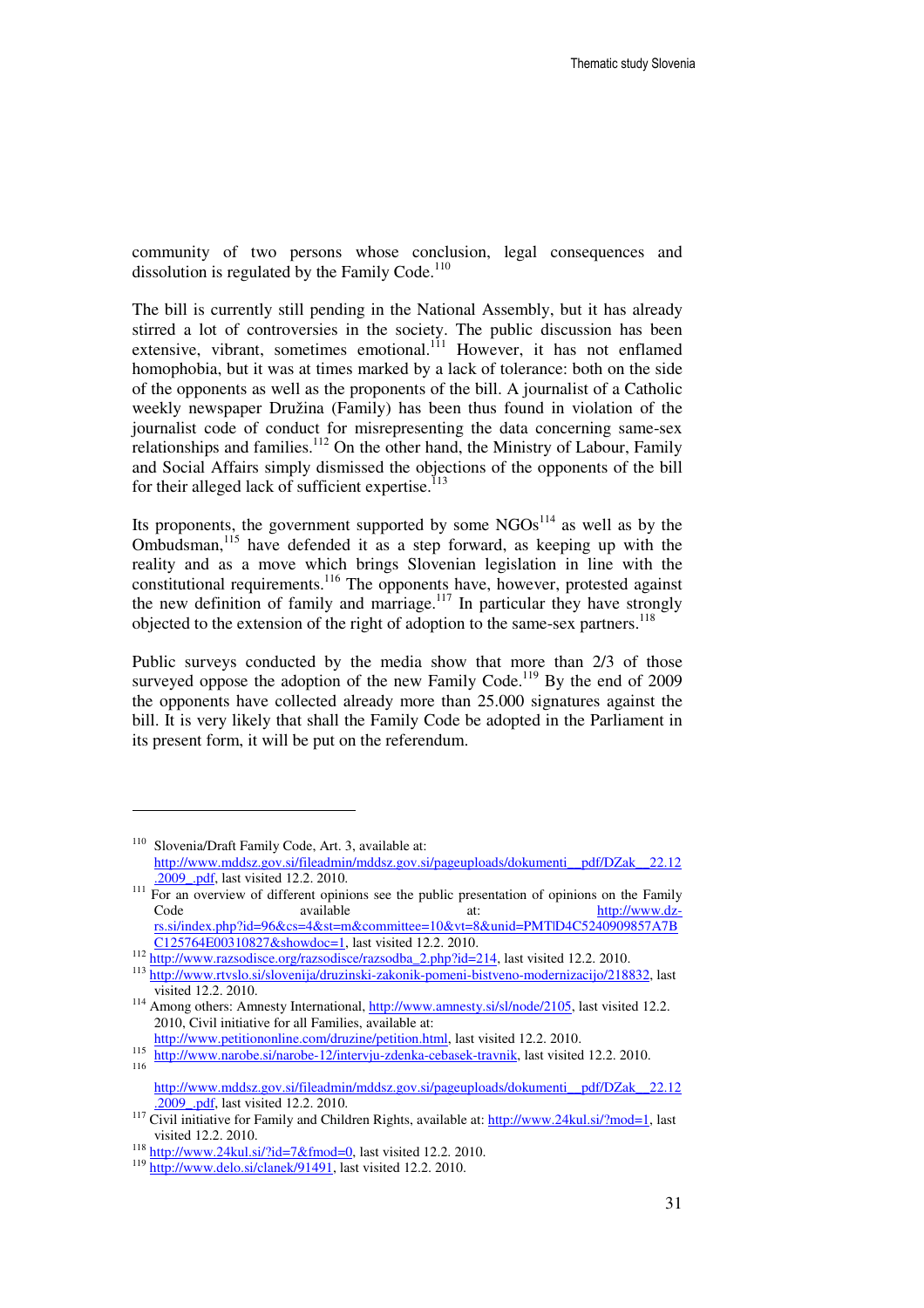In Slovenia there are no laws comparable to those adopted in Lithuania. Similarly, there have been no reports on the use of the so-called phallometry.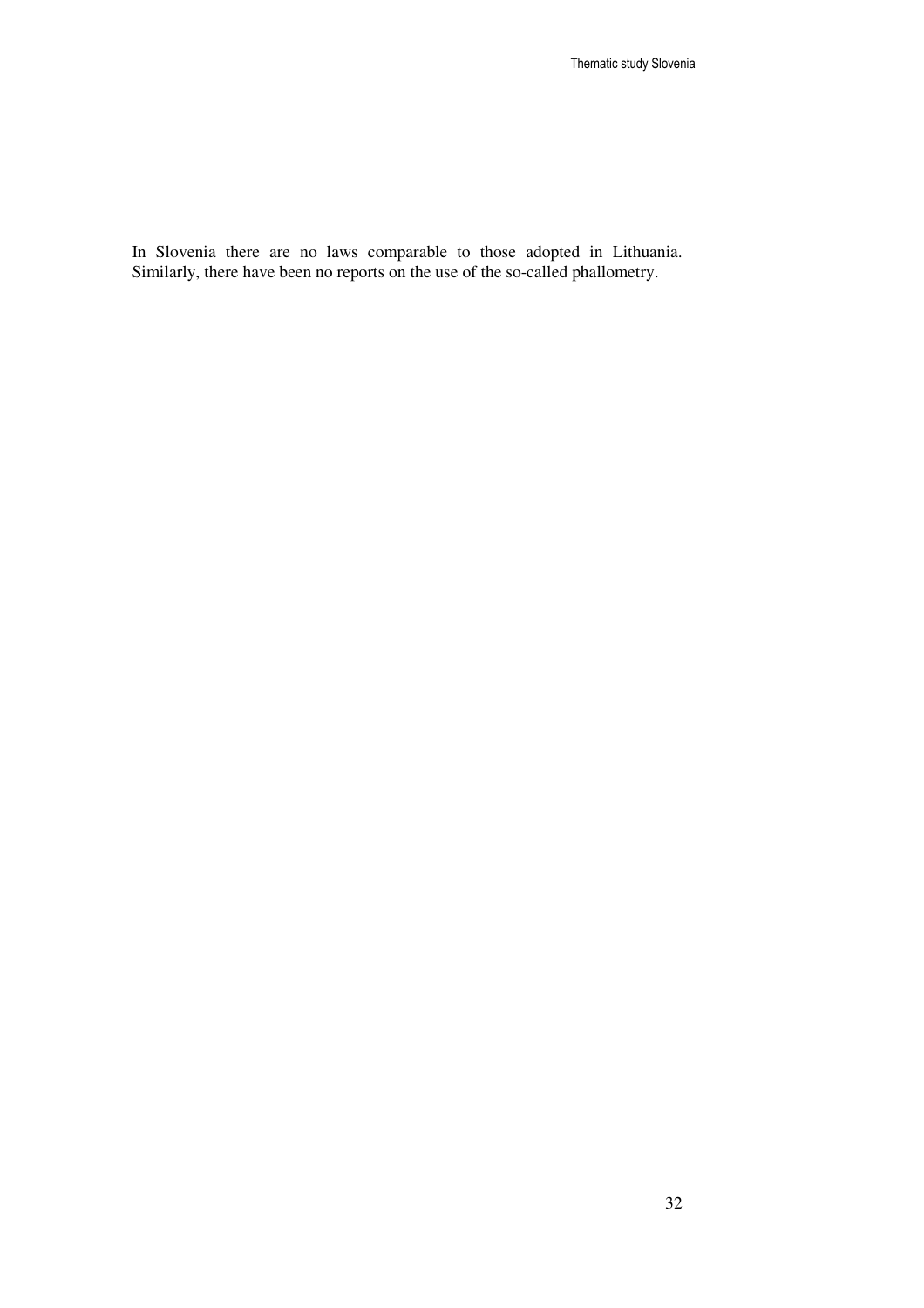## I. Good practices

In Slovenia two particular cases of good practice in the field of employment can be singled out.

The first relates to employers who can use various formal and informal means for securing a safe working environment for LGBT people. Two large Slovenian public companies thus lead by example by including prohibition of discrimination on the basis of other personal circumstances (i.e. sexual orientation) in their internal company codes.

Example 1: Code of professional ethics and entrepreneurial culture, Telekom Slovenije d.d.: *'Our workers and work*: *Telekom Slovenije strives for a sound, safe and productive working environment without overt or covert discrimination on the basis of gender, race, colour, age, health, disability, religious, political or any other belief, membership of the trade union, ethnic or social origin, family status, financial status, sexual orientation or any other personal circumstances. Telekom Slovenije prohibits on its premises any conduct which contributes to an unproductive, discouraging or insulting environment. If anyone feels they are subject to such inappropriate treatment, he or she should turn to his supervisor and to the director of personnel*."<sup>120</sup>

Example 2: Professional criteria and ethical principles of journalism in Slovenian Radio and Television Programmes: *'Attitude to sexual minorities: same-sex relationships are still subject to strong biases and are not infrequently prone to unscrupulous and insulting over-simplifications. While inappropriate attitude to this conduct can aggravate the situation further, approaching the issue differently can contribute to a positive change. It is necessary to avoid over-simplifications, stereotypes and personal judgments. Same-sex relationships should be portrayed objectively and impartially even in comparison with heterosexual relationships'*. 121

The second case of good practice relates to the cooperation between NGOs, trade unions, employers and the Slovenian government.

ŠKUC, an NGO promoting non-discrimination regarding sexual orientation, with the support of European Structural Funds and the Slovenian Ministry of Labour, Family and Social Affairs, published two manuals on 'Measures against employment discrimination' for use by trade unions and employers.<sup>122</sup>

<sup>120</sup> http://www.mirovni-institut.si/razlicnost/delodajalci.html (last accessed 31.01.2008).

<sup>&</sup>lt;sup>121</sup> http://www.mirovni-institut.si/razlicnost/delodajalci.html (last accessed 31.01.2008).

<sup>122</sup> T. Greif (2006) *Ukrepi proti diskriminaciji v zaposlovanju za sindikate*, ŠKUC, Ljubljana 2006, available at:

http://www.zsss.si/images/stories/PDF/Ukrepi\_proti\_diskriminaciji\_SINDIKATI.pdf (last accessed, 31.01.2008) and T. Greif (2006), *Ukrepi proti diskriminaciji v zaposlovanju za*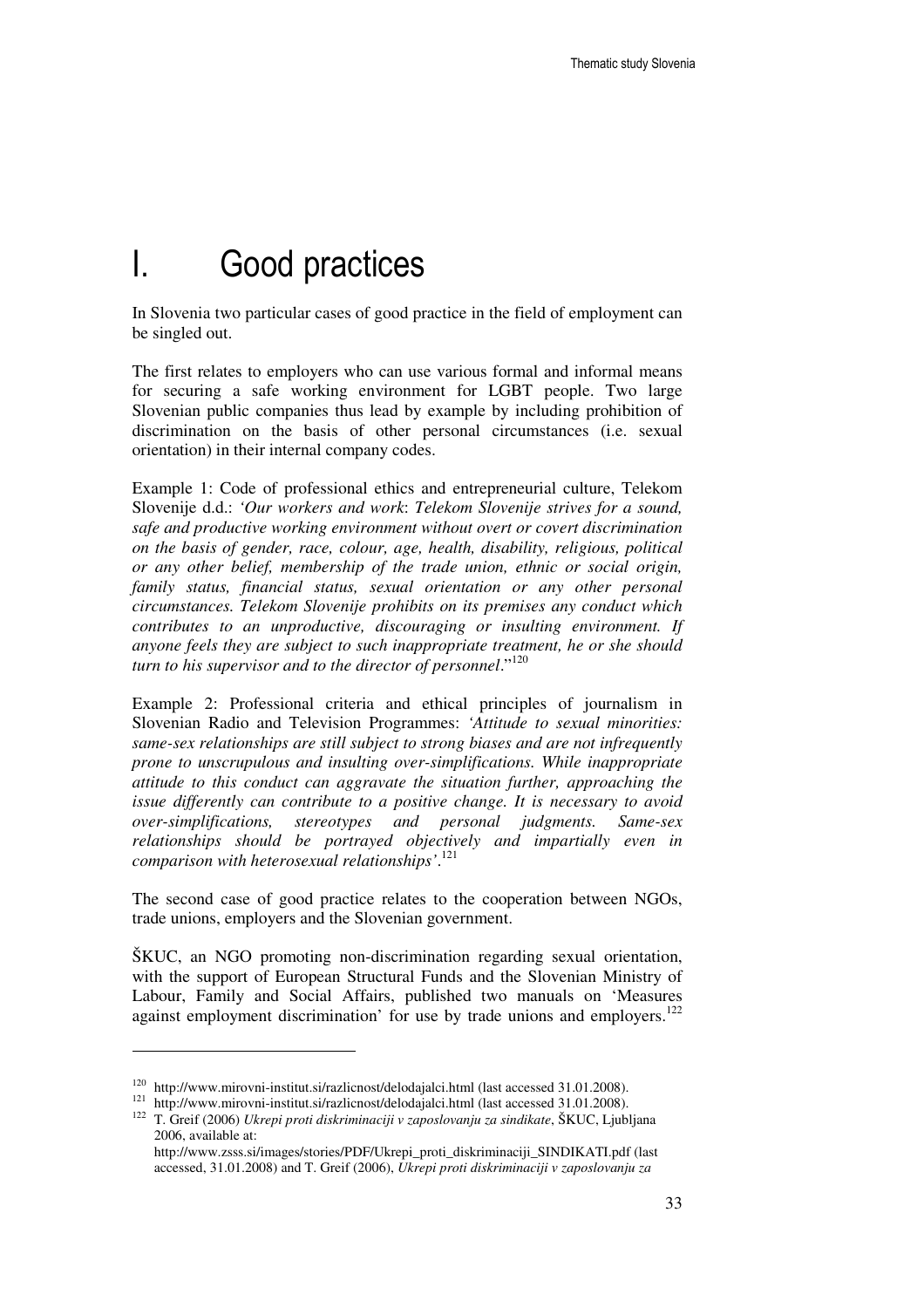The manuals are a comprehensive guide for trade unions in their negotiations with employers, as well as for employers when dealing with workers. They provide information on the most common types of discrimination against employees on the grounds of their sexual orientation and single out possible measures that may be undertaken by trade union representatives and employers to counter them. The manual is full of comparative examples of good practices and concrete proposals for limiting the widespread, yet concealed, cases of homophobia in the workplace in Slovenia.

Both types of good practice are innovative and serve as a good example worth following.

*delodajalce,* ŠKUC, Ljubljana, 2006, available at

-

http://www.zsss.si/images/stories/PDF/Ukrepi\_proti\_diskriminaciji\_DELODAJALCI.pdf (last accessed 31.01.2008).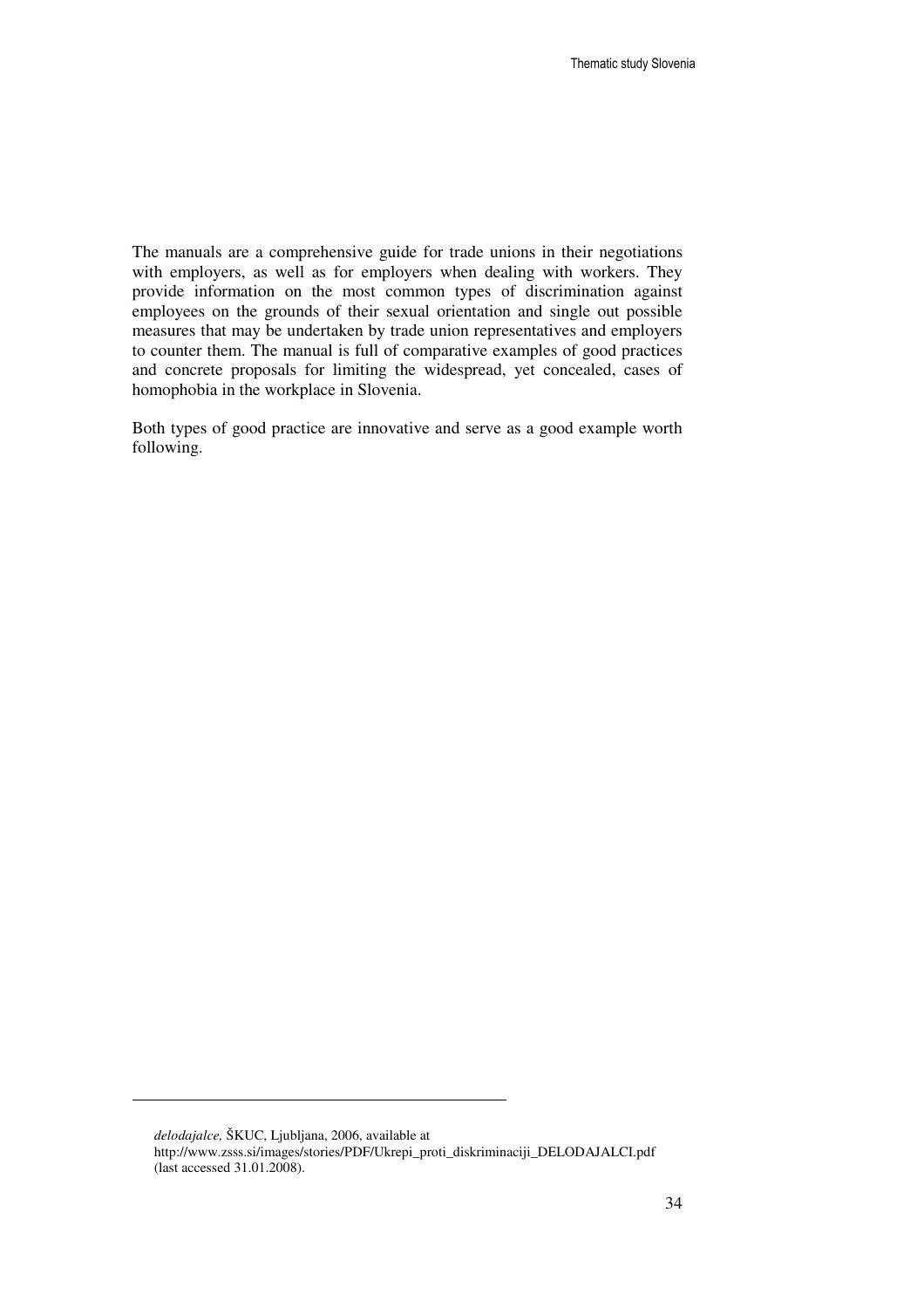# Annex 1 – Case law

### Chapter I, Case law relevant to the impact of good practices on homophobia and/or discrimination on the ground of sexual orientation, case 1

| Case title                                                                                                                       | $U-I-425/06$                                                                                                                                                                                                                                                                                                                                                                                                                                                                                                                                                                                                      |
|----------------------------------------------------------------------------------------------------------------------------------|-------------------------------------------------------------------------------------------------------------------------------------------------------------------------------------------------------------------------------------------------------------------------------------------------------------------------------------------------------------------------------------------------------------------------------------------------------------------------------------------------------------------------------------------------------------------------------------------------------------------|
| Decision date                                                                                                                    | 2.7.2009.                                                                                                                                                                                                                                                                                                                                                                                                                                                                                                                                                                                                         |
| Reference details (type and<br>title of court/body; in original<br>language and English [official<br>translation, if available]) | Constitutional Court of Republic of Slovenia                                                                                                                                                                                                                                                                                                                                                                                                                                                                                                                                                                      |
| Key facts of the case<br>$(max. 500 \text{ chars})$                                                                              | The petitioners argued that the said provision violates the constitutional principle of equality between the<br>partners of the same-sex partnership and the married couples or those who live out of wedlock by<br>arbitrarily discriminating between the right to inherit a special and common property of the same-sex<br>partners, by not regulating the right to inherit a special property and by failing to determine the necessary<br>inheritance share of a survived same-sex partner.                                                                                                                   |
| Main<br>reasoning/argumentation<br>$(max. 500 \text{ chars})$                                                                    | The Constitutional Court agreed with the petitioners by stressing that the position of partners in the<br>registered same-sex partnership regarding the right to inherit after the deceased partner is in its essential<br>factual and legal features comparable with the position of a married couple. The distinctions regarding<br>the inheritance between the two groups are therefore not based on a certain material, objective<br>circumstance rather on a sexual-orientation. As the latter is not supported by a constitutionally valid<br>justification it runs against Article 14 of the Constitution. |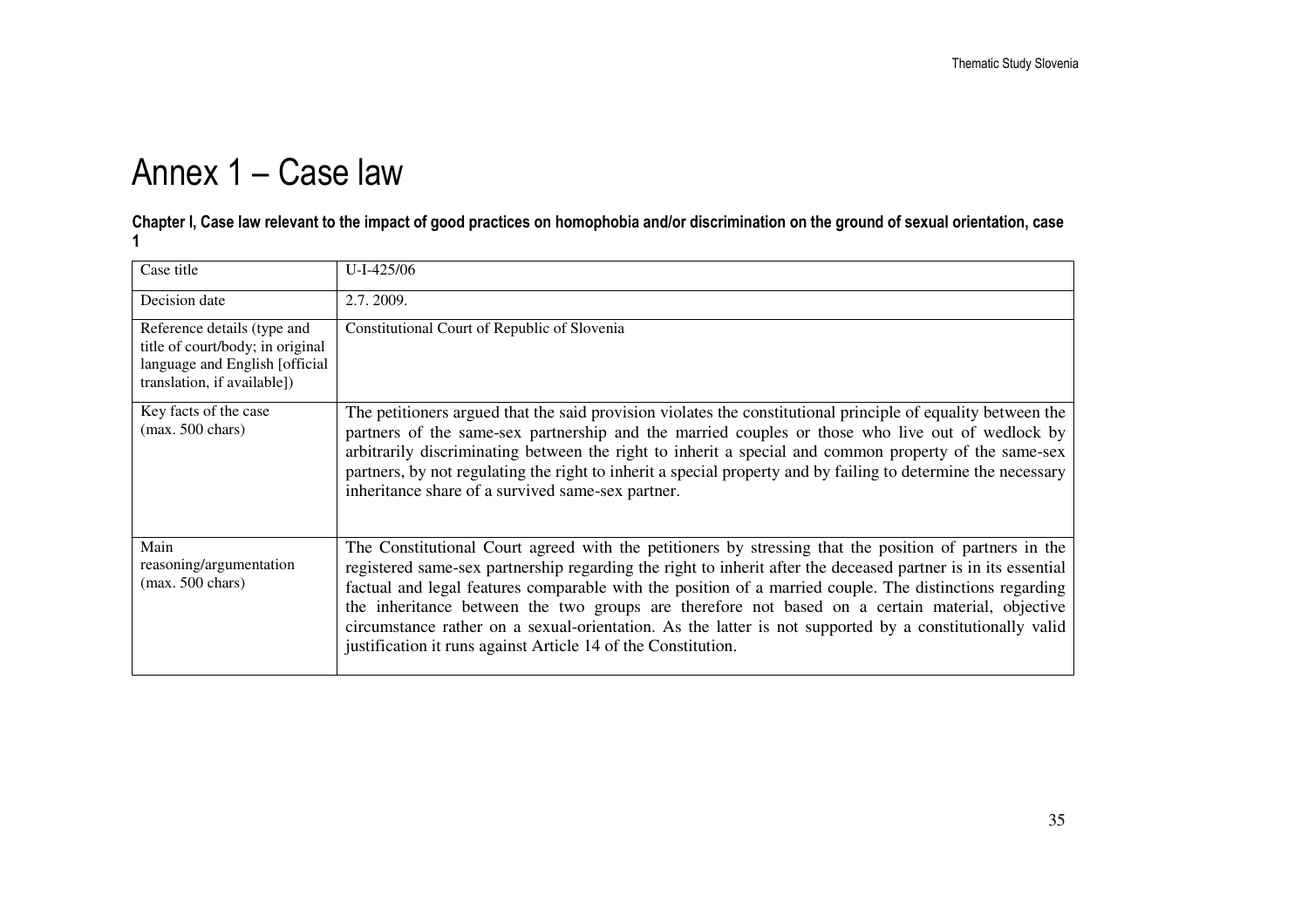| Key issues (concepts,<br>interpretations) clarified by<br>the case (max. 500 chars)         | Registered same-sex union, Marriage, comparability for the purpose of property rights, right to inheritance.                                                                                  |
|---------------------------------------------------------------------------------------------|-----------------------------------------------------------------------------------------------------------------------------------------------------------------------------------------------|
| Results (sanctions) and key<br>consequences or implications<br>of the case (max. 500 chars) | The Constitutional Court ruled that Article 22 of the Registration of the Same Sex Civil Partnership Act is<br>unconstitutional and has to be amended by the Parliament in the next 6 months. |

| Case title                                                                                                                        | Decision II Ips 462/2009                                                                                                                                                                   |
|-----------------------------------------------------------------------------------------------------------------------------------|--------------------------------------------------------------------------------------------------------------------------------------------------------------------------------------------|
| Decision date                                                                                                                     | 28.1.2010                                                                                                                                                                                  |
| Reference details (type and<br>title of court/body; in original<br>language and English [official]<br>translation, if available]) | Supreme Court of Republic of Slovenia                                                                                                                                                      |
| Key facts of the case<br>$(max. 500 \text{ chars})$                                                                               | A registered same-sex couple adopted a child in the United States and sought the confirmation and execution of the<br>adoption in Slovenia.                                                |
| Main<br>reasoning/argumentation<br>$(max. 500 \text{ chars})$                                                                     | The Supreme Court recognized the adoption arguing that it does not run contrary to the Slovenian public order,<br>even though adoptions by same-sex couples are not permitted in Slovenia. |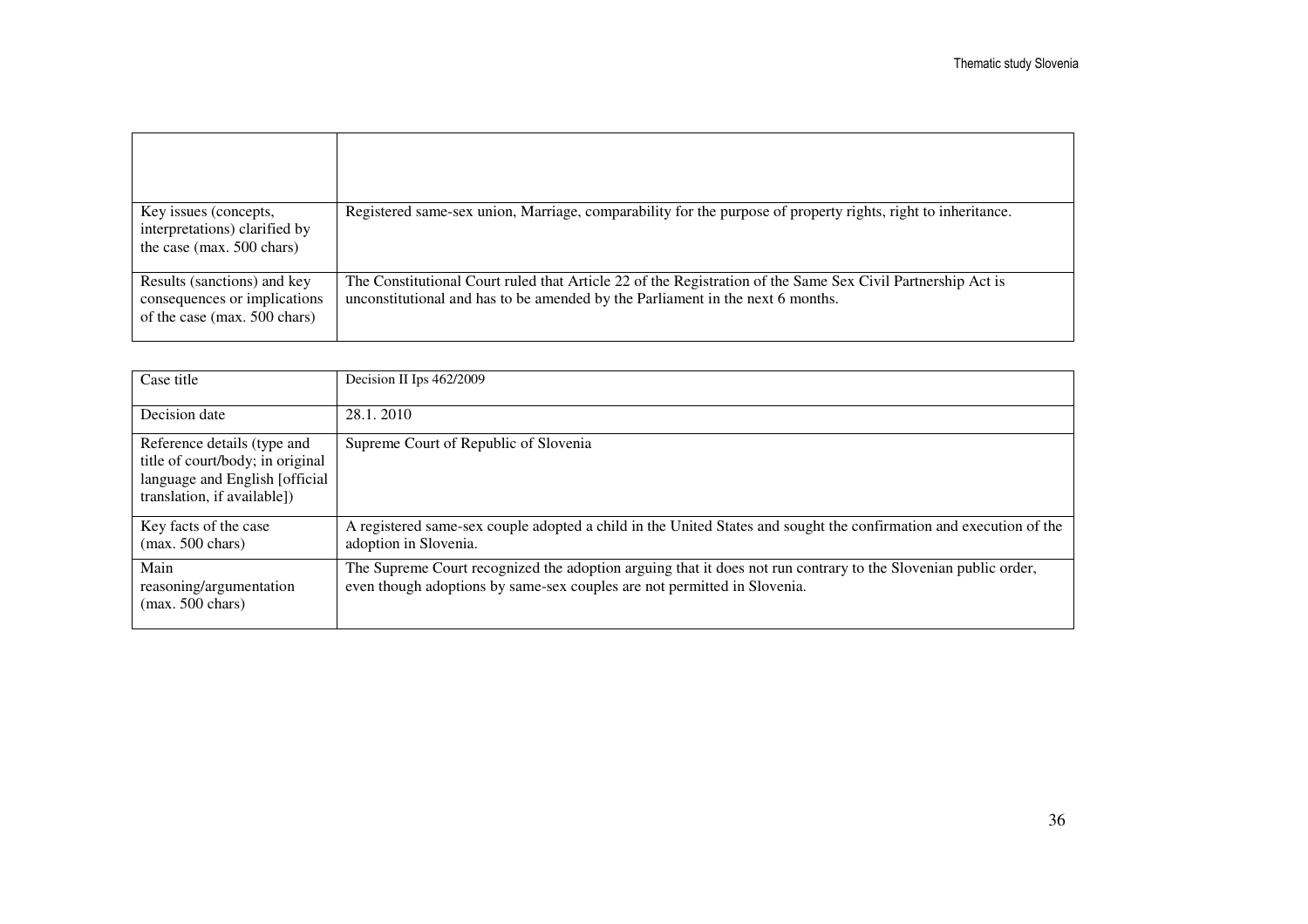| Key issues (concepts,<br>interpretations) clarified by<br>the case (max. $500$ chars)       | Adoption by a same-sex couple, scope of the public order of Republic of Slovenia. |
|---------------------------------------------------------------------------------------------|-----------------------------------------------------------------------------------|
| Results (sanctions) and key<br>consequences or implications<br>of the case (max. 500 chars) | Foreign adoption recognized in Slovenia.                                          |

#### Chapter F, Hate crimes, case 1

| Case title                                                                                                                                                                                                                                                                                                                                 | Criminal Case on Violent Attack on Gay Activist (not reported)                                                                                                                     |  |  |  |  |
|--------------------------------------------------------------------------------------------------------------------------------------------------------------------------------------------------------------------------------------------------------------------------------------------------------------------------------------------|------------------------------------------------------------------------------------------------------------------------------------------------------------------------------------|--|--|--|--|
| Decision date                                                                                                                                                                                                                                                                                                                              | 10.3.2010                                                                                                                                                                          |  |  |  |  |
| Reference details (type and<br>title of court/body; in original<br>language and English [official]<br>translation, if available])                                                                                                                                                                                                          | [Okrožno sodišče v Ljubljani] District Court of Ljubljana                                                                                                                          |  |  |  |  |
| Three young male individuals attacked a well known gay activist in front of a gay friendly bar prior to the pride<br>Key facts of the case<br>parade. They were yelling insulting homophobic slogans and caused minor injuries to the victim. The judgment is<br>$(max. 500 \text{ chars})$<br>not final yet and is pending on the appeal. |                                                                                                                                                                                    |  |  |  |  |
| Main<br>reasoning/argumentation<br>$(max. 500 \text{ chars})$                                                                                                                                                                                                                                                                              | The district court judge decided that the perpetrators violated one of the most fundamental human rights: the right<br>to sexual orientation and sentenced them to 18 months each. |  |  |  |  |
| Key issues (concepts,<br>interpretations) clarified by<br>the case (max. 500 chars)                                                                                                                                                                                                                                                        | Hate crime, homophobic speech, sentence 18 months in prison                                                                                                                        |  |  |  |  |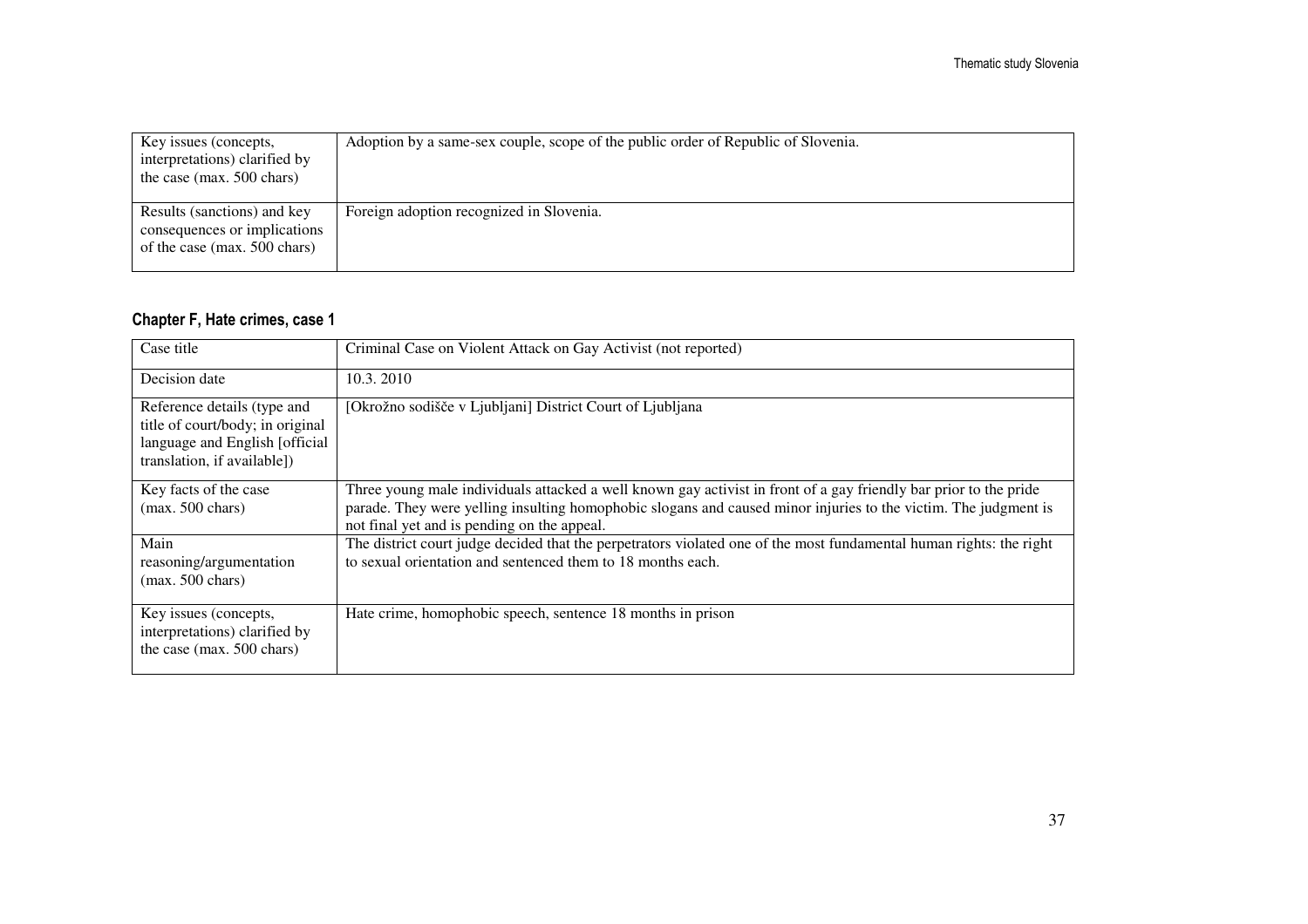| Results (sanctions) and key  | 18 months in prison. The severity of the sentence was subject to public criticism as the perpetrators were relatively |
|------------------------------|-----------------------------------------------------------------------------------------------------------------------|
| consequences or implications | young and have had no prior criminal record. Also, they have publicly apologized to the victim.                       |
| of the case (max. 500 chars) |                                                                                                                       |
|                              |                                                                                                                       |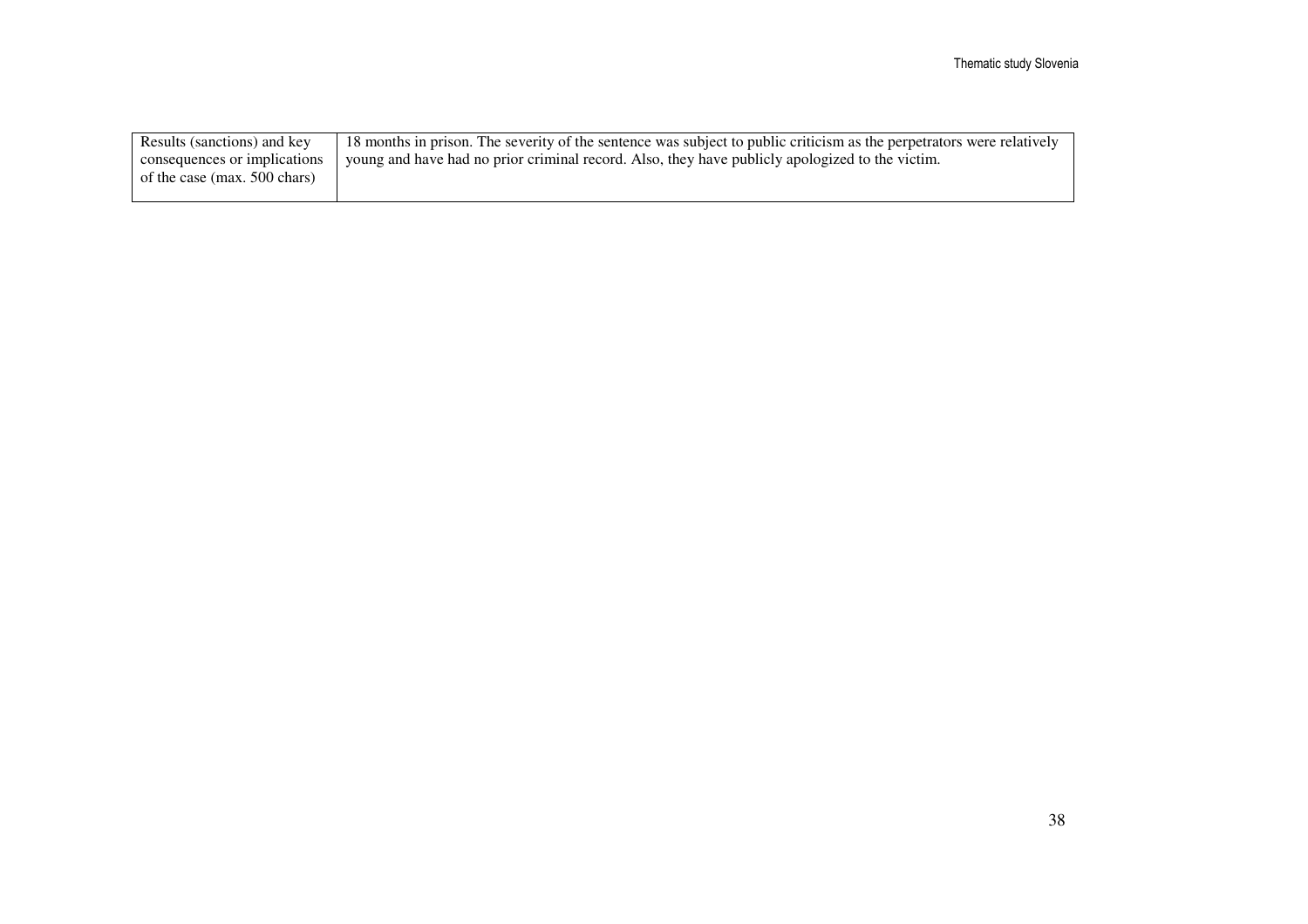# Annex 2 – Statistics

All those tables where no official statistical data are available are omitted.

#### Chapter A, Implementation of Employment Directive 2000/78/EC in relation to sexual orientation

|                                                                                                                                                                                                                                                     | 2000 | 2001 | 2002 | 2003 | 2004 | 2005           | 2006     | 2007     | 2008 |
|-----------------------------------------------------------------------------------------------------------------------------------------------------------------------------------------------------------------------------------------------------|------|------|------|------|------|----------------|----------|----------|------|
| Total complaints of discrimination on the ground of sexual orientation<br>processed by the Equality Advocate                                                                                                                                        |      |      |      |      |      | 3              |          | 3        |      |
| Total finding of Discrimination confirmed by the Equality Advocate                                                                                                                                                                                  |      |      |      |      |      | $\overline{0}$ | $\theta$ | $\theta$ |      |
| National Number of sanctions/compensation payments issued (by courts,<br>tribunals, equality bodies etc.): if possible disaggregated according to social<br>areas of discrimination (employment, education, housing, goods and services<br>$etc.$ ) | N/A  | N/A  | N/A  | N/A  | N/A  | N/A            | N/A      | N/A      | N/A  |
| National range of sanctions/compensation payments (by courts, tribunals,<br>equality bodies etc.): if possible disaggregated according to social areas of<br>discrimination (employment, education, housing, goods and services etc.)               | N/A  | N/A  | N/A  | N/A  | N/A  | N/A            | N/A      | N/A      | N/A  |